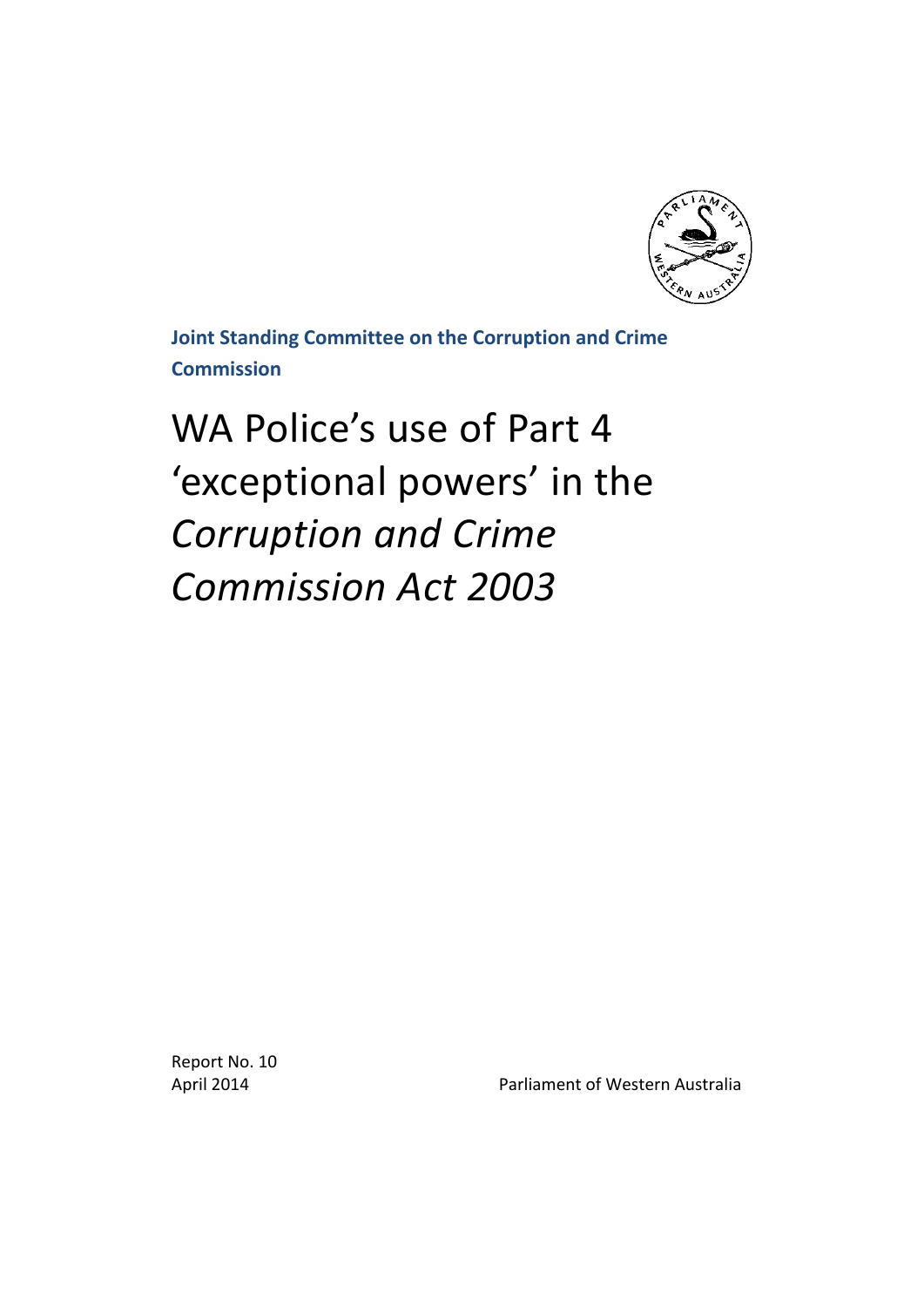## Committee Members

| Chairman                                                                       | Hon Nick Goiran, BCom, LLB, MLC<br>Member for South Metropolitan Region                 |  |  |
|--------------------------------------------------------------------------------|-----------------------------------------------------------------------------------------|--|--|
| Deputy Chairman                                                                | Mr Peter Watson, MLA<br>Member for Albany<br>(member from 11 February 2014)             |  |  |
|                                                                                | Mr Paul Papalia CSC, MLA<br><b>Member for Warnbro</b><br>(member until 7 February 2014) |  |  |
| <b>Members</b>                                                                 | Hon Adele Farina, BA, LLB, MLC<br>Member for South West Region                          |  |  |
|                                                                                | Mr Nathan Morton, BSc, GradDipEd,<br>MLA                                                |  |  |
|                                                                                | Member for Forrestfield                                                                 |  |  |
|                                                                                | (member from 19 March 2014)                                                             |  |  |
|                                                                                | Mr Sean L'Estrange, BEd, DipT, MEd,<br>GradDipResourceMan, GradDipMan,<br>psc(j), MLA   |  |  |
|                                                                                | Member for Churchlands                                                                  |  |  |
| <b>Committee Staff</b>                                                         | (member until 19 March 2014)                                                            |  |  |
| Principal Research Officer                                                     | Dr David Worth, DipAeroEng, MBA, PhD                                                    |  |  |
| <b>Research Officer</b>                                                        | Ms Jovita Hogan, BA (Hons)                                                              |  |  |
| Legislative Assembly                                                           | Tel: (08) 9222 7496                                                                     |  |  |
| <b>Parliament House</b>                                                        | Fax: (08) 9222 7804                                                                     |  |  |
| <b>Harvest Terrace</b>                                                         | Email: jscccc@parliament.wa.gov.au                                                      |  |  |
| PERTH WA 6000                                                                  | Website: parliament.wa.gov.au/jscccc                                                    |  |  |
| Published by the Legislative Assembly, Parliament of Western Australia, Perth. |                                                                                         |  |  |

**April 2014.**

ISBN: 978-1-925116-01-4

(Series: Western Australia. Parliament. Legislative Assembly. Committees. Joint Standing Committee on the Corruption and Crime Commission. Report 10)

328.365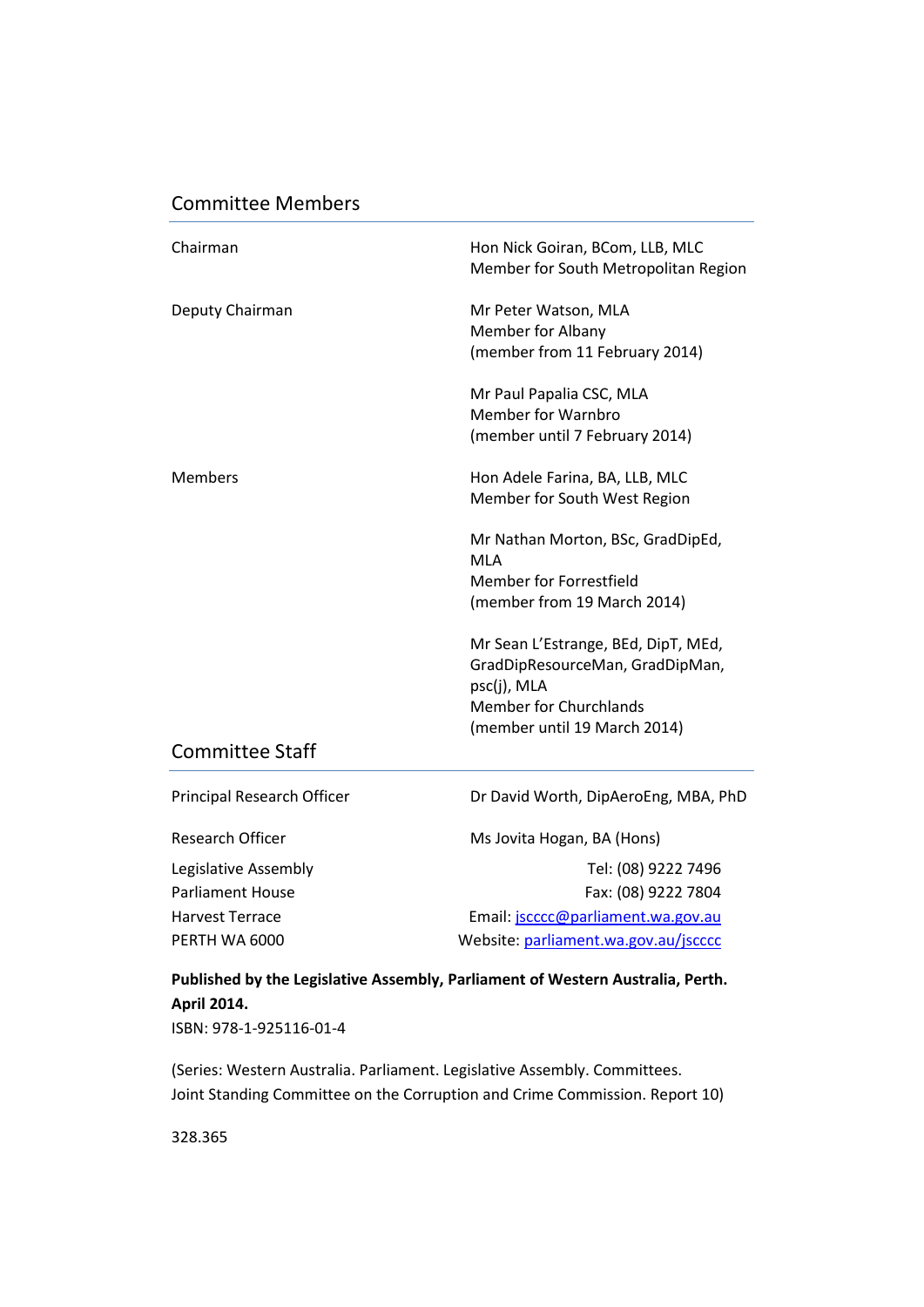# **Joint Standing Committee on the Corruption and Crime Commission**

# WA Police's use of Part 4 'exceptional powers' in the *Corruption and Crime Commission Act 2003*

Report No. 10

**Hon Nick Goiran, MLC and Mr Peter Watson, MLA**

Laid on the Table of the Legislative Assembly and Legislative Council on 10 April 2014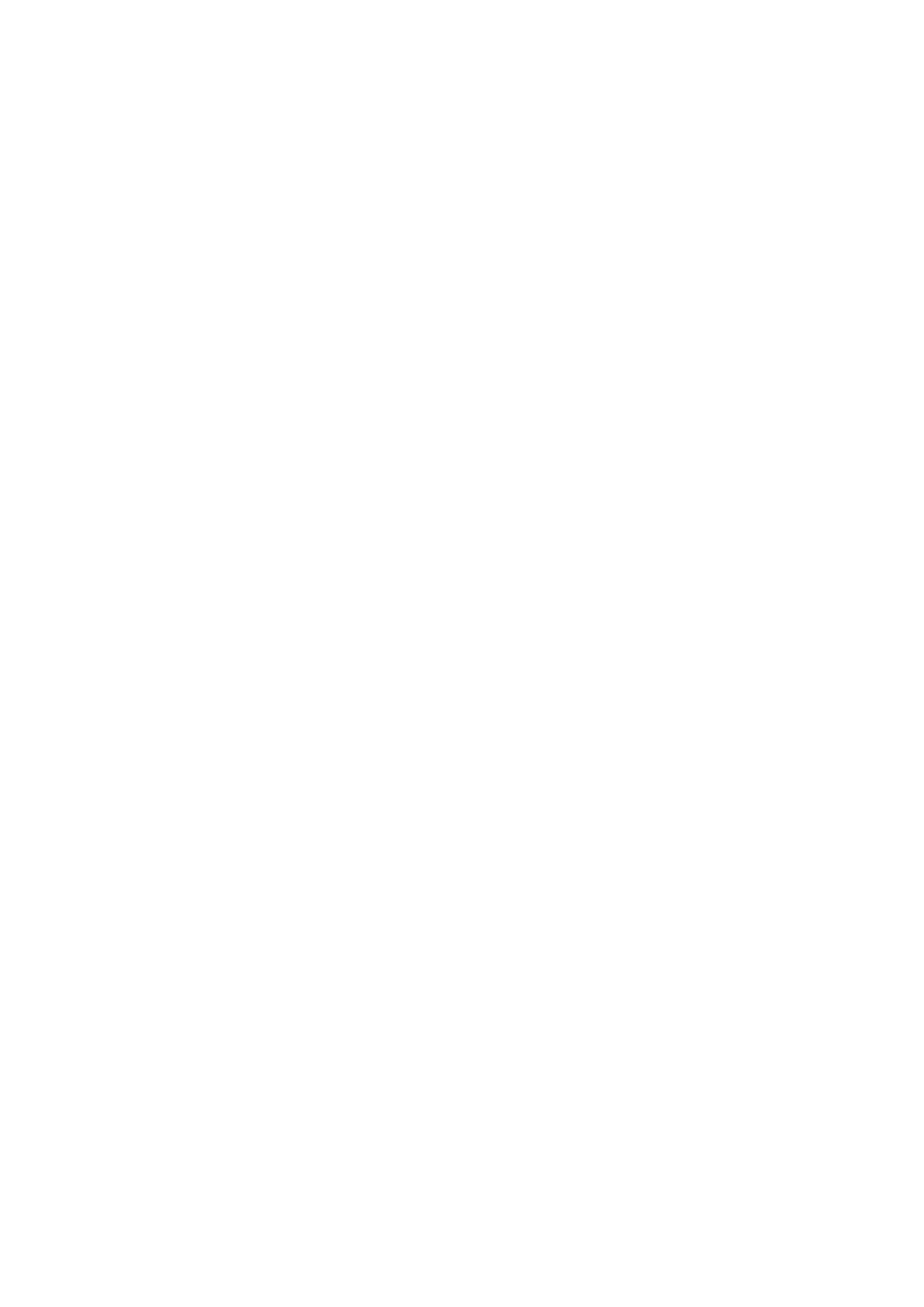# **Chairman's Foreword**

n its 2012-13 Annual Report, the Corruption and Crime Commission (CCC) noted that in the previous year it had received no applications from WA Police (WAPOL) for an "exceptional powers finding and nil applications for a fortification warning n its 20[1](#page-0-0)2-13 Annual Report, the Corruption and Crime Commission (CCC) noted<br>that in the previous year it had received no applications from WA Police (WAPOL)<br>for an "exceptional powers finding and nil applications for a f main purposes of the CCC Act, to combat and reduce the incidence of organised crime, was not achieved.<sup>[2](#page-4-0)</sup>

Following this statement, the Joint Standing Committee resolved to inquire into the reasons for WAPOL's underuse of the 'exceptional powers' provisions of the *Corruption and Crime Commission Act 2003* and why WAPOL were instead applying to the Australian Crime Commission (ACC) for powers to undertake coercive hearings with suspected organised crime participants.

The Commissioner of Police, Dr Karl O'Callaghan, told the Committee that there were three main issues that, if they were addressed, would enable WAPOL to more frequently make use of the CCC Act's Part 4 powers:

- an amendment to the definition of 'organised crime' under the CCC Act;
- changes to the process used by the CCC to approve WAPOL applications for use of the exceptional power provisions as currently they are "overly legalistic and complex, and it makes it difficult for Police to mount an application"; and
- the cost to WAPOL of utilising the CCC process. $3$

Of these issues, Dr O'Callaghan confirmed that legislative change to the definition of 'organised crime' was the most important factor. [4](#page-4-2)

The Joint Standing Committees in the two previous Parliaments have also addressed the issue of WAPOL's use of the Part 4 powers of the CCC Act. The JSCCCC in the  $37<sup>th</sup>$ Parliament tabled its Report 31, *Inquiry into Legislative Amendments to the Corruption and Crime Commission Act 2003 - The Role of the Corruption and Crime Commission in* 

<span id="page-4-3"></span> $\overline{a}$ 1 Corruption and Crime Commission, *Annual Report 2012-2013*, 27 September 2013, pxvii. Available at: [www.ccc.wa.gov.au/Publications/Reports/Annual%20Reports/Corruption%20and%20Crime%20C](http://www.ccc.wa.gov.au/Publications/Reports/Annual%20Reports/Corruption%20and%20Crime%20Commission%20Annual%20Report%202012-2013.pdf) [ommission%20Annual%20Report%202012-2013.pdf.](http://www.ccc.wa.gov.au/Publications/Reports/Annual%20Reports/Corruption%20and%20Crime%20Commission%20Annual%20Report%202012-2013.pdf) Accessed on 11 March 2014.

<sup>2</sup> Ibid, p25.

<span id="page-4-1"></span><span id="page-4-0"></span><sup>3</sup> Dr Karl O'Callaghan, Commissioner, WA Police, *Transcript of Evidence (Closed)*, 13 November 2013, p7.

<span id="page-4-2"></span><sup>4</sup> Ibid, p8.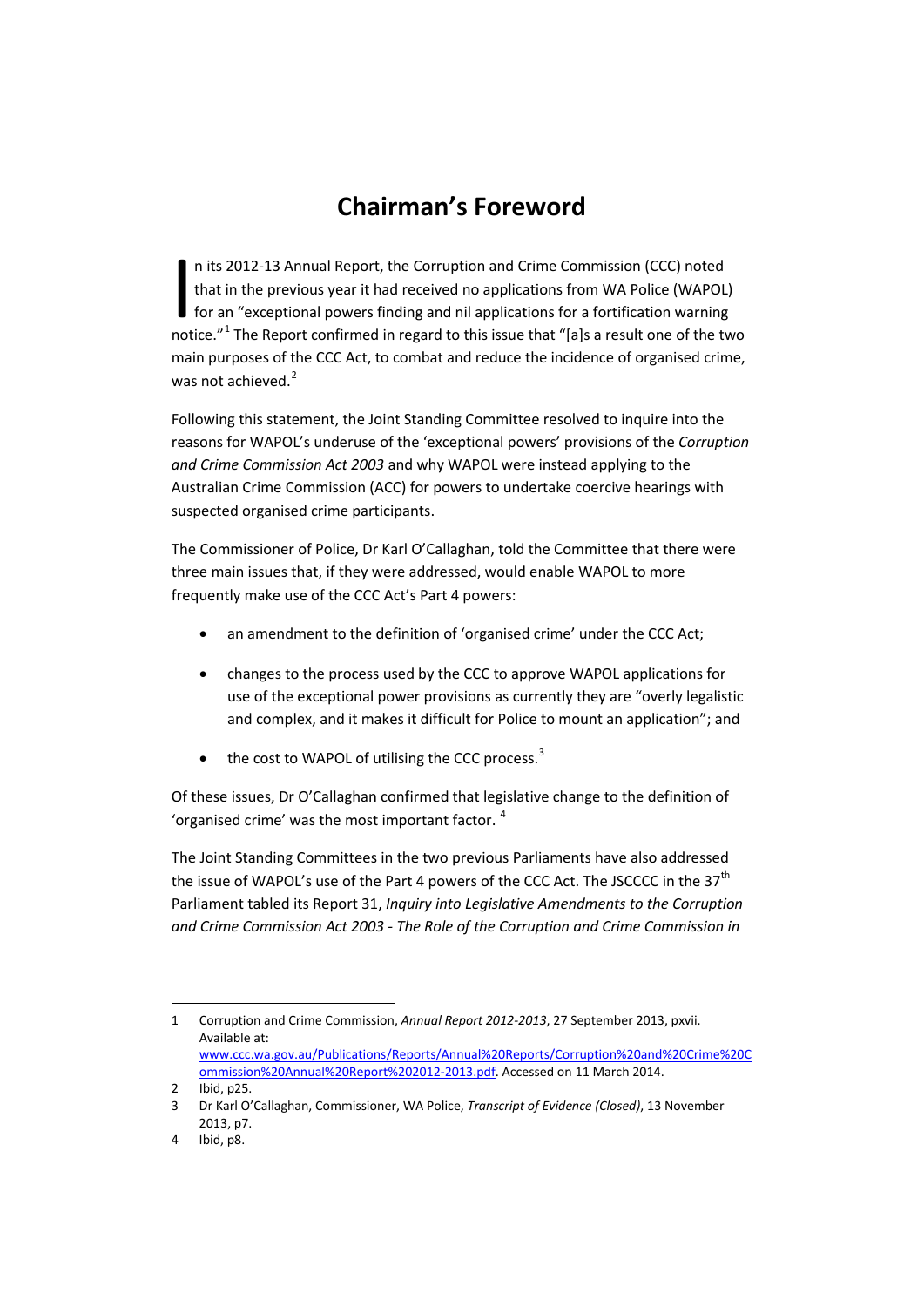*Investigating Serious and Organised Crime in Western Australia*. [5](#page-4-3) The first recommendation from this report was to amend the definition of organised crime in the CCC Act.

The matter of an amended definition of organised crime was also addressed by the JSCCCC in the following Parliament. The JSCCCC in the 38<sup>th</sup> Parliament tabled its Report 10, *How the Corruption and Crime Commission can best work together with the Western Australian Police Force to combat organised crime*. [6](#page-5-0) The second recommendation from this report also recommended an amendment to the definition of organised crime in the CCC Act.

In addition, an amendment to the definition of organised crime was also recommended in the statutory review of the CCC Act undertaken by Ms Gail Archer SC in February 2008.

In addressing the other impediments to the more frequent use of the 'exceptional powers' provisions, the CCC proposed, by way of submission, that the current process could be improved if the CCC Act was amended

*…to enable the Commission to facilitate and support police access to and use of the powers to assist its investigations. This would include providing relevant advice and support to enable the effective preparation for and conduct of examinations to include briefing and the providing of Counsel Assisting. Police would retain overall responsibility for the conduct of the relevant investigations.[7](#page-5-1)*

The Committee has refrained from making a recommendation in accordance with this submission by the CCC as it is mindful that the CCC has an important role as a 'gatekeeper' of the exceptional powers, and that this role warrants independence and impartiality- both perceived and real.

<sup>5</sup> Joint Standing Committee on the Corruption and Crime Commission, *Inquiry into Legislative Amendments to the Corruption and Crime Commission Act 2003 - The Role of the Corruption and Crime Commission in Investigating Serious and Organised Crime in Western Australia*, 15 November 2007. Available at: [www.parliament.wa.gov.au/LACO%20pdfs/report31/JSCCCC%20Report%2031.pdf.](http://www.parliament.wa.gov.au/LACO%20pdfs/report31/JSCCCC%20Report%2031.pdf) Accessed on 11 March 2014.

<span id="page-5-0"></span><sup>6</sup> Joint Standing Committee on the Corruption and Crime Commission, *How the Corruption and Crime Commission can best work together with the Western Australian Police Force to combat organised crime*, 9 September 2010. Available at: [www.parliament.wa.gov.au/Parliament/commit.nsf/\(Report+Lookup+by+Com+ID\)/00A697A1AC](http://www.parliament.wa.gov.au/Parliament/commit.nsf/(Report+Lookup+by+Com+ID)/00A697A1AC8EB562482578310040D2A1/$file/Report+How+the+CCC+can+best+work+with+the+WA+Police+to+combat+organised+crime.pdf) [8EB562482578310040D2A1/\\$file/Report+How+the+CCC+can+best+work+with+the+WA+Police+t](http://www.parliament.wa.gov.au/Parliament/commit.nsf/(Report+Lookup+by+Com+ID)/00A697A1AC8EB562482578310040D2A1/$file/Report+How+the+CCC+can+best+work+with+the+WA+Police+to+combat+organised+crime.pdf) [o+combat+organised+crime.pdf.](http://www.parliament.wa.gov.au/Parliament/commit.nsf/(Report+Lookup+by+Com+ID)/00A697A1AC8EB562482578310040D2A1/$file/Report+How+the+CCC+can+best+work+with+the+WA+Police+to+combat+organised+crime.pdf) Accessed on 11 March 2014.

<span id="page-5-2"></span><span id="page-5-1"></span><sup>7</sup> Ibid, 26.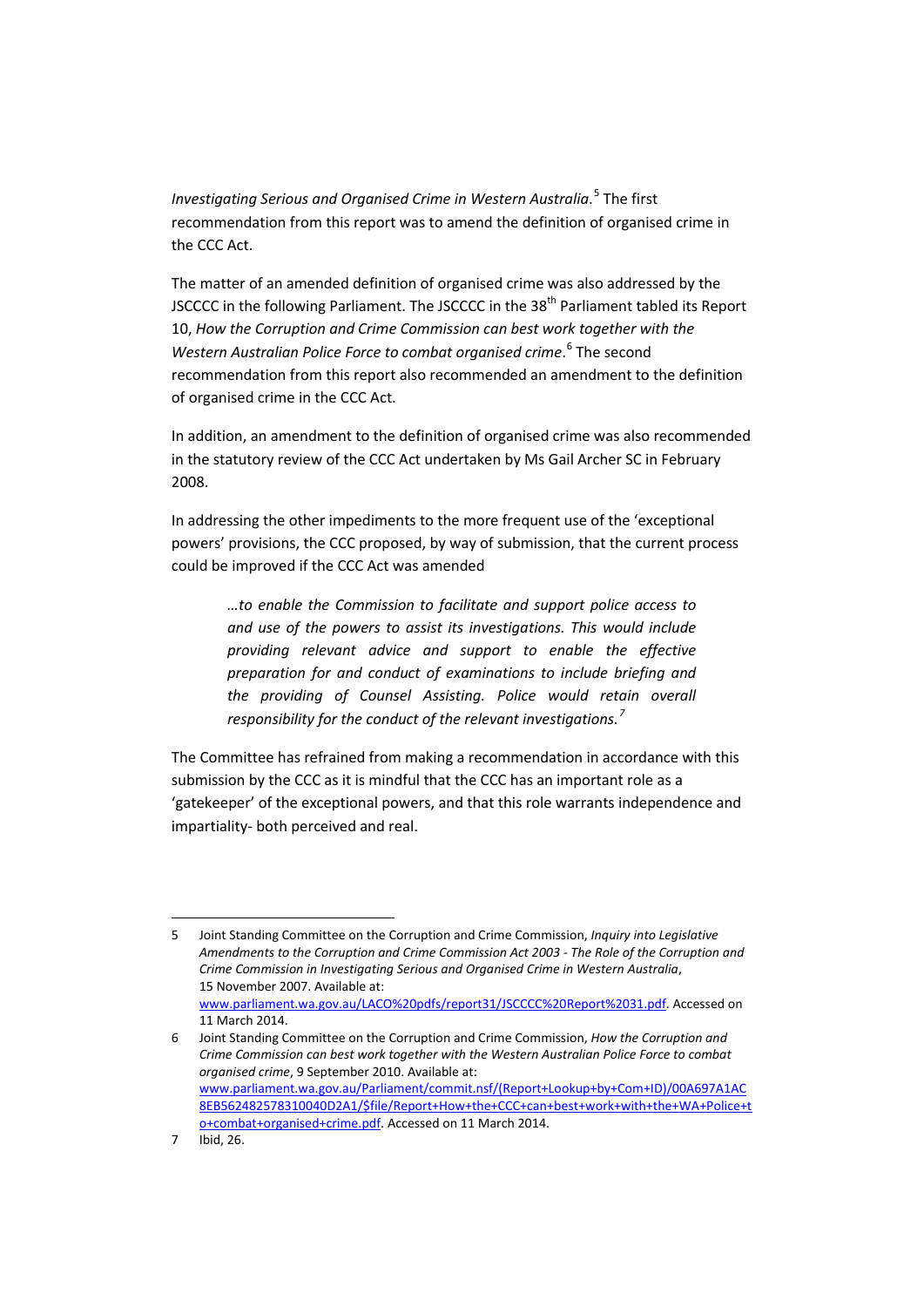The Commissioner agreed with the Chairman's comments that since the enactment of the *Criminal Investigation (Covert Powers) Act 2012* (CICP Act)<sup>[8](#page-5-2)</sup>, many of the exceptional powers contained in Part 4 of the CCC Act are now available to WA Police (WAPOL) directly, leaving only the coercive examination, search, and anti-fortification powers needing to be applied for from the CCC.<sup>[9](#page-6-0)</sup> The CICP Act requires the CCC to inspect WAPOL's records in order to determine the extent of its compliance with the CICP Act. In the course of its Inquiry, the Committee found that the CCC's policy for the auditing of WAPOL's self-authorising of covert activities to be in line with this Committee's expectations.

I would like to acknowledge the work on this report by my Committee colleagues: Mr Paul Papalia CSC MLA, Member for Warnbro, (who resigned from the Committee on 7 February 2014) and Mr Peter Watson MLA, Member for Albany, (who joined the Committee on 11 February 2014), the Member for Churchlands, Mr Sean L'Estrange MLA, (who resigned from the Committee on 18 March 2014), the Member for Forrestfield, Mr Nathan Morton MLA, (who joined the Committee on 18 March 2014), and the Member for the South West Region, Hon Adele Farina MLC. Finally, I wish to thank the Committee's Secretariat, Dr David Worth and Ms Jovita Hogan, for their efforts in completing this Inquiry in a timely fashion.

<span id="page-6-1"></span>**HON NICK GOIRAN, MLC CHAIRMAN**

<sup>8</sup> AustLII, *Criminal Investigation (Covert Powers) Act 2012*, nd. Available at: [www.austlii.edu.au/au/legis/wa/num\\_act/cipa201255o2012456/.](http://www.austlii.edu.au/au/legis/wa/num_act/cipa201255o2012456/) Accessed on 17 March 2014.

<span id="page-6-0"></span><sup>9</sup> Mr Roger Macknay, QC, Commissioner, Corruption and Crime Commission, *Transcript of Evidence (Closed)*, 19 February 2014, p12.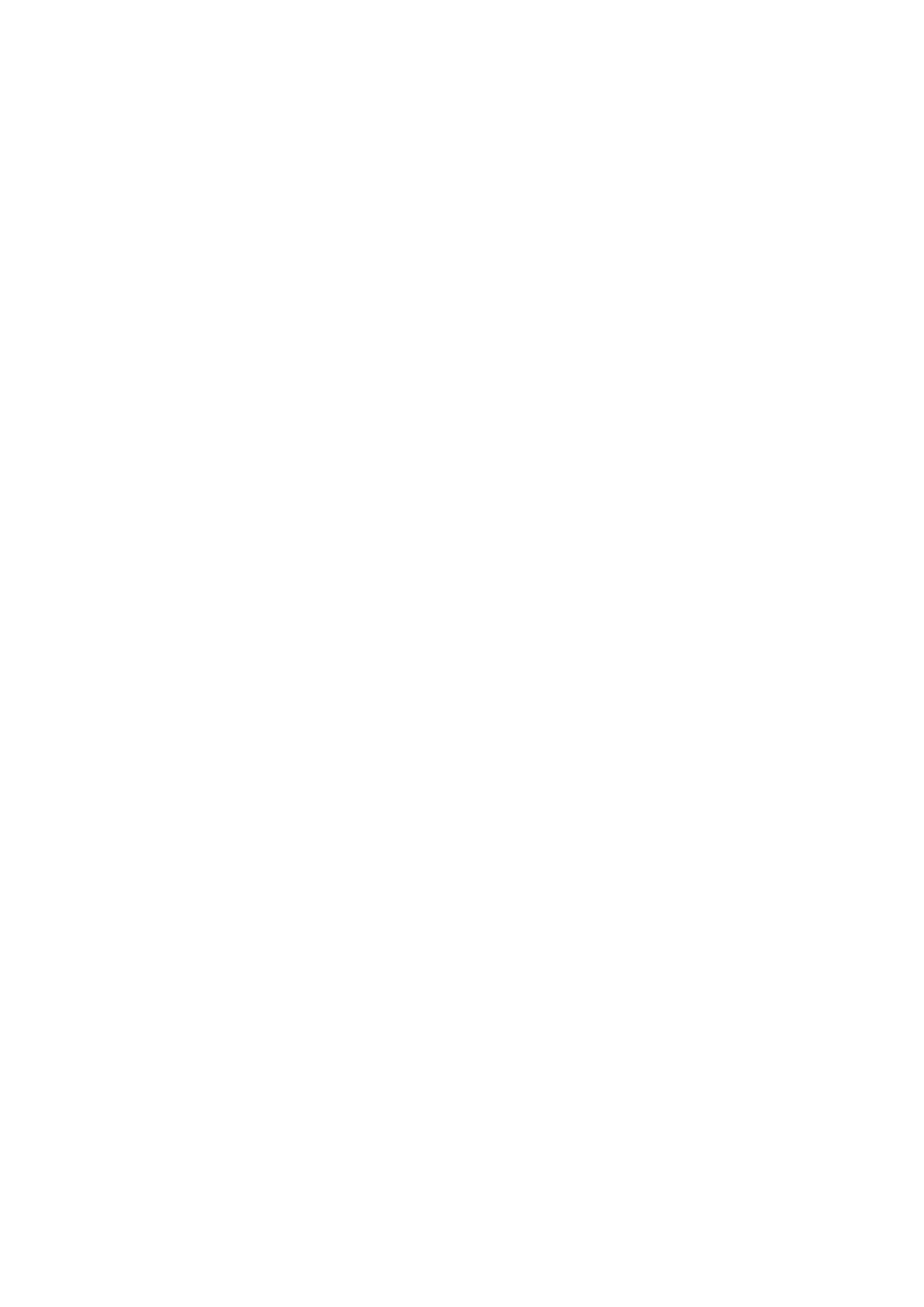# **Contents**

|   | <b>Ministerial Response</b>                                     | Ť   |
|---|-----------------------------------------------------------------|-----|
|   | <b>Findings and Recommendations</b>                             | iii |
|   |                                                                 |     |
| 1 | Inquiry overview                                                | 1   |
|   | Introduction                                                    | 1   |
|   | Committee hearings                                              | 1   |
|   | Previous Committee inquiries on this matter                     | 3   |
|   | Exceptional powers contained in the CCC Act                     | 5   |
|   | The definition of organised crime in the CCC Act                | 6   |
|   |                                                                 |     |
| 2 | Evidence on strategies to increase the use of the Part 4 powers | 9   |
|   | Introduction                                                    | 9   |
|   | Main priorities for change to the CCC process                   | 10  |
|   | The definition of organised crime in the CCC Act                | 11  |
|   | The complexity of the current application process               | 14  |
|   | Determinations under the ACC Act                                | 15  |
|   | Less-complex process using the ACC                              | 16  |
|   | Length of time to complete the CCC and ACC processes            | 17  |
|   | The cost of the process                                         | 20  |
|   | Police culture                                                  | 23  |
|   | Powers to remove fortifications                                 | 24  |
|   | CCC efforts to overcome WAPOL reticence in using Part 4 powers  | 25  |
| 3 | Use of the Criminal Investigation (Covert Powers) Act 2012      | 27  |
|   | Introduction                                                    | 27  |
|   | Use of Covert Powers Act                                        | 28  |
|   | CCC auditing of the use of the Covert Powers Act                | 29  |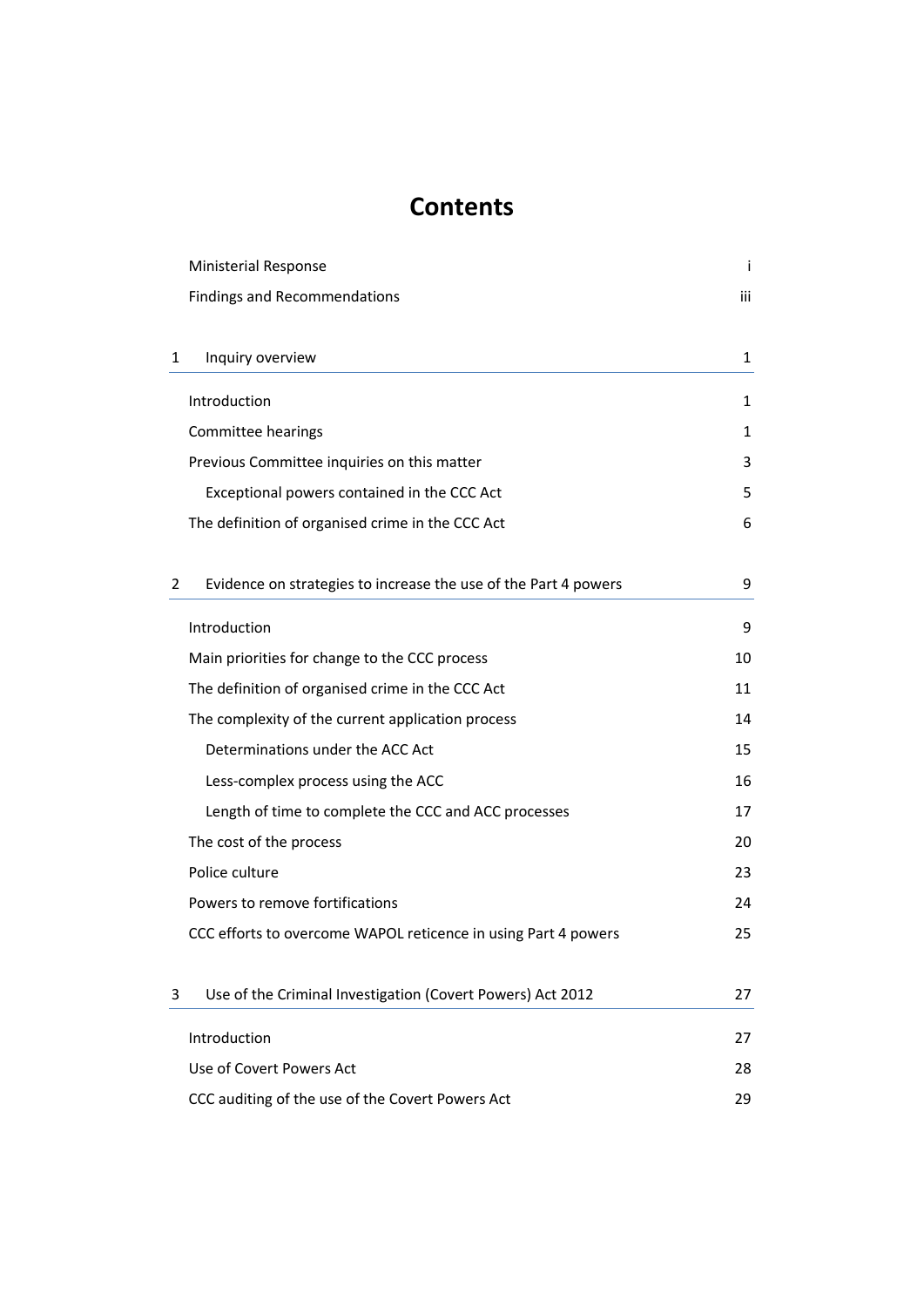## Appendices 31

| $\mathbf{1}$ | WAPOL applications to CCC for exceptional powers, 2005-13           | 31 |
|--------------|---------------------------------------------------------------------|----|
| 2            | WAPOL applications to the ACC for examinations, 2002-13             | 33 |
| 3            | Definition of organised crime proposed by WAPOL and the CCC in 2007 | 35 |
| 4            | <b>Hearings</b>                                                     | 37 |
| 5            | Committee's functions and powers                                    | 39 |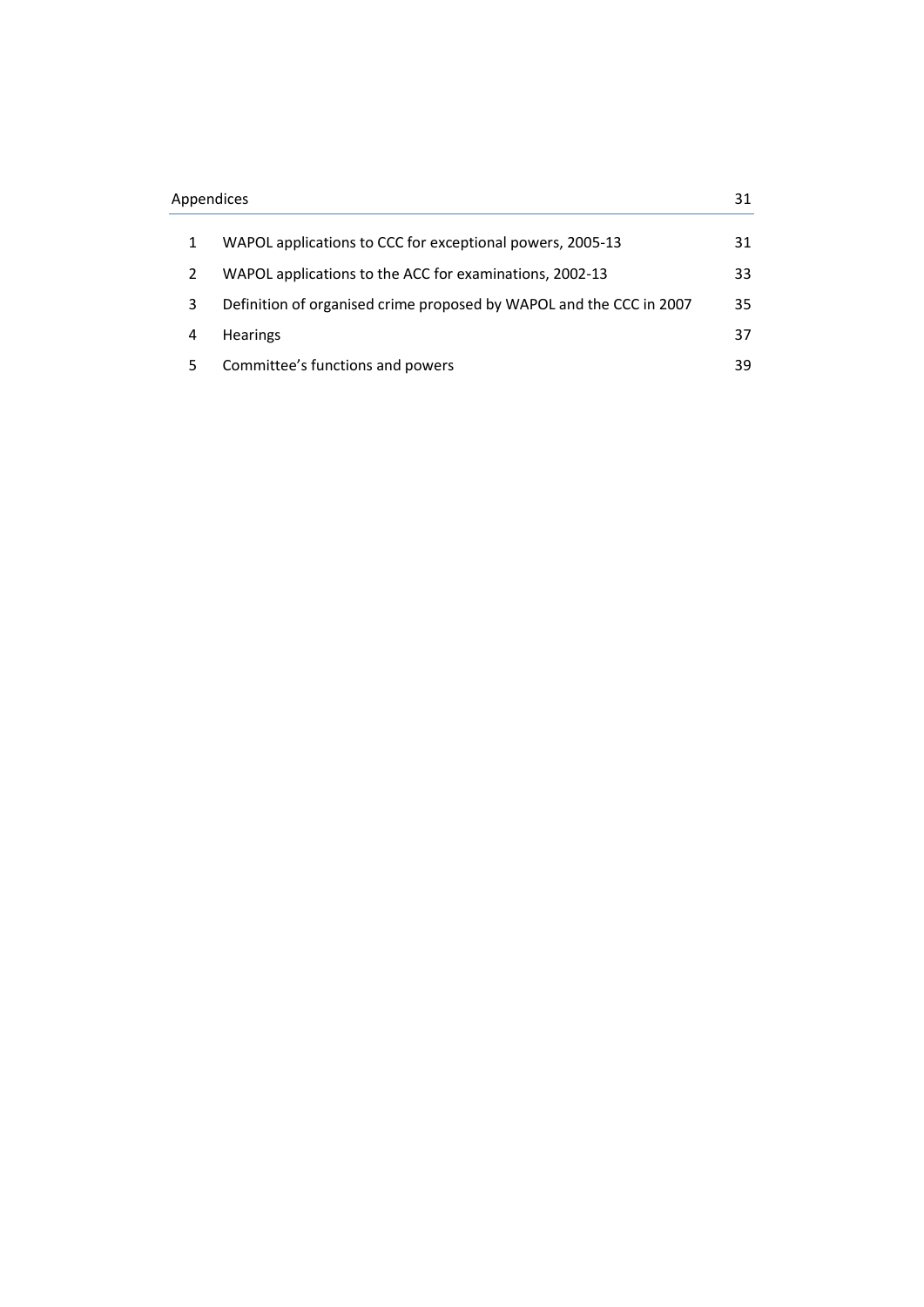# **Ministerial Response**

In accordance with Standing Order 277(1) of the Standing Orders of the Legislative Assembly, the Joint Standing Committee on the Corruption and Crime Commission directs that the Minister representing the Attorney General report to the Assembly as to the action, if any, proposed to be taken by the Government with respect to the recommendations of the Committee.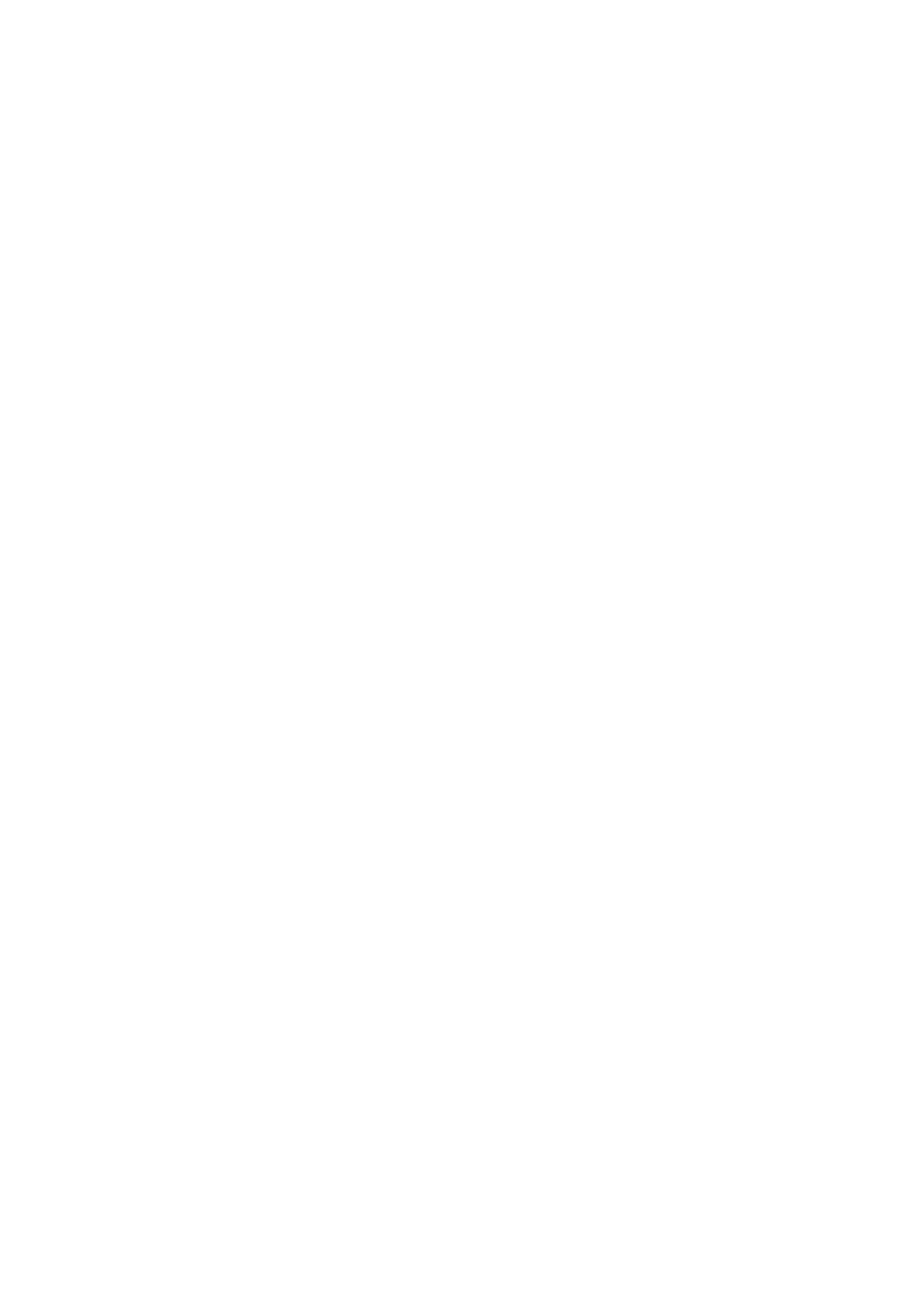# **Findings and Recommendations**

#### **Finding 1 Page [4](#page-19-0)**

The Joint Standing Committee in both the 37<sup>th</sup> and 38<sup>th</sup> Parliaments recommended that the definition of organised crime in the *Corruption and Crime Commission Act 2003* should be amended.

#### **Finding 2 Page [5](#page-20-0)**

The statutory review of the *Corruption and Crime Commission Act 2003* (the CCC Act) by Ms Gail Archer SC in February 2008 recommended that the CCC Act's definition of organised crime be amended as proposed in the JSCCCC's Report 31 in the 37<sup>th</sup> Parliament.

#### **Finding 3 Page [8](#page-23-0)**

The previous State Government introduced a Bill to Parliament in 2012 to amend the *Corruption and Crime Commission Act 2003* (the CCC Act) which included an amendment to the definition of organised crime that had been developed with the assistance of the Commissioner of Police and the Commissioner of the Corruption and Crime Commission. This proposed amendment would have implemented the recommendations of this Joint Standing Committee in the previous two Parliaments, and the Archer statutory review of the CCC Act.

#### **Finding 4 Pag[e 10](#page-25-0)**

The Corruption and Crime Commission has received no applications from WA Police for the use of the exceptional powers provisions contained within the *Corruption and Crime Commission Act 2003* in this and the previous two financial years.

#### **Finding 5 Pag[e 11](#page-26-0)**

The Police Commissioner provided evidence to the Committee that the chief impediments to the regular, efficient and effective use by WA Police (WAPOL) of the Part 4 powers contained in the *Corruption and Crime Commission Act 2003* (the CCC Act) were:

- the definition of organised crime in the CCC Act;
- the application process required by the Corruption and Crime Commission for WAPOL to follow; and
- the cost to WAPOL of using the current Commission process.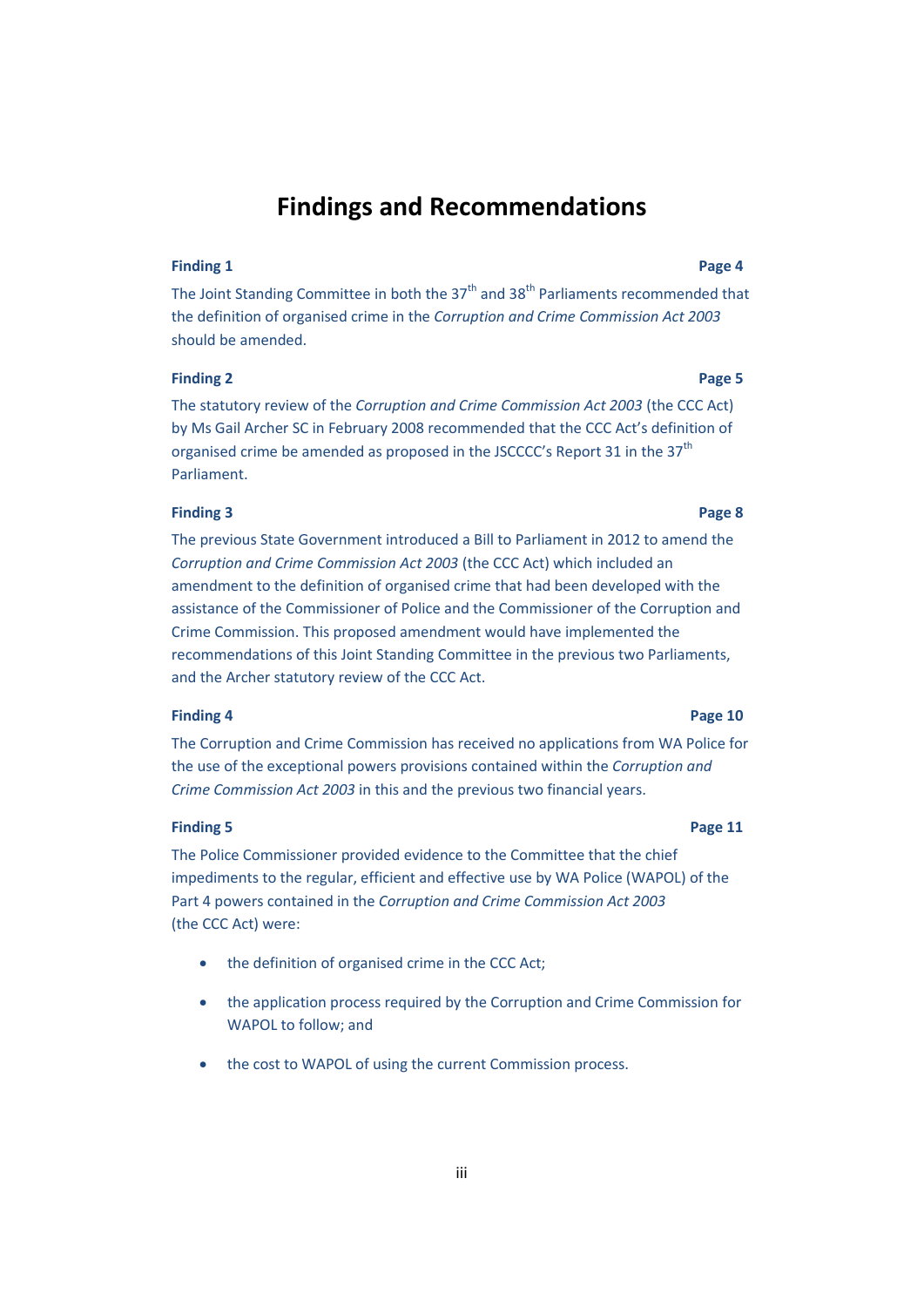#### **Finding 6 Pag[e 12](#page-27-0)**

An amended definition of organised crime within the *Corruption and Crime Commission Act 2003* (the CCC Act) would encourage WA Police to make greater use of the Part 4 powers in the CCC Act.

#### **Recommendation 1 Pag[e 14](#page-29-0)**

The Attorney General should amend the definition of organised crime within the *Corruption and Crime Commission Act 2003*. A new definition should allow WA Police to apply for Part 4 powers to include suspected crime or a crime that is likely to occur.

#### **Finding 7 Pag[e 14](#page-29-1)**

WA Police has made 13 applications since 2002 to the Australian Crime Commission to hold coercive hearings using powers contained in the *Australian Crime Commission Act 2002*. This is the same number of applications for exceptional powers it has made to the Corruption and Crime Commission.

#### **Finding 8 Pag[e 20](#page-35-0)**

WA Police are currently utilising the power to hold coercive examinations from the Australian Crime Commission due to its less-complex and perceived more-timely outcome than the process used by the Corruption and Crime Commission.

#### **Finding 9 Pag[e 22](#page-37-0)**

The Corruption and Crime Commission (CCC) has recommended that the *Corruption and Crime Commission Act 2003* be amended to allow the CCC to facilitate and support WA Police's access to and use of the Part 4 exceptional powers to assist its investigations by allowing the CCC to provide relevant advice and support to WA Police to enable it to effectively prepare for and conduct coercive examinations.

#### **Finding 10 Pag[e 24](#page-39-0)**

Historically, one reason why WA Police have preferred applying to the Australian Crime Commission for the power to hold coercive hearings is police culture and the tensions raised when working with the Corruption and Crime Commission.

#### **Finding 11 Pag[e 25](#page-40-0)**

Fortification warning notices in Part 4 Division 6 of the *Corruption and Crime Commission Act 2003* are a useful power for WA Police actions against organised crime groups.

#### **Finding 12 Pag[e 25](#page-40-1)**

It is a shortcoming of the *Corruption and Crime Commission Act 2003* that it fails to discourage organised crime groups from re-fortifiying premises previously dismantled by WA Police.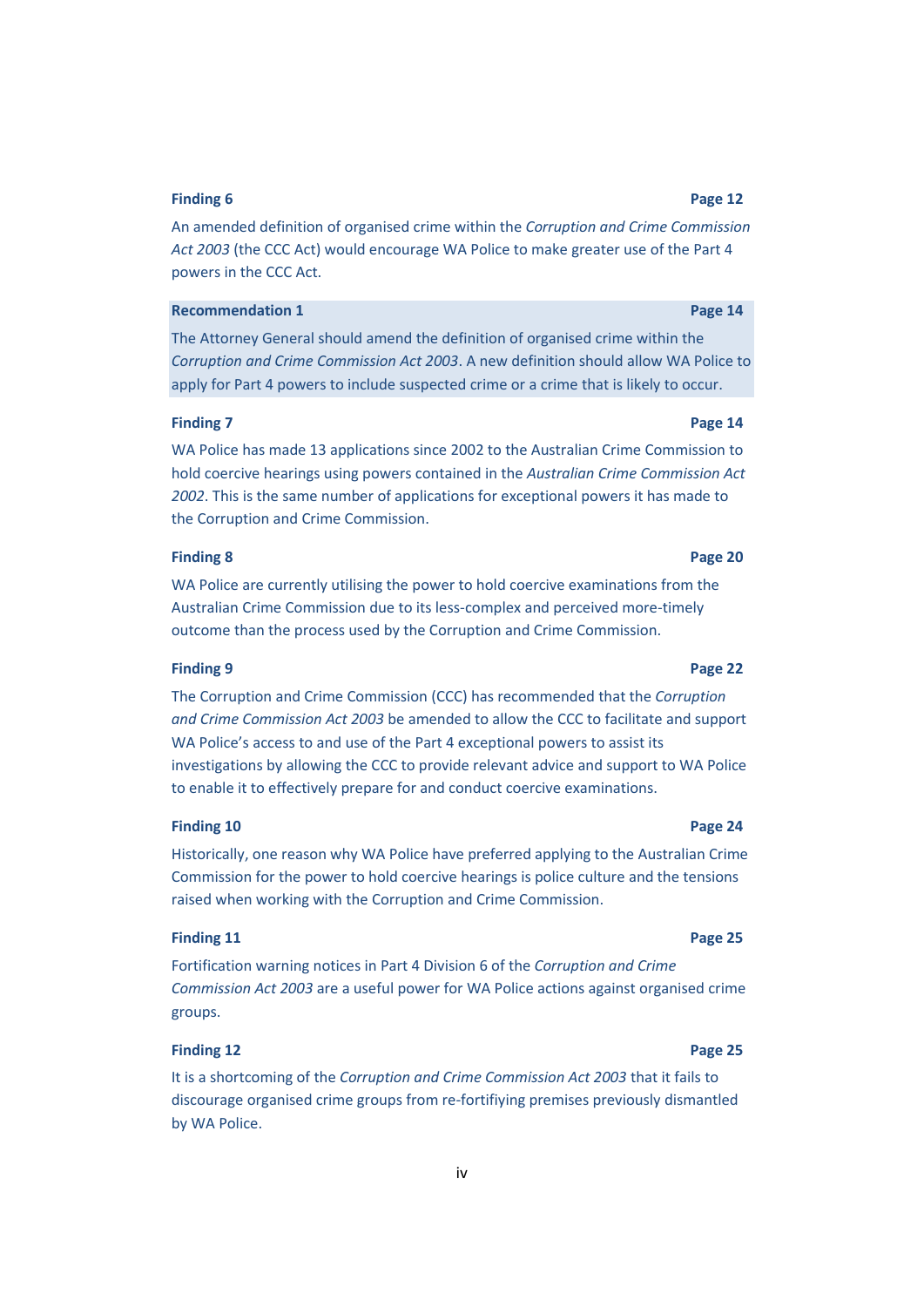v

# **Recommendation 3 Pag[e 30](#page-45-0)**

The Corruption and Crime Commission ensure that their annual compliance reports on the use of the *Criminal Investigation (Covert Powers) Act 2012* identify the date it has been provided to the relevant Minister.

#### **Finding 14 Pag[e 30](#page-45-1)**

Corruption and Crime Commissioner Macknay has appropriately determined that the Commission's ongoing auditing of WA Police's self-authorised covert activities under the *Criminal Investigation (Covert Powers) Act 2012* will be rigorous and more than just compliance-based.

### **Recommendation 2 Pag[e 25](#page-40-2)**

The Attorney General amend the *Corruption and Crime Commission Act 2003* to prevent the re-fortification of premises previously dismantled by WA Police.

The enactment of the *Criminal Investigation (Covert Powers) Act 2012* is another factor that has led to a reduction in applications from WA Police to the Corruption and Crime Commission for the use of exceptional powers contained in the *Corruption and Crime Commission Act 2003.*

#### **Finding 13 Pag[e 27](#page-42-0)**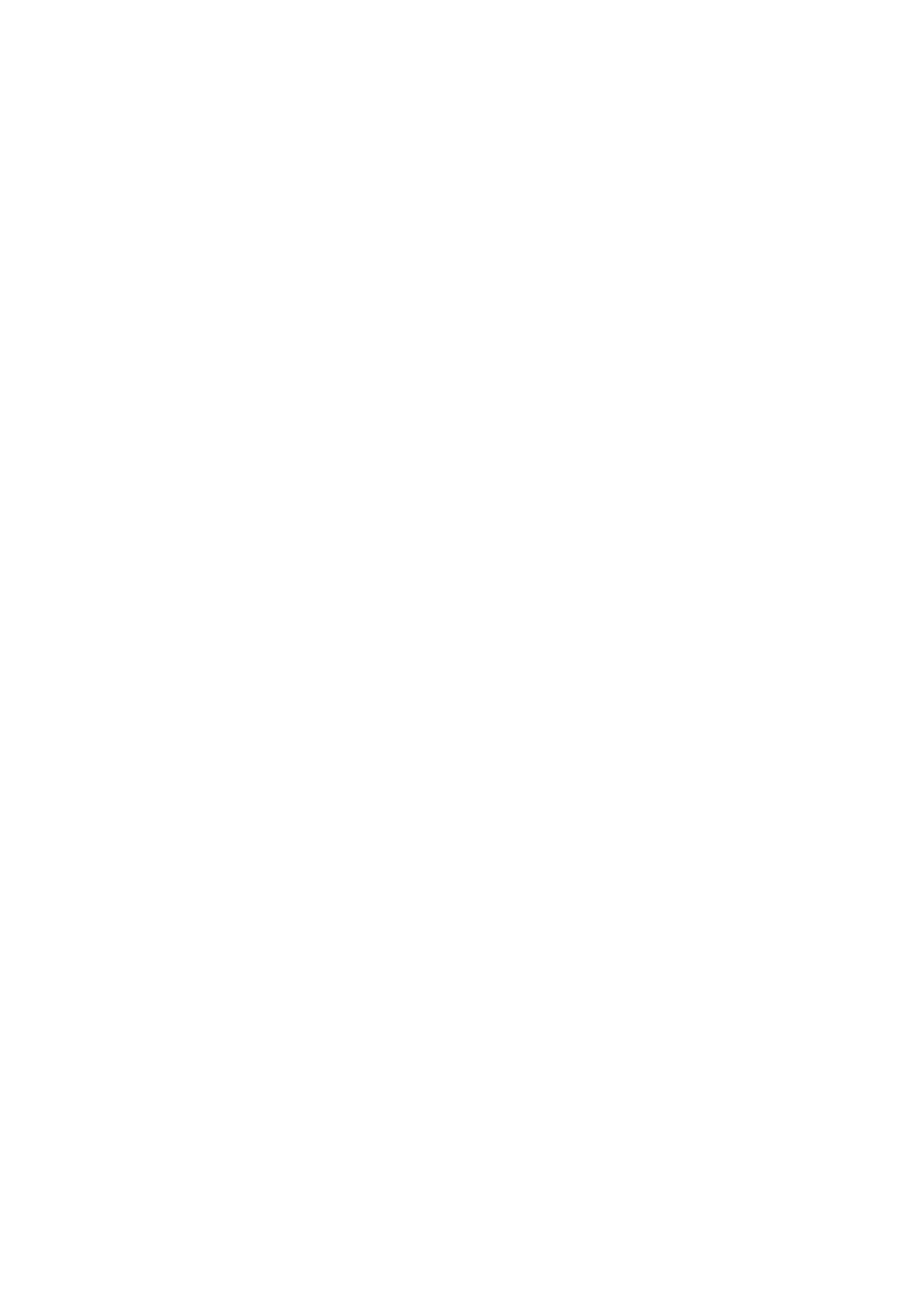## **Inquiry overview**

*There have been no applications for access to the exceptional powers provisions of the CCC Act since March 2012. As a result one of the two main purposes of the CCC Act, to combat and reduce the incidence of organised crime, was not achieved***. Mr Roger Macknay QC, CCC Commissioner.**

### **Introduction**

The Joint Standing Committee attended the *International Serious and Organised Crime Conference 2013* in Brisbane in late July 2013. Discussions with attendees from other jurisdictions at this conference led the Committee to discuss how Western Australian agencies were addressing the threats arising from organised crime. Subsequently, the Committee resolved on the 26 August 2013 to commence an inquiry into *The Current Use of the Exceptional Powers Provisions of the CCC Act 2003,* and report to Parliament on:

- a) the extent of the use of the Part 4 powers ("Part 4 Powers") under the *Corruption and Crime Commission Act 2003* ("the CCC Act");
- b) the availability to WA Police of any other avenues to access powers substantially similar to the Part 4 Powers;
- c) the impact of the *Criminal Investigation (Covert Powers) Act 2012* on the use of the Part 4 Powers;
- d) the current impediments to the regular, efficient and effective use of the Part 4 Powers;
- e) the steps that can reasonably be taken to remove such impediments; and
- f) the likely use of the Part 4 Powers in the event the current impediments are removed.

The Committee originally planned to table its report by the end of December 2013 but, due to its workload, extended the tabling date to 15 May 2014.

### **Committee hearings**

WA Police's (WAPOL) use of the Part 4 powers of the CCC Act were initially discussed with the Commissioner of the Corruption and Crime Commission (CCC), Mr Roger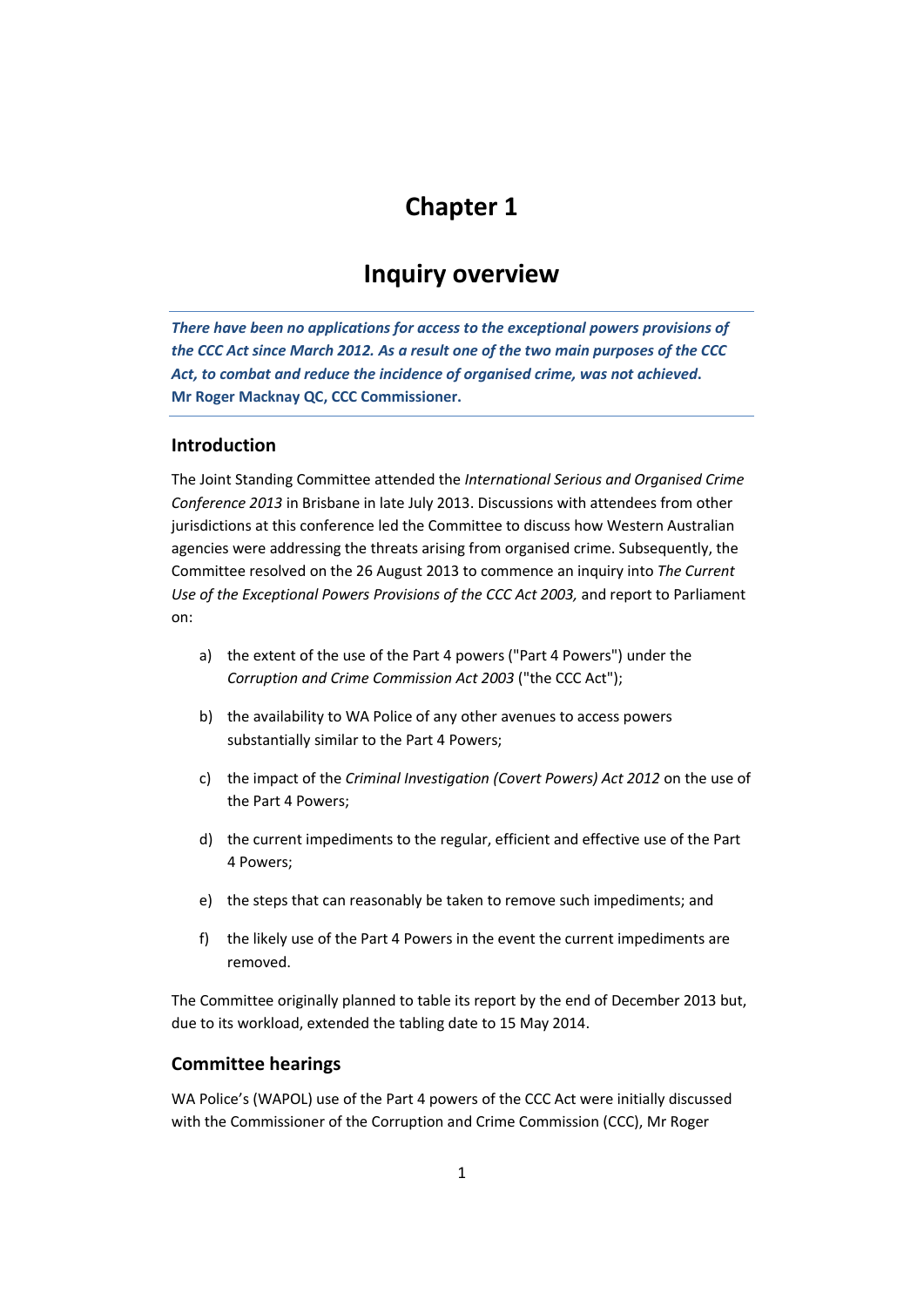Macknay QC, on 23 October 2013 during a hearing with the Committee on the CCC's *2012-13 Annual Report*. [10](#page-6-1) The Committee raised these issues during its hearing with the Commissioner as it was concerned about public commentary suggesting that the CCC had "waved the white flag" $^{11}$  $^{11}$  $^{11}$  in regard to its fight against organised crime. In its Annual Report, the CCC had noted that in the previous year it had received no applications from WA Police for an "exceptional powers finding and nil applications for a fortification warning notice."<sup>[12](#page-17-1)</sup> The Report confirmed in regard to this issue that:

*There have been no applications for access to the exceptional powers provisions of the CCC Act since March 2012. As a result one of the two main purposes of the CCC Act, to combat and reduce the incidence of organised crime, was not achieved.[13](#page-17-2)*

A hearing with the Commissioner of Police, Dr Karl O'Callaghan APM, and WAPOL senior staff was held on 13 November 2013. This hearing included a public session<sup>[14](#page-17-3)</sup> as well as a closed session to discuss operational aspects of their use of the Part 4 powers.

The Inquiry's final hearing was a closed hearing with the CCC Commissioner and his staff, and was held on 19 February 2014.<sup>[15](#page-17-4)</sup> At this hearing the CCC provided a submission which the Committee later resolved to make public.<sup>[16](#page-17-5)</sup>

Appendix Four lists the witnesses who attended these two hearings.

<span id="page-17-6"></span><sup>10</sup> Mr Roger Macknay, QC, Commissioner, Corruption and Crime Commission, *Transcript of Evidence*, 23 October 2013, pp9-11. Available at: [www.parliament.wa.gov.au/Parliament/commit.nsf/\(Evidence+Lookup+by+Com+ID\)/E62BB2014](http://www.parliament.wa.gov.au/Parliament/commit.nsf/(Evidence+Lookup+by+Com+ID)/E62BB20140F5C54E48257C1200078B49/$file/20131023-+CCC-+annual+review-public-+FINAL.pdf) [0F5C54E48257C1200078B49/\\$file/20131023-+CCC-+annual+review-public-+FINAL.pdf.](http://www.parliament.wa.gov.au/Parliament/commit.nsf/(Evidence+Lookup+by+Com+ID)/E62BB20140F5C54E48257C1200078B49/$file/20131023-+CCC-+annual+review-public-+FINAL.pdf) Accessed on 11 March 2014.

<span id="page-17-0"></span><sup>11</sup> Mr Daniel Emerson, 'We can't win war on organised crime: CCC', *The West Australian*, 17 October 2013, p4.

<span id="page-17-1"></span><sup>12</sup> Corruption and Crime Commission, *Annual Report 2012-2013*, 27 September 2013, pxvii. Available at:

[www.ccc.wa.gov.au/Publications/Reports/Annual%20Reports/Corruption%20and%20Crime%20C](http://www.ccc.wa.gov.au/Publications/Reports/Annual%20Reports/Corruption%20and%20Crime%20Commission%20Annual%20Report%202012-2013.pdf) [ommission%20Annual%20Report%202012-2013.pdf.](http://www.ccc.wa.gov.au/Publications/Reports/Annual%20Reports/Corruption%20and%20Crime%20Commission%20Annual%20Report%202012-2013.pdf) Accessed on 11 March 2014.

<span id="page-17-2"></span><sup>13</sup> Ibid, p25.

<span id="page-17-3"></span><sup>14</sup> Dr Karl O'Callaghan, Commissioner, WA Police, *Transcript of Evidence*, 13 November 2013. Available at: [www.parliament.wa.gov.au/Parliament/commit.nsf/\(Evidence+Lookup+by+Com+ID\)/1DFB67911](http://www.parliament.wa.gov.au/Parliament/commit.nsf/(Evidence+Lookup+by+Com+ID)/1DFB67911A281D3A48257C23000CAED7/$file/67733540.pdf) [A281D3A48257C23000CAED7/\\$file/67733540.pdf.](http://www.parliament.wa.gov.au/Parliament/commit.nsf/(Evidence+Lookup+by+Com+ID)/1DFB67911A281D3A48257C23000CAED7/$file/67733540.pdf) Accessed on 11 March 2014.

<span id="page-17-4"></span><sup>15</sup> Mr Roger Macknay, QC, Commissioner, Corruption and Crime Commission, *Transcript of Evidence*, 19 February 2014.

<span id="page-17-5"></span><sup>16</sup> Corruption and Crime Commission, *Submission to the Joint Standing on the Corruption and Crime Commission*, 19 February 2014. Available at: [www.parliament.wa.gov.au/Parliament/commit.nsf/\(Evidence+Lookup+by+Com+ID\)/D4B816582](http://www.parliament.wa.gov.au/Parliament/commit.nsf/(Evidence+Lookup+by+Com+ID)/D4B8165824B7D25248257CA0001169EA/$file/19613674.pdf) [4B7D25248257CA0001169EA/\\$file/19613674.pdf.](http://www.parliament.wa.gov.au/Parliament/commit.nsf/(Evidence+Lookup+by+Com+ID)/D4B8165824B7D25248257CA0001169EA/$file/19613674.pdf) Accessed on 19 March 2014.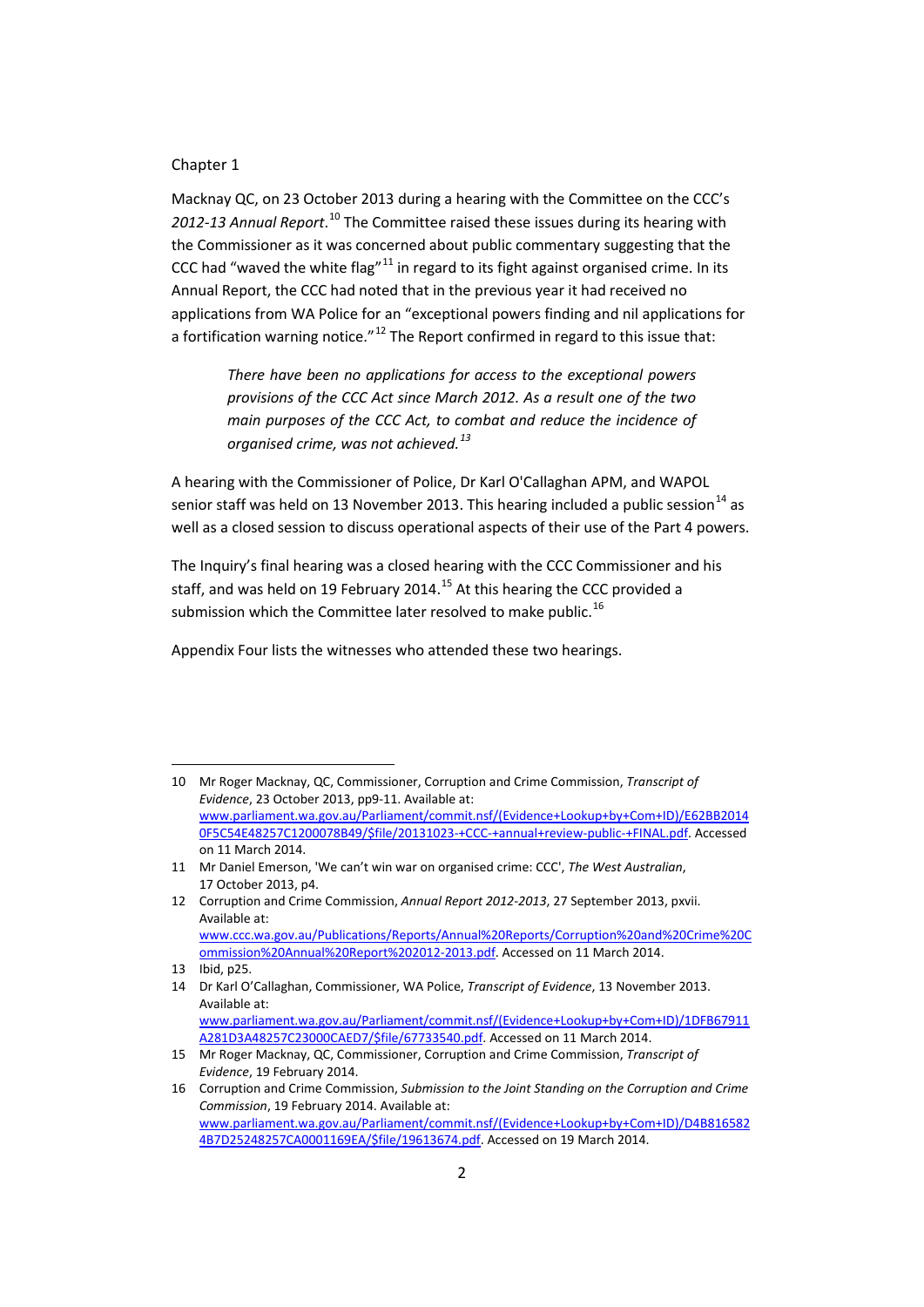#### **Previous Committee inquiries on this matter**

The Joint Standing Committees in the two previous Parliaments have also addressed the issue of WAPOL's use of the Part 4 powers of the CCC Act. In September 2007, the JSCCCC in the 37th Parliament tabled its Report 31, *Inquiry into Legislative Amendments to the Corruption and Crime Commission Act 2003 - The Role of the Corruption and Crime Commission in Investigating Serious and Organised Crime in Western Australia*. [17](#page-17-6) The first recommendation from this report was to change the definition of organised crime. It proposed a new definition adapted from the *Australian Crime Commission Act 2002 (Cth)[18](#page-18-0)* and the *Australian Crime Commission (Western Australia) Act 2004*. This proposed definition was based on a joint submission from WAPOL and the CCC to the Committee's inquiry, and is included in Appendix Three.<sup>[19](#page-18-1)</sup>

The matter of an amended definition of organised crime was also addressed by the JSCCCC in the following Parliament. In September 2010, the JSCCCC in the 38<sup>th</sup> Parliament tabled its Report 10, *How the Corruption and Crime Commission can best work together with the Western Australian Police Force to combat organised crime*. [20](#page-18-2) The Committee had anticipated the State Government's move to place a Bill before Parliament to expand the CCC's jurisdiction to include working with WAPOL to combat organised crime.

Chapter 2 of Report 10 focused on WAPOL's use of the exceptional powers included in Part 4 of the CCC Act. The Committee found that WAPOL's use of these powers had fallen "into abeyance after the failure of the contempt proceedings in *Aboudi v* 

<sup>17</sup> Joint Standing Committee on the Corruption and Crime Commission, *Inquiry into Legislative Amendments to the Corruption and Crime Commission Act 2003 - The Role of the Corruption and Crime Commission in Investigating Serious and Organised Crime in Western Australia*, 15 November 2007. Available at: [www.parliament.wa.gov.au/LACO%20pdfs/report31/JSCCCC%20Report%2031.pdf.](http://www.parliament.wa.gov.au/LACO%20pdfs/report31/JSCCCC%20Report%2031.pdf) Accessed on 11 March 2014.

<span id="page-18-0"></span><sup>18</sup> AustLII, *Australian Crime Commission Act 2002 - Sect 4*, nd. Available at: [www.austlii.edu.au/au/legis/cth/consol\\_act/acca2002289/s4.html.](http://www.austlii.edu.au/au/legis/cth/consol_act/acca2002289/s4.html) Accessed on 17 March 2014.

<span id="page-18-1"></span><sup>19</sup> Joint Standing Committee on the Corruption and Crime Commission, *Inquiry into Legislative Amendments to the Corruption and Crime Commission Act 2003 - The Role of the Corruption and Crime Commission in Investigating Serious and Organised Crime in Western Australia*, 15 November 2007, pp63-65. Available at: [www.parliament.wa.gov.au/LACO%20pdfs/report31/JSCCCC%20Report%2031.pdf.](http://www.parliament.wa.gov.au/LACO%20pdfs/report31/JSCCCC%20Report%2031.pdf) Accessed on 11 March 2014.

<span id="page-18-2"></span><sup>20</sup> Joint Standing Committee on the Corruption and Crime Commission, *How the Corruption and Crime Commission can best work together with the Western Australian Police Force to combat organised crime*, 9 September 2010. Available at: [www.parliament.wa.gov.au/Parliament/commit.nsf/\(Report+Lookup+by+Com+ID\)/00A697A1AC](http://www.parliament.wa.gov.au/Parliament/commit.nsf/(Report+Lookup+by+Com+ID)/00A697A1AC8EB562482578310040D2A1/$file/Report+How+the+CCC+can+best+work+with+the+WA+Police+to+combat+organised+crime.pdf) [8EB562482578310040D2A1/\\$file/Report+How+the+CCC+can+best+work+with+the+WA+Police+t](http://www.parliament.wa.gov.au/Parliament/commit.nsf/(Report+Lookup+by+Com+ID)/00A697A1AC8EB562482578310040D2A1/$file/Report+How+the+CCC+can+best+work+with+the+WA+Police+to+combat+organised+crime.pdf) [o+combat+organised+crime.pdf.](http://www.parliament.wa.gov.au/Parliament/commit.nsf/(Report+Lookup+by+Com+ID)/00A697A1AC8EB562482578310040D2A1/$file/Report+How+the+CCC+can+best+work+with+the+WA+Police+to+combat+organised+crime.pdf) Accessed on 11 March 2014.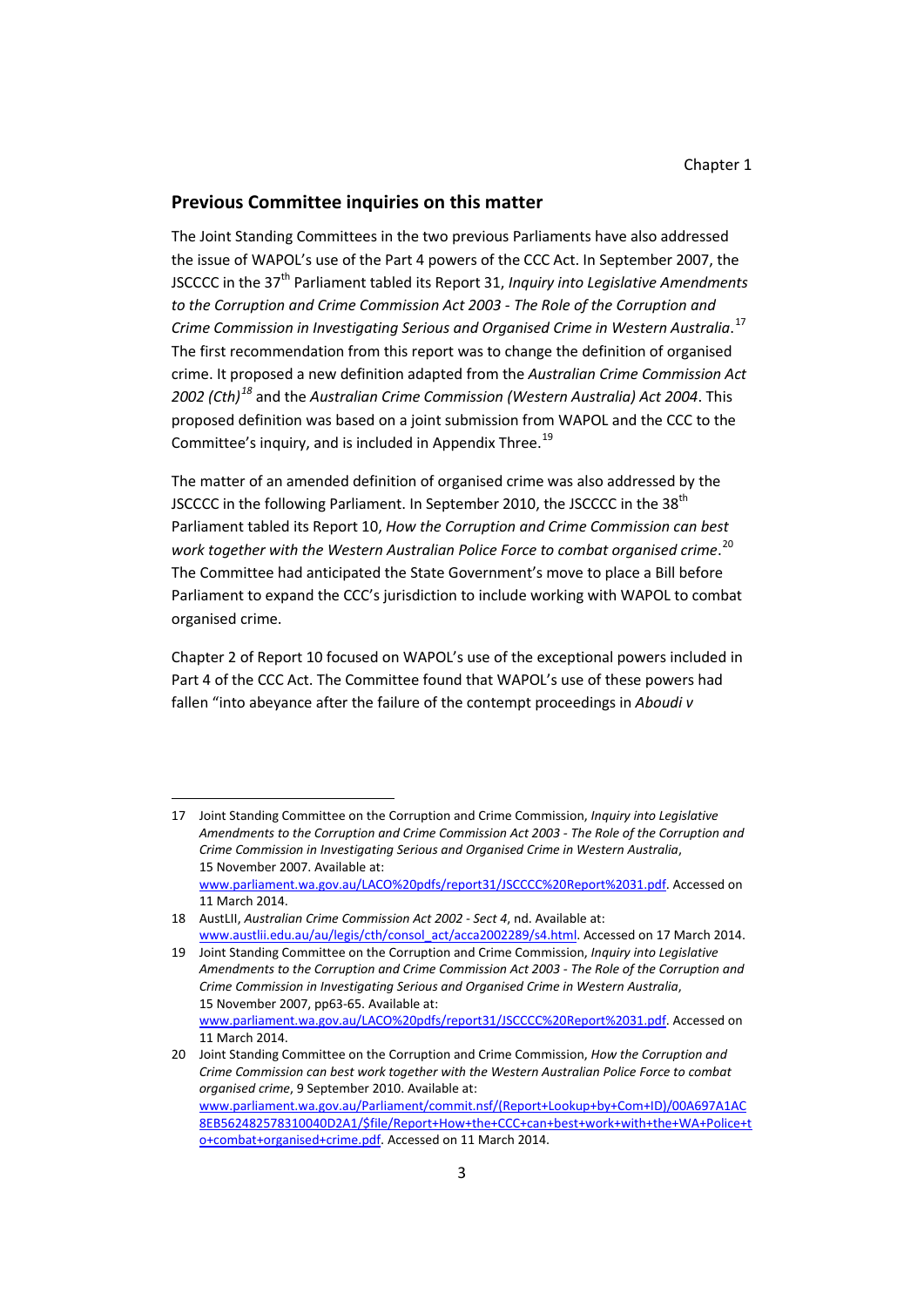*Hammond[21](#page-18-0)*, [but] has been utilised by the WA Police in the last 18 months during Operation Jupiter."<sup>[22](#page-19-1)</sup> Recommendation 2 of the report addressed a key factor raised by WAPOL during the inquiry as to matters that limit their use of the Part 4 powers:

*The definition of 'organised crime' in the* Corruption and Crime Commission Act 2003 *be expanded so as to accommodate the concerns of the WA Police and the CCC that the present definition is unduly restrictive and prevents the WA Police from accessing the Exceptional Powers under Part 4 of the* Corruption and Crime Commission Act 2003*. [23](#page-19-2)*

#### <span id="page-19-0"></span>**Finding 1**

The Joint Standing Committee in both the  $37<sup>th</sup>$  and  $38<sup>th</sup>$  Parliaments recommended that the definition of organised crime in the *Corruption and Crime Commission Act 2003* should be amended.

The statutory review of the CCC Act by Ms Gail Archer SC in February 2008 also highlighted the under-use of the Part 4 powers by WAPOL. She reported that between 2004 and 2006 WAPOL had not made any applications to the CCC to utilise these powers.<sup>[24](#page-19-3)</sup> Ms Archer acknowledged the productive efforts of the JSCCCC's Report 31 in the  $37<sup>th</sup>$  Parliament in exploring the issue of the effectiveness of the Part 4 powers to combat organised crime.<sup>[25](#page-19-4)</sup> Ms Archer recommended that the CCC Act's definition of organised crime be amended as proposed in the JSCCCC's Report 31 in the 37<sup>th</sup> Parliament:

#### *Recommendation 3*

*That the Act be amended:*

*(a) in accordance with Recommendations 1, 2, 3 and 4 of the JSCCCC Report No. 31;…[26](#page-19-5)*

<sup>21</sup> In *Hammond v Aboudi* (2005) 31 WAR 533, the Court of Appeal of the Supreme Court of Western Australia found that the CCC had failed to establish that two witnesses in an organised crime examination had committed contempt under section 160(1)(b) of the CCC Act.

<span id="page-19-1"></span><sup>22</sup> Joint Standing Committee on the Corruption and Crime Commission, *How the Corruption and Crime Commission can best work together with the Western Australian Police Force to combat organised crime*, 9 September 2010, p97. Available at: [www.parliament.wa.gov.au/Parliament/commit.nsf/\(Report+Lookup+by+Com+ID\)/00A697A1AC](http://www.parliament.wa.gov.au/Parliament/commit.nsf/(Report+Lookup+by+Com+ID)/00A697A1AC8EB562482578310040D2A1/$file/Report+How+the+CCC+can+best+work+with+the+WA+Police+to+combat+organised+crime.pdf) [8EB562482578310040D2A1/\\$file/Report+How+the+CCC+can+best+work+with+the+WA+Police+t](http://www.parliament.wa.gov.au/Parliament/commit.nsf/(Report+Lookup+by+Com+ID)/00A697A1AC8EB562482578310040D2A1/$file/Report+How+the+CCC+can+best+work+with+the+WA+Police+to+combat+organised+crime.pdf) [o+combat+organised+crime.pdf.](http://www.parliament.wa.gov.au/Parliament/commit.nsf/(Report+Lookup+by+Com+ID)/00A697A1AC8EB562482578310040D2A1/$file/Report+How+the+CCC+can+best+work+with+the+WA+Police+to+combat+organised+crime.pdf) Accessed on 11 March 2014.

<sup>23</sup> Ibid, p98.

<span id="page-19-3"></span><span id="page-19-2"></span><sup>24</sup> Ms Gail Archer SC, *Review of the Corruption and Crime Commission Act 2003*, Perth, February 2008, p39.

<span id="page-19-4"></span><sup>25</sup> Ibid, p40.

<span id="page-19-5"></span><sup>26</sup> Ibid, p47.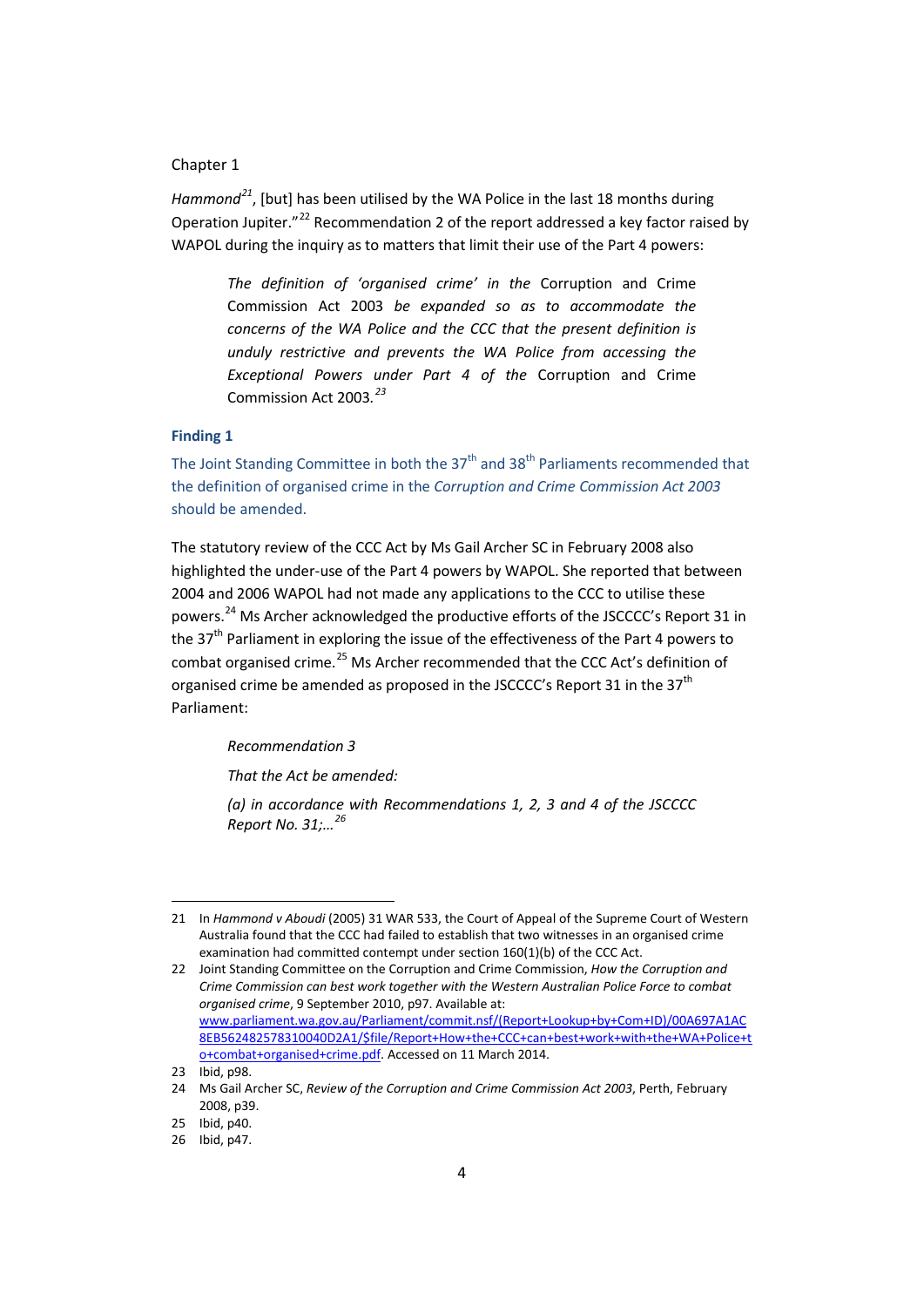#### <span id="page-20-0"></span>**Finding 2**

The statutory review of the *Corruption and Crime Commission Act 2003* (the CCC Act) by Ms Gail Archer SC in February 2008 recommended that the CCC Act's definition of organised crime be amended as proposed in the JSCCCC's Report 31 in the 37<sup>th</sup> Parliament.

#### **Exceptional powers contained in the CCC Act**

Part 4 of the CCC Act contains the exceptional powers which WAPOL can apply to the CCC to access. Division 1 in Part 4 sets out the criteria that the CCC must be satisfied of before an exceptional powers finding can be made. The powers available under the CCC Act are:

- Coercive examinations before the CCC (Division 2);
- Entry, search and related matters (Division 3);
- Assumed identities (Division 4); and
- Controlled operations and integrity testing (Division 5).<sup>[27](#page-19-2)</sup>

The CCC said in its submission that it can make a finding for WAPOL to use these exceptional powers if it is satisfied that there are grounds for:

- *suspecting that a section 5 offence has been, or is being, committed;*
- *suspecting that there might be evidence or other information relevant to the investigation of the offence that can be obtained using the exceptional powers; and*
- *believing that use of the powers would be in the public interest having regard to a number of factors set out in the CCC Act.[28](#page-20-1)*

The CCC also submitted that:

*The exceptional powers do not include the fortification removal powers which are contained in Division 6. An application in respect of the*  latter must satisfy different statutory criteria from that which is *required for the exercise of exceptional powers. However "organised crime" is an element of both. [29](#page-20-2)*

<span id="page-20-3"></span><sup>27</sup> AustLII, *Corruption and Crime Commission Act 2003*, nd. Available at: [www.austlii.edu.au/au/legis/wa/consol\\_act/cacca2003338/index.html.](http://www.austlii.edu.au/au/legis/wa/consol_act/cacca2003338/index.html) Accessed on 11 March 2014.

<span id="page-20-1"></span><sup>28</sup> Submission No. 1 from Corruption and Crime Commission, 19 February 2014, p5.

<span id="page-20-2"></span><sup>29</sup> Ibid.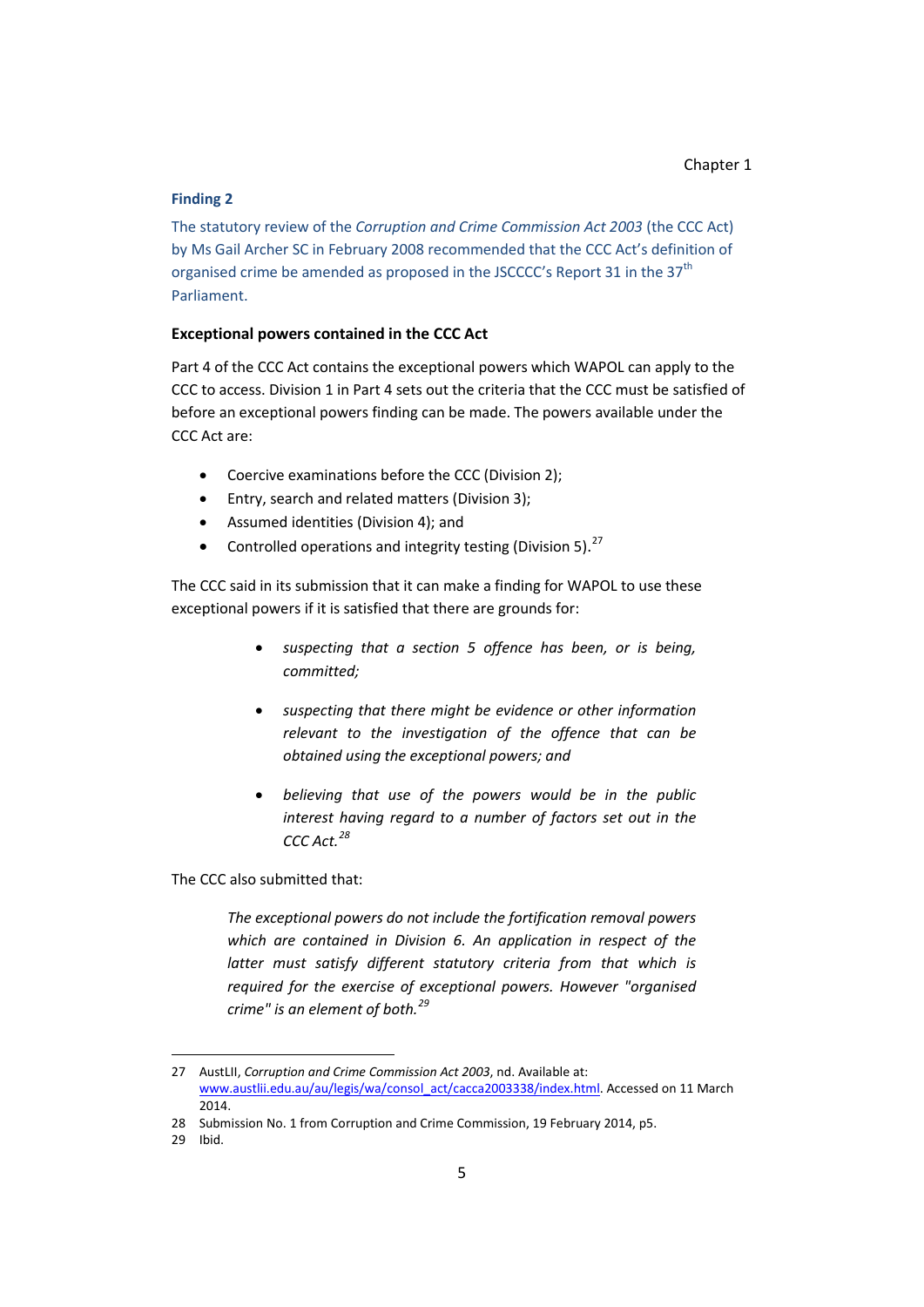## **The definition of organised crime in the CCC Act**

In the current CCC Act, 'organised crime' is defined as the:

*…activities of 2 or more persons associated together solely or partly for purposes in the pursuit of which 2 or more Schedule 1 offences are committed, the commission of each of which involves substantial planning and organisation. [30](#page-20-3)*

The CCC told the Committee that this definition originated from the one used in the State's *Criminal Investigation (Exceptional Powers) and Fortification Removal Act 2002.[31](#page-21-0) [32](#page-21-1)*

In its Report 31, the JSCCCC in the  $37<sup>th</sup>$  Parliament noted a submission from the CCC about the inadequacies of the definition of organised crime in the CCC Act:

*The Commission has, from the start, had reservations about the definition of organised crime, which is so circular and difficult to fathom that, in the Commission's view, the implementation of the organised crime function has always been vulnerable to legal challenge.[33](#page-21-2)*

The CCC raised another problem associated with the current definition and that is the limited range of offences in Schedule 1 of the CCC Act which can be used to invoke the exceptional powers:

*The listed offences tend to reflect the traditional concept of organised crime and it is clear from the parliamentary debates to the CIEPFR Act that the legislation was targeted primarily at the 'bikies' and drug traffickers - the two classes of people regarded as likely to be involved in organised crime.[34](#page-21-3)*

The CCC said that the modern organised crime environment involves criminal networks that operate far more fluidly. The current definition of organised crime:

*…prevents the proper investigation of the range of offences in which organised crime elements engage. For example, conspiracy is not included in the list yet is an offence widely considered by many,* 

<span id="page-21-4"></span><sup>30</sup> AustLII, *Corruption and Crime Commission Act 2003 - SECT 3*, nd. Available at: [www.austlii.edu.au/au/legis/wa/consol\\_act/cacca2003338/s3.html.](http://www.austlii.edu.au/au/legis/wa/consol_act/cacca2003338/s3.html) Accessed on 11 March 2014.

<span id="page-21-1"></span><span id="page-21-0"></span><sup>31</sup> Submission No. 1 from Corruption and Crime Commission, 19 February 2014, p19. 32 AustLII, *Criminal Investigation (Exceptional Powers) and Fortification Removal Act 2002- Sect 3*,

nd. Available at[: www.austlii.edu.au/au/legis/wa/num\\_act/cipafra200221o2002719/s3.html.](http://www.austlii.edu.au/au/legis/wa/num_act/cipafra200221o2002719/s3.html) Accessed on 20 March 2014.

<span id="page-21-2"></span><sup>33</sup> Submission No. 1 from Corruption and Crime Commission, 19 February 2014, p20.

<span id="page-21-3"></span><sup>34</sup> Ibid.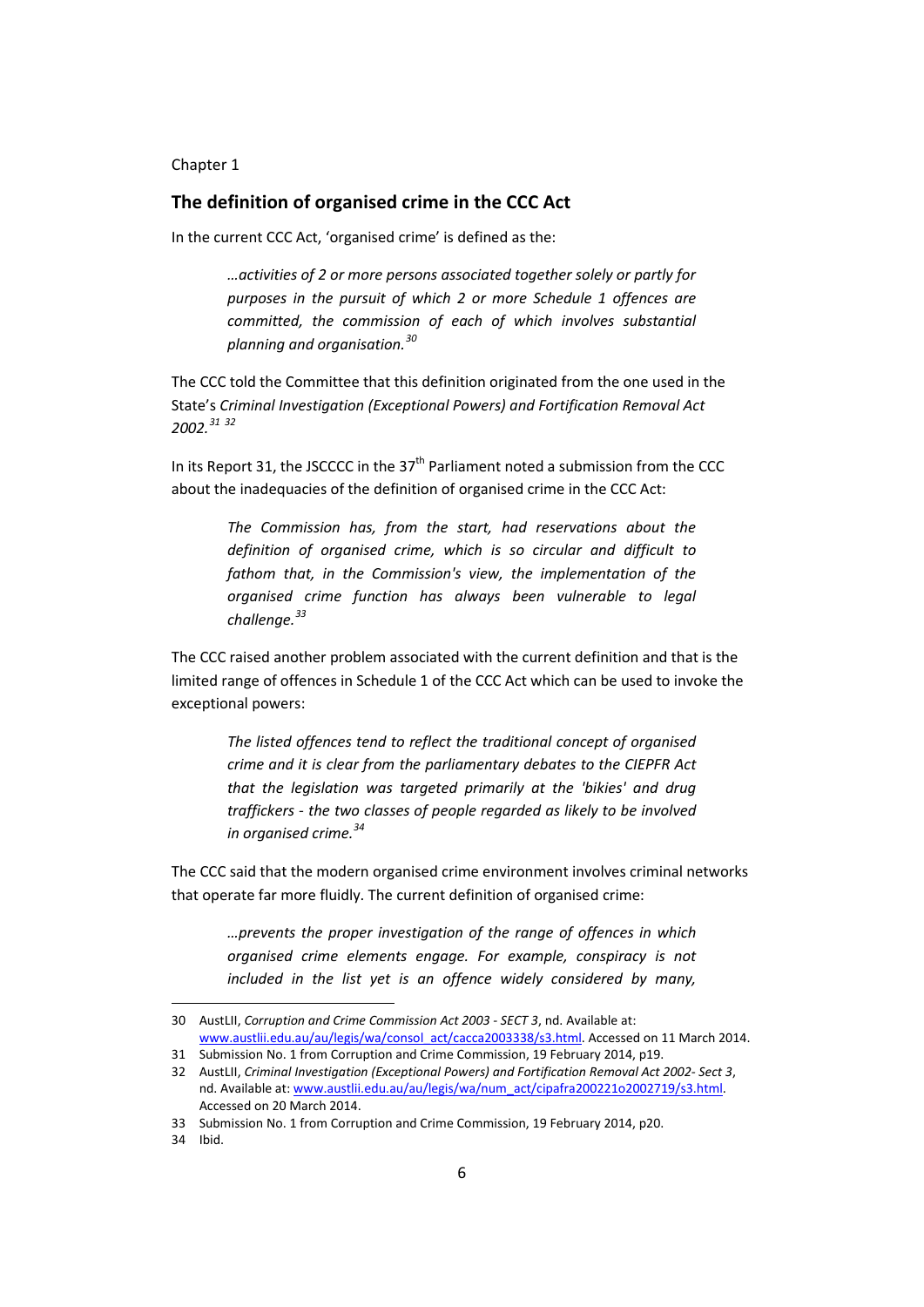*including the Police, to be engaged in by persons involved in organised crime.[35](#page-21-4)*

In responding to the recommendations contained in the JSCCCC in the 38<sup>th</sup> Parliament Report 10, the then-Attorney General, Hon Christian Porter, said that the Government proposed to prepare a Bill and:

*Such a Bill would introduce amendments to the CCC Act to confer on the Corruption and Crime Commission an organised crime investigative function, enabling the Corruption and Crime Commission an increased jurisdiction to assist police investigations·into organised crime.[36](#page-22-0)*

The *Corruption and Crime Commission Amendment Bill 2012* was introduced on 21 June 2012 by the Premier, Hon Mr Colin Barnett, but it did not pass through Parliament before the 2013 State election.<sup>[37](#page-22-1)</sup> The Bill proposed a new definition of organised crime:

*6A. Organised crime*

*(1) Organised crime is the activities of a group (however organised and whether or not having an identifiable organisational structure) of 2 or more persons (whether or not all or any of those persons are in the State) who act in concert for the purpose of committing one or more serious offences.*

*(2) For the purposes of subsection (1), a serious offence is an offence punishable by 2 or more years' imprisonment.[38](#page-22-2)*

The CCC Commissioner, Mr Roger Macknay QC, confirmed to the Committee that he had conversations with the then-Attorney General and special counsel Mr Robert Cock, QC, in relation to drafting the *Corruption and Crime Commission Amendment Bill 2012. [39](#page-22-3)*

The police were significantly involved in that process:

*…they were not left out at all. I think it is not without relevance that no change was apparently sought, as far as I am aware, or certainly no* 

<sup>35</sup> Ibid.

<span id="page-22-0"></span><sup>36</sup> Hon Christian Porter, MLA, Attorney General, Letter, 18 May 2011, p2.

<span id="page-22-1"></span><sup>37</sup> Parliament of WA, *Corruption and Crime Commission Amendment Bill 2012*, 2012. Available at: [www.parliament.wa.gov.au/parliament/bills.nsf/BillProgressPopup?openForm&ParentUNID=5BE](http://www.parliament.wa.gov.au/parliament/bills.nsf/BillProgressPopup?openForm&ParentUNID=5BE1B95B35BF034348257A240011530E) [1B95B35BF034348257A240011530E.](http://www.parliament.wa.gov.au/parliament/bills.nsf/BillProgressPopup?openForm&ParentUNID=5BE1B95B35BF034348257A240011530E) Accessed on 11 March 2014.

<span id="page-22-2"></span><sup>38</sup> Parliament of WA, *Corruption and Crime Commission Amendment Bill 2012*, 2012. Available at: [www.parliament.wa.gov.au/Parliament/bills.nsf/5BE1B95B35BF034348257A240011530E/\\$File/B](http://www.parliament.wa.gov.au/Parliament/bills.nsf/5BE1B95B35BF034348257A240011530E/$File/Bill275-1.pdf) [ill275-1.pdf,](http://www.parliament.wa.gov.au/Parliament/bills.nsf/5BE1B95B35BF034348257A240011530E/$File/Bill275-1.pdf) p52. Accessed on 11 March 2014.

<span id="page-22-4"></span><span id="page-22-3"></span><sup>39</sup> Mr Roger Macknay, QC, Commissioner, Corruption and Crime Commission, *Transcript of Evidence (Closed)*, 19 February 2014, p3.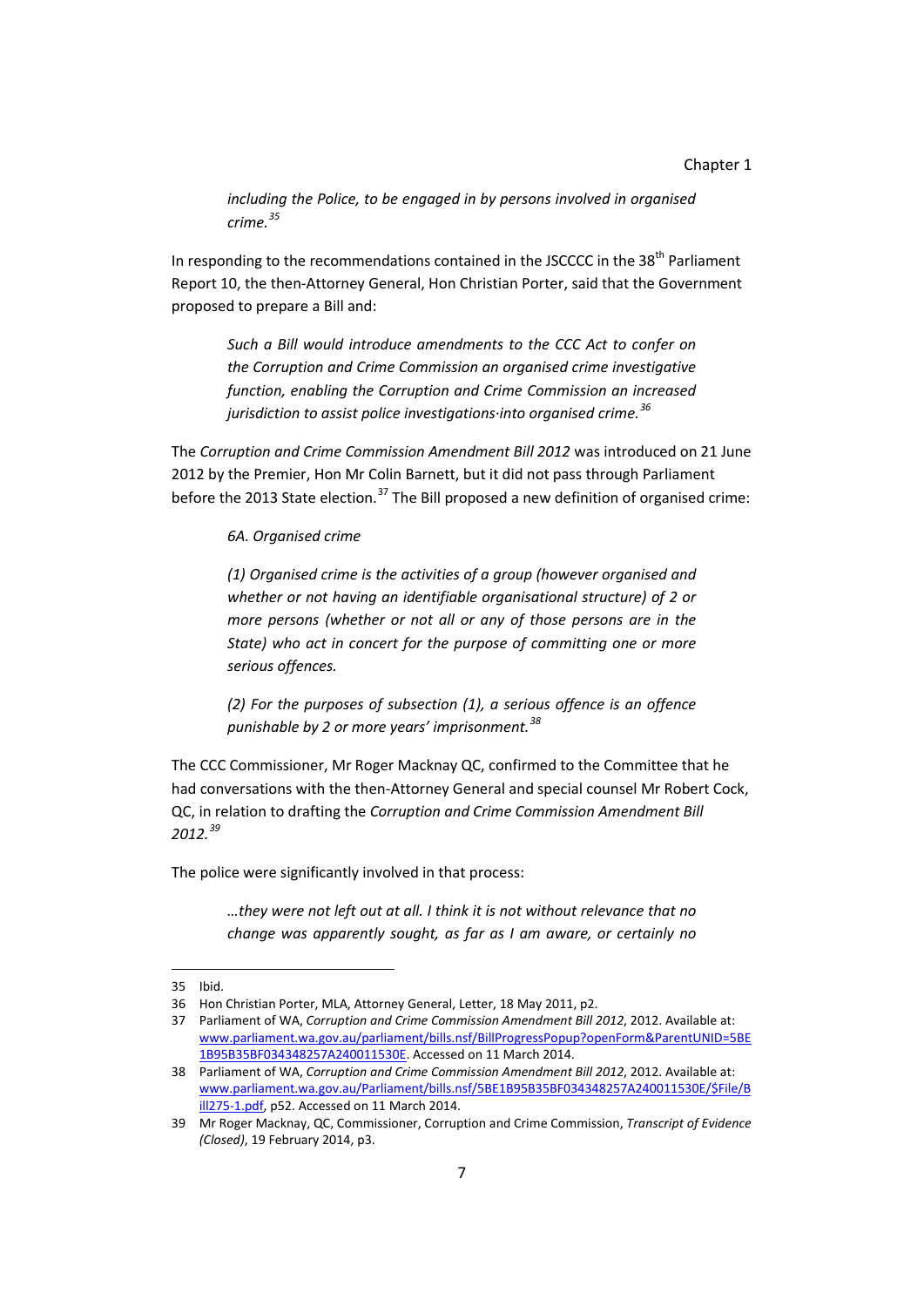*change was made to that part of the process* [getting a finding from the CCC], *but rather it was the definition that was changed.[40](#page-22-4)*

During this current inquiry, both Mr Macknay and Dr O'Callaghan raised the issue of the definition of organised crime as being a factor limiting the current use of Part 4 powers by WAPOL. Their evidence on this, and other limiting factors, are detailed in Chapters 2 and 3 below.

#### <span id="page-23-0"></span>**Finding 3**

The previous State Government introduced a Bill to Parliament in 2012 to amend the *Corruption and Crime Commission Act 2003* (the CCC Act) which included an amendment to the definition of organised crime that had been developed with the assistance of the Commissioner of Police and the Commissioner of the Corruption and Crime Commission. This proposed amendment would have implemented the recommendations of this Joint Standing Committee in the previous two Parliaments, and the Archer statutory review of the CCC Act.

<span id="page-23-1"></span><sup>40</sup> Ibid.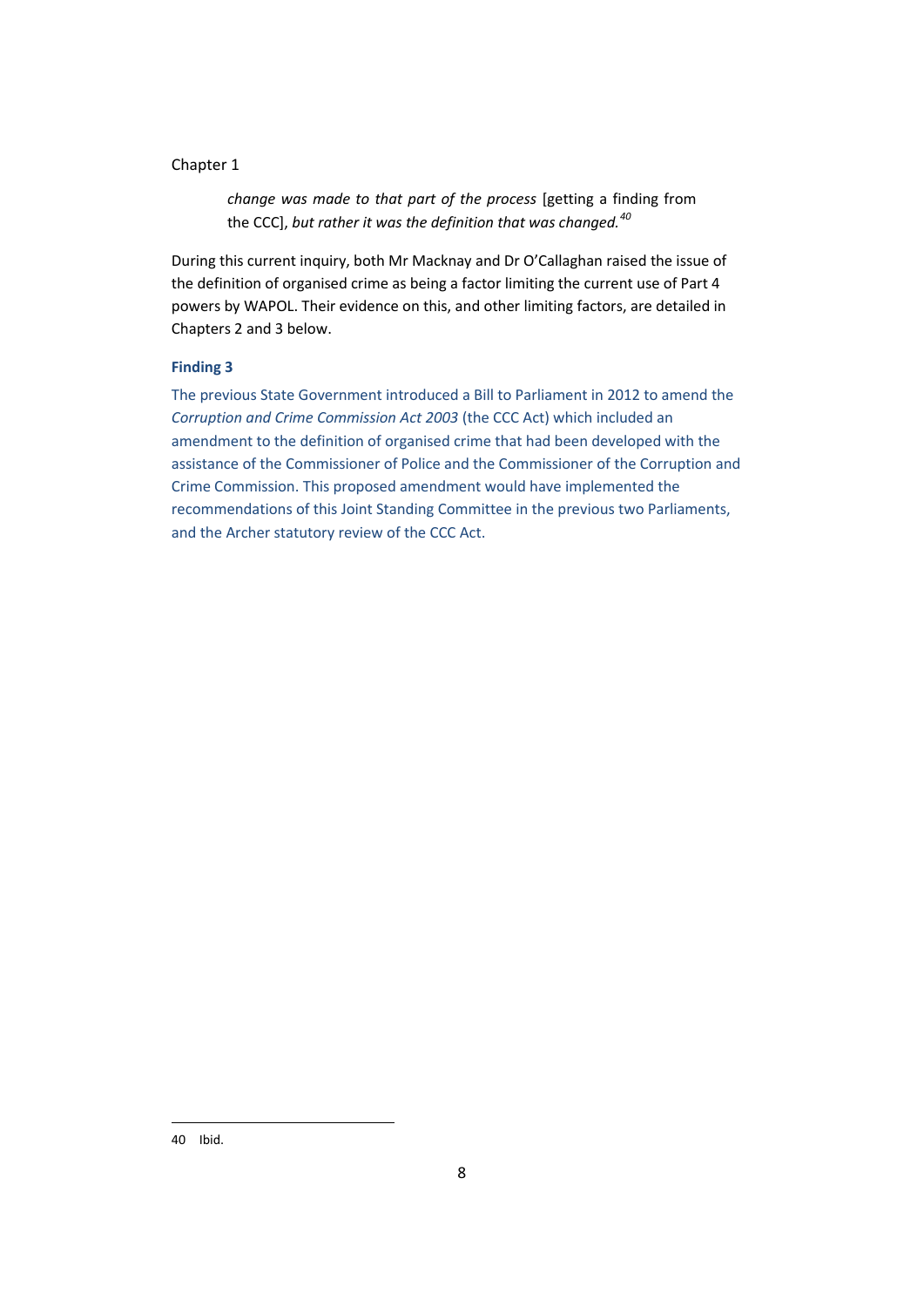# **Evidence on strategies to increase the use of the Part 4 powers**

*I think on a scale one to three, the first thing* **[to change]** *is the legislative change, the second is the process itself and the third would be, if possible, to address the cost issues.* **Dr Karl O'Callaghan, Police Commissioner.**

#### **Introduction**

WA Police's (WAPOL) Deputy Commissioner, Mr Chris Dawson, confirmed to the Committee that the last time that WAPOL applied for powers to hold a coercive hearing under the *Corruption and Crime Commission Act 2003* was in April 2012. It was refused by the Corruption and Crime Commission (CCC).<sup>[41](#page-23-1)</sup> The last time that WAPOL applied to the CCC for a fortification warning notice was in January 2011. This was approved.<sup>[42](#page-24-0)</sup> Since these applications WAPOL has instead applied to the Australian Crime Commission for approval for coercive hearings with suspected organised crime participants. In its submission to this Inquiry, the CCC said:

*The powers are exercised on a rather infrequent and sporadic basis with the Commission receiving a total of three applications and making two findings in the past three financial years.[43](#page-24-1)*

There were no applications made for Part 4 powers under the CCC Act in 2003 and 2004. A listing of WAPOL's 13 applications between 2005 and 2013, of which 11 were successful, are included in Appendix One.

The most widely exercised exceptional power by WAPOL has been to conduct coercive examinations, as shown in Table 1 below.<sup>[44](#page-24-2)</sup> WA Police have never requested the use of the powers for assumed identities or integrity testing programs.<sup>[45](#page-24-3)</sup>

<sup>41</sup> Mr Chris Dawson, Deputy Commissioner, WA Police, *Transcript of Evidence (Public)*, 13 November 2013, p3.

<span id="page-24-1"></span><span id="page-24-0"></span><sup>42</sup> Ibid.

<sup>43</sup> Submission No. 1 from Corruption and Crime Commission, 19 February 2014, p3.

<span id="page-24-2"></span><sup>44</sup> Ibid, p9.

<span id="page-24-3"></span><sup>45</sup> Ibid, p10.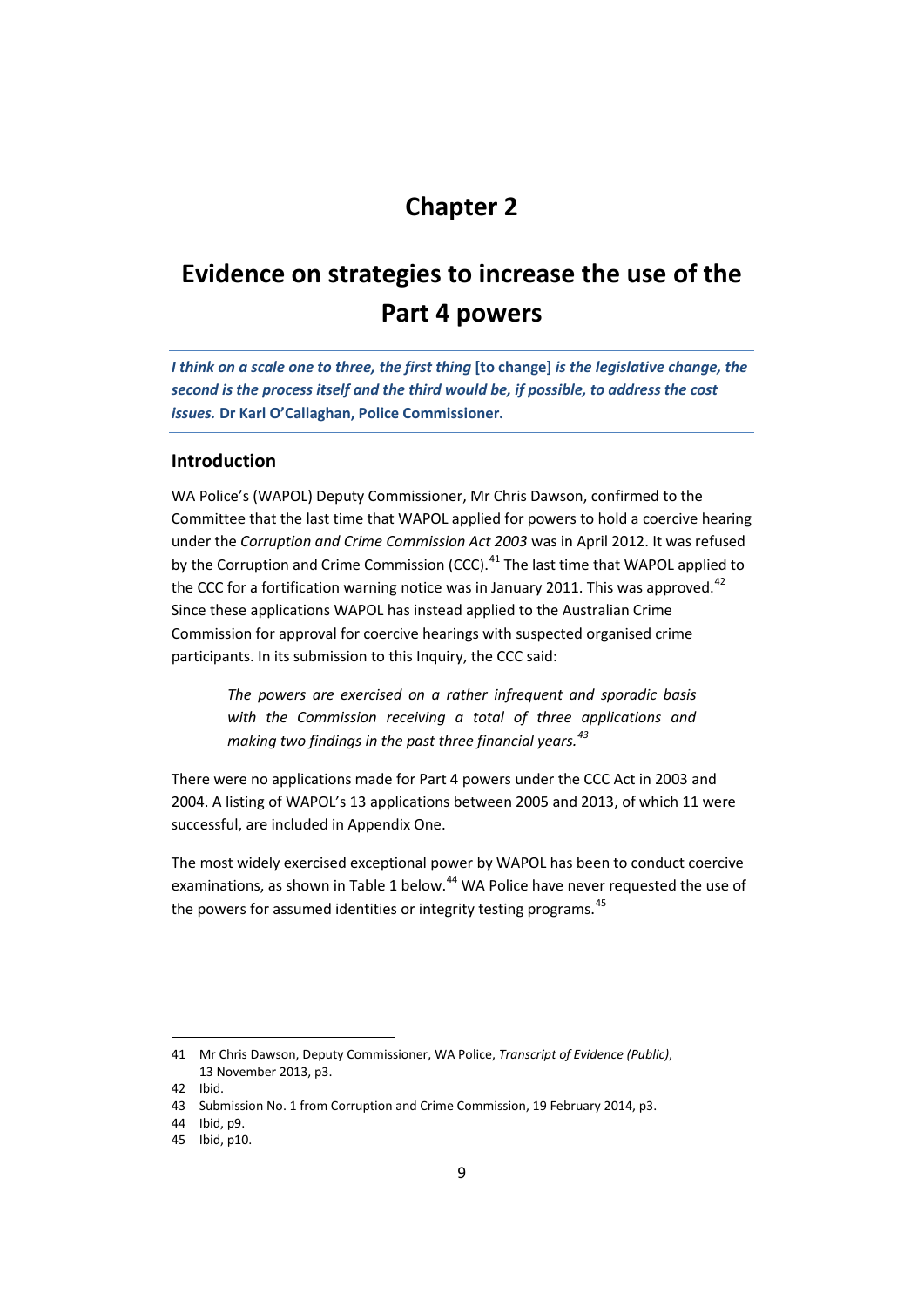**Table 1- WAPOL's use of Part 4 Division 2 powers- coercive examinations [as at 19 February 2014][46](#page-24-0)**

| <b>Financial year</b> | Persons examined | Days of examination |
|-----------------------|------------------|---------------------|
| 2003/04               |                  | Ω                   |
| 2004/05               | 15               | 6                   |
| 2005/06               | 0                | 0                   |
| 2006/07               |                  | 0                   |
| 2007/08               |                  | 0                   |
| 2008/09               | 21               | 14                  |
| 2009/10               | $\overline{2}$   | 2                   |
| 2010/11               | 41               | 13                  |
| 2011/12               | 0                | 0                   |
| 2012/13               | ŋ                | 0                   |
| 2013/14               | n                | ი                   |
| <b>TOTAL</b>          | 79               | 35                  |

#### <span id="page-25-0"></span>**Finding 4**

The Corruption and Crime Commission has received no applications from WA Police for the use of the exceptional powers provisions contained within the *Corruption and Crime Commission Act 2003* in this and the previous two financial years.

## **Main priorities for change to the CCC process**

The Police Commissioner told the Committee that there were three main issues that, if they were changed, would enable WAPOL to apply "more often" for the CCC Act's Part 4 powers:

- the definition of organised crime under the CCC Act;
- the process used by the CCC, which "is overly legalistic and complex, and it makes it difficult for Police to mount an application"; and
- the cost of the CCC process, "which is expensive".<sup>[47](#page-25-1)</sup>

Dr O'Callaghan confirmed for the Committee that of these, his priorities were:

*I think on a scale one to three, the first thing is the legislative change, the second is the process itself and the third would be, if possible, to address the cost issues.[48](#page-25-2)*

<sup>46</sup> Ibid, p8.

<span id="page-25-1"></span><sup>47</sup> Dr Karl O'Callaghan, Commissioner, WA Police, *Transcript of Evidence (Closed)*, 13 November 2013, p7.

<span id="page-25-2"></span><sup>48</sup> Ibid, p8.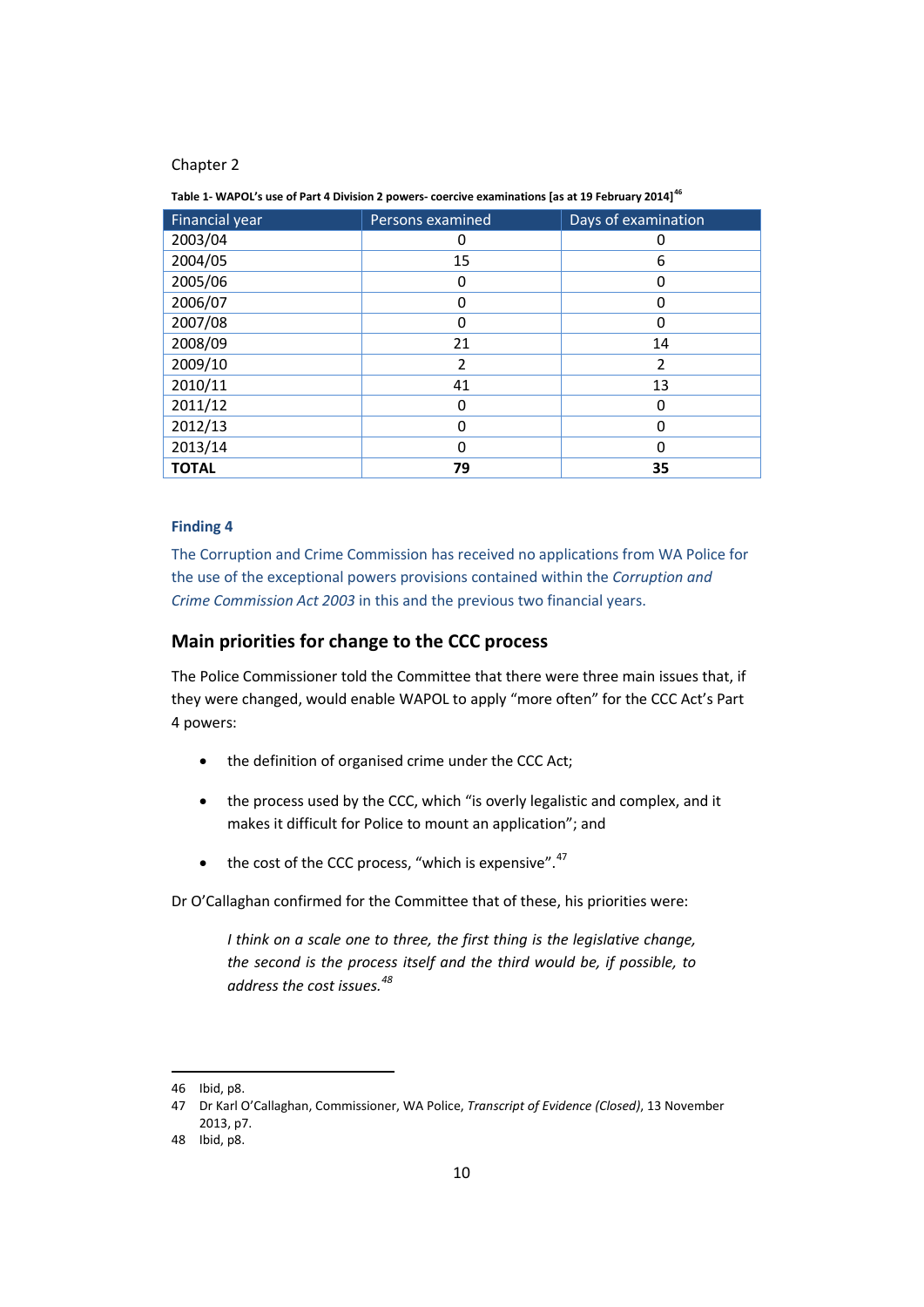The CCC Commissioner proposed that Part 4 of the CCC Act needed to be amended if WA Police were to be encouraged to make greater use of the exceptional powers provisions. These amendments would need to:

- *expand the breadth of offences which can be investigated using the exceptional powers;*
- *expand the scope of the powers so they may be used to investigate offences that are likely to occur;*
- *simplify the overall definition of "organised crime"; and*
- *provide the Commission with the capacity to provide legal, analytical and technical support in the preparation for and conduct of examinations.[49](#page-25-1)*

#### <span id="page-26-0"></span>**Finding 5**

<span id="page-26-2"></span> $\overline{a}$ 

The Police Commissioner provided evidence to the Committee that the chief impediments to the regular, efficient and effective use by WA Police (WAPOL) of the Part 4 powers contained in the *Corruption and Crime Commission Act 2003* (the CCC Act) were:

- the definition of organised crime in the CCC Act;
- the application process required by the Corruption and Crime Commission for WAPOL to follow; and
- the cost to WAPOL of using the current Commission process.

#### **The definition of organised crime in the CCC Act**

Deputy Commissioner Dawson said that the main reason why WAPOL had not applied for the use of Part 4 powers more often was "the historical legacy primarily associated with the definition of organised crime within the Act."<sup>[50](#page-26-1)</sup> An overview of the efforts of the JSCCCC in the 37<sup>th</sup> and 38<sup>th</sup> Parliaments to have the Government amend the definition in the CCC Act was provided in Chapter 1 above. Importantly, both the Corruption and Crime Commissioner, Mr Roger Macknay QC, and the Police Commissioner, Dr Karl O'Callaghan, worked with the then-Attorney General in drafting a new definition of organised crime within the *Corruption and Crime Commission Amendment Bill 2012.*

<sup>49</sup> Submission No. 1 from Corruption and Crime Commission, 19 February 2014, p27.

<span id="page-26-1"></span><sup>50</sup> Mr Chris Dawson, Deputy Commissioner, WA Police, *Transcript of Evidence (Public)*, 13 November 2013, p2.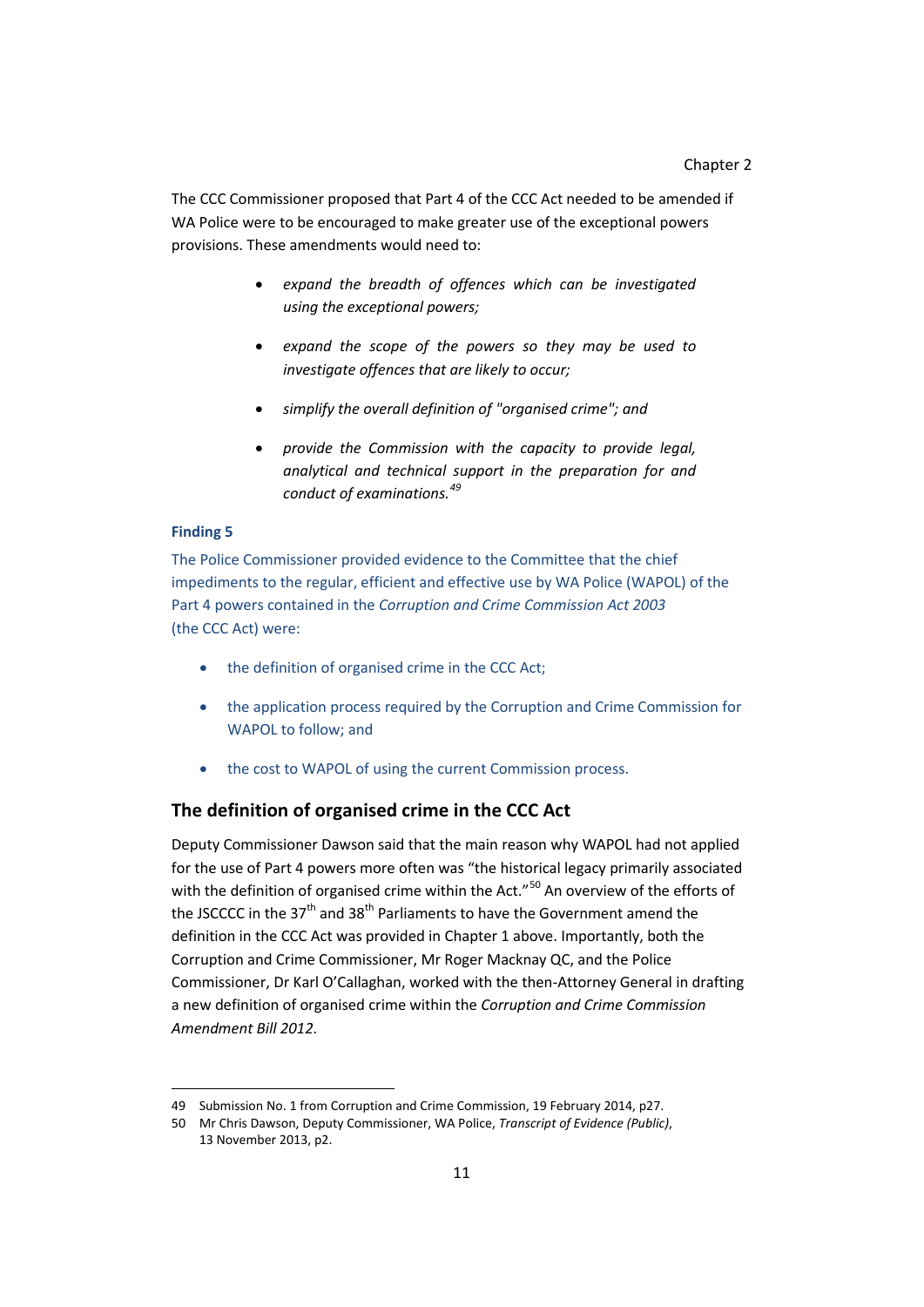The CCC Commissioner and the Police Commissioner agreed on the importance of amending the definition of organised crime within the CCC Act if WAPOL was to make greater use of the Part 4 powers. Mr Macknay told the Committee:

*… it seems very much that the most significant factor, in my view at least…is that the definition of organised crime is really very convoluted and an extremely high bar to achieve, and if there was going to be one relatively simple step taken that is likely to make the option of coming to us far more attractive, in my view at least, it would be to change the definition. [51](#page-26-2)*

#### <span id="page-27-0"></span>**Finding 6**

 $\overline{a}$ 

An amended definition of organised crime within the *Corruption and Crime Commission Act 2003* (the CCC Act) would encourage WA Police to make greater use of the Part 4 powers in the CCC Act.

One of the main reasons why WAPOL turns to the ACC for the powers to hold coercive hearings was that the current definition in the CCC Act does not allow WAPOL to apply for Part 4 powers where it suspects a crime is about to be committed:

*…if the definition were broadened to include suspected crime or crime that may be about to occur or is likely to occur, …, our intelligence and/or evidence that we collect can often lead us to very firm grounds to make an application …, we could put that before a Commission to say we have got strong intelligence and/or evidence that a crime is suspected or about to be committed. That would be very useful to interdict crime.[52](#page-27-1)*

The Police Commissioner outlined other limitations of the current definition:

*It does not include ancillary offences, which …* [are] *acts that contribute to the commission of the crime such as aiding or procuring; that would assist us as well. The definition does not include an incidental offence, which would enable the investigation of an offence that is directly or indirectly connected with or may be part of a course of activity involving the commission of an offence.[53](#page-27-2)*

<span id="page-27-3"></span><sup>51</sup> Mr Roger Macknay, QC, Commissioner, Corruption and Crime Commission, *Transcript of Evidence (Closed)*, 19 February 2014, p2.

<span id="page-27-1"></span><sup>52</sup> Mr Chris Dawson, Deputy Commissioner, WA Police, *Transcript of Evidence (Public)*, 13 November 2013, pp6-7.

<span id="page-27-2"></span><sup>53</sup> Dr Karl O'Callaghan, Commissioner, WA Police, *Transcript of Evidence (Closed)*, 13 November 2013, p7.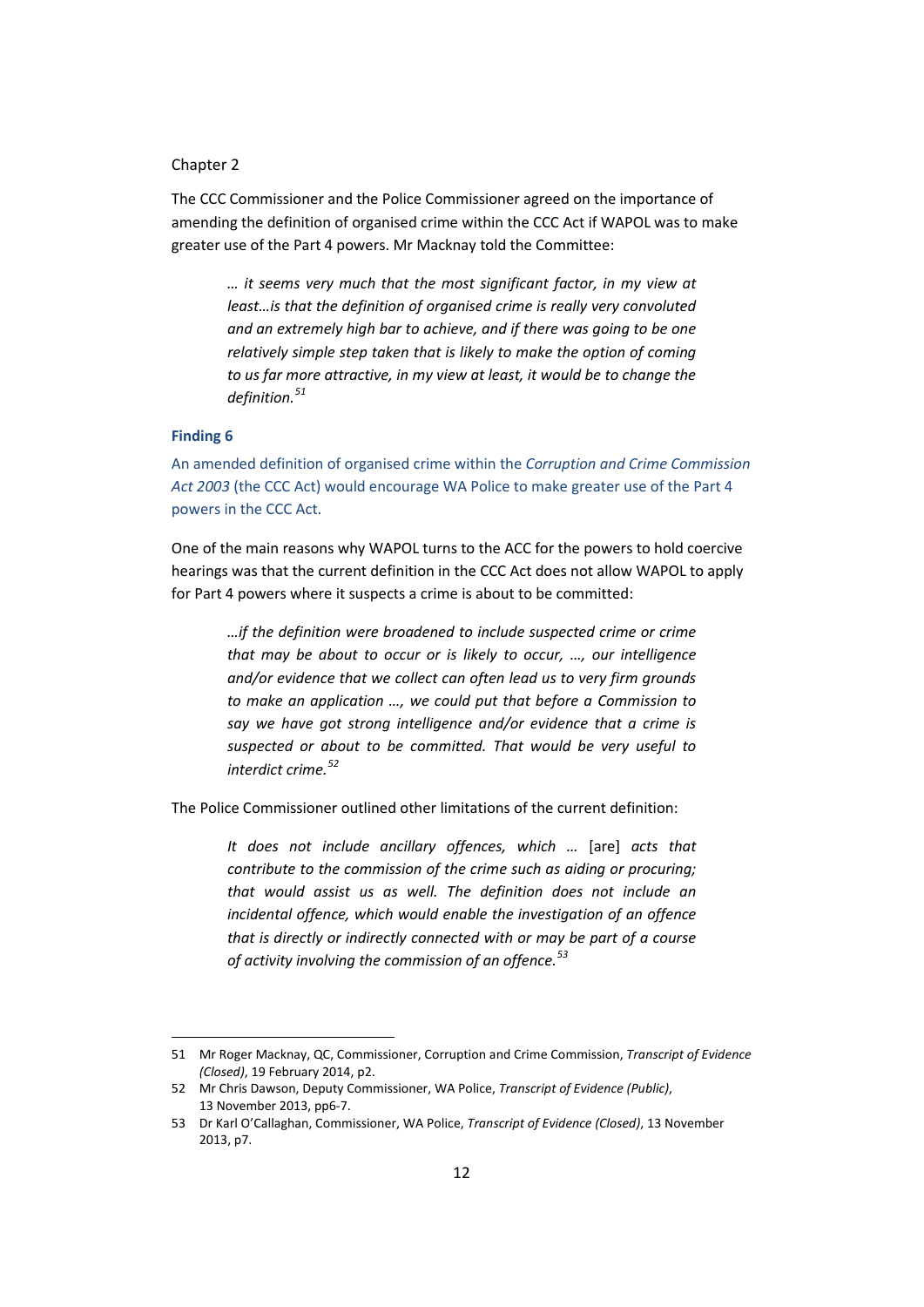The definition of organised crime developed by Dr O'Callaghan and the then-CCC Commissioner, Hon Len Roberts-Smith RFD QC, for an inquiry by the JSCCCC in the 37<sup>th</sup> Parliament included the following definition of ancillary and incidental offences as part of a new definition of organised crime:

#### *Ancillary Offence*

*ancillary offence, in relation to an offence (the primary offence), means:*

- *(a) an offence of conspiring to commit the primary offence; or*
- *(b) an offence of aiding, abetting, counselling or procuring, or being in any way knowingly concerned in, the commission of the primary offence; or*
- *(c) an offence of attempting to commit the primary offence.*

#### *Incidental Offence*

*If the head of an (sic) CCC operation/investigation suspects that an offence (the incidental offence) that is not a relevant crime may be directly or indirectly connected with, or may be a part of, a course of activity involving the commission of a relevant crime (whether or not the head has identified the nature of that (relevant crime), then the incidental offence is, for so long only as the head so suspects, taken, for the purposes of this Act, to be a relevant crime.*

*Relevant crime has the meaning prescribed under s.4(1) of the*  Australian Crime Commission Act 2002 (Cth) *as follows:*

*relevant crime means:*

 $\overline{a}$ 

*(a) serious and organised crime; or*

*(b) Indigenous violence or child abuse. [54](#page-27-3)*

<span id="page-28-0"></span><sup>54</sup> Joint Standing Committee on the Corruption and Crime Commission, *Inquiry into Legislative Amendments to the Corruption and Crime Commission Act 2003 - The Role of the Corruption and Crime Commission in Investigating Serious and Organised Crime in Western Australia*, 15 November 2007, pp65-66. Available at: [www.parliament.wa.gov.au/LACO%20pdfs/report31/JSCCCC%20Report%2031.pdf.](http://www.parliament.wa.gov.au/LACO%20pdfs/report31/JSCCCC%20Report%2031.pdf) Accessed on 11 March 2014.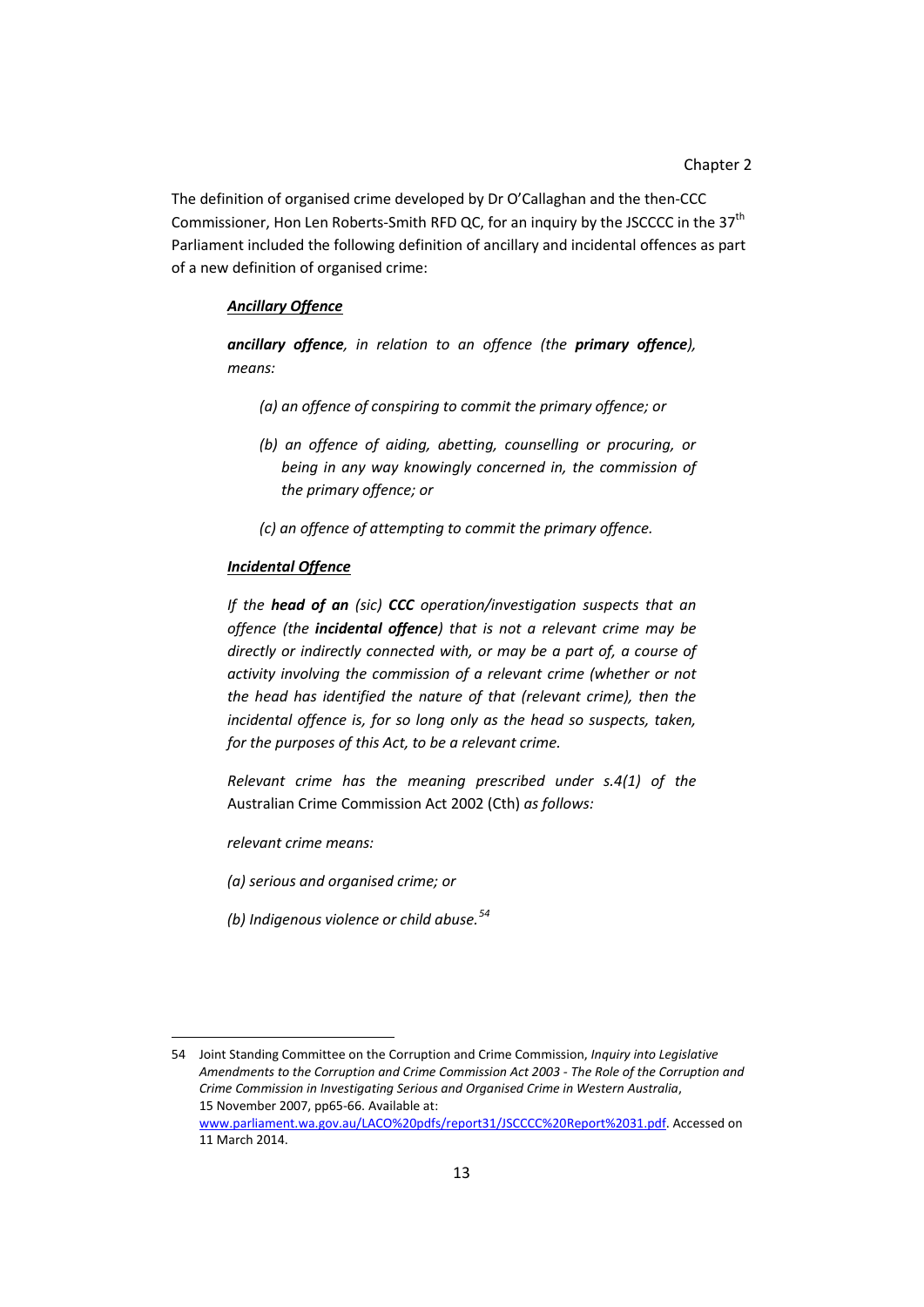#### <span id="page-29-0"></span>**Recommendation 1**

The Attorney General should amend the definition of organised crime within the *Corruption and Crime Commission Act 2003*. A new definition should allow WA Police to apply for Part 4 powers to include suspected crime or a crime that is likely to occur.

#### **The complexity of the current application process**

The Police Commissioner outlined to the Committee how WAPOL had made 13 applications to hold coercive hearings since 2002 to the Australian Crime Commission (ACC) for powers under the *Australian Crime Commission Act 2002* (ACC Act).<sup>[55](#page-28-0)</sup> This is the same number it has made to the CCC. The ACC requires applications to address one of the national determinations established by its Board but they do not have to be a federal offence.<sup>[56](#page-29-2)</sup> A list of the applications that WAPOL have made to the ACC is included in Appendix Two.

#### <span id="page-29-1"></span>**Finding 7**

<span id="page-29-3"></span> $\overline{a}$ 

WA Police has made 13 applications since 2002 to the Australian Crime Commission to hold coercive hearings using powers contained in the *Australian Crime Commission Act 2002*. This is the same number of applications for exceptional powers it has made to the Corruption and Crime Commission.

The complexity of the CCC process does not finish once an application has been made by WAPOL. In its submission the CCC said that a "finding in and of itself does not automatically enable the police to exercise the powers" as in most cases preconditions must still be met:

*before an examination can be held, the Commissioner of Police must apply for an organised crime summons pursuant to sections 48 and 96 of the CCC Act;*

*before a controlled operation can be conducted, the WA Police must present a proposal to the Commission for the authority to conduct a controlled operation addressing the matters listed in section 121(3) and 122 of the CCC Act;*

<sup>55</sup> AustLII, *Australian Crime Commission Act 2002*, nd. Available at: [www.austlii.edu.au/au/legis/cth/consol\\_act/acca2002289/.](http://www.austlii.edu.au/au/legis/cth/consol_act/acca2002289/) Accessed on 17 March 2014. The commencement of the ACC Act coincided with the repeal of the *National Crimes Commission Act 1982*.

<span id="page-29-2"></span><sup>56</sup> Mr Scott Higgins, Acting Commander, State Crime WA Police, *Transcript of Evidence (Public)*, 13 November 2013, p9.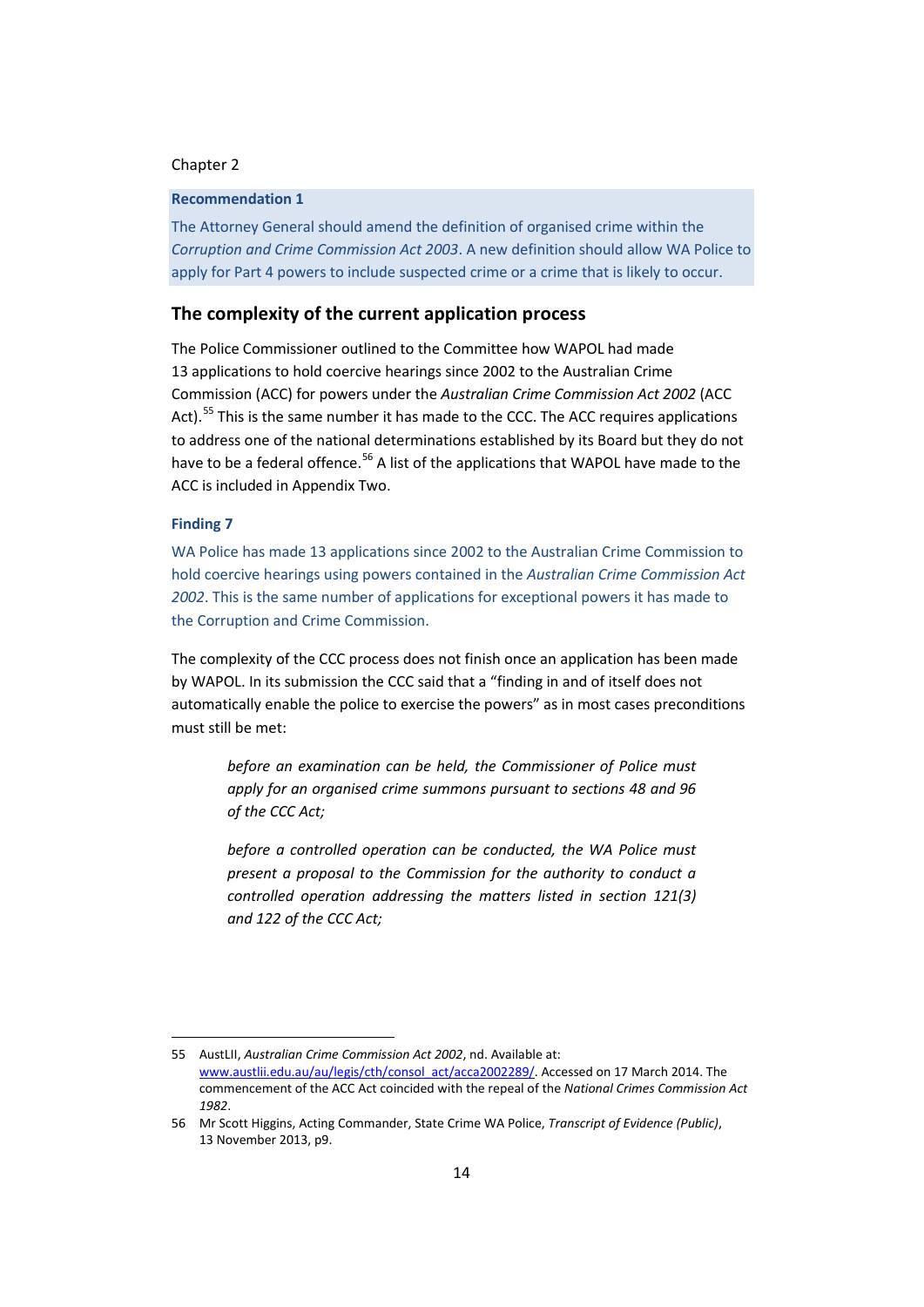*before an assumed identity can be authorised, an application for assumed identity approval must be submitted for the Commission's approval.[57](#page-29-3)*

Additionally, WAPOL's exercise of any of the powers in Divisions 3 to 5 may be limited by the CCC under section 51 of the CCC Act. The CCC may also revoke an exceptional powers finding at any time by notice to the Commissioner of Police.<sup>[58](#page-30-0)</sup>

#### **Determinations under the ACC Act**

Under sections 7C(2) and 7C(3) of the ACC Act, the Board of the ACC may make a determination, in writing, that an intelligence operation is a special operation, or an investigation into matters relating to a federally relevant criminal activity is a special investigation. Before making these determinations, it must consider whether ordinary police methods of investigation are likely to be effective. Such a special determination has effect immediately after it is made (section 7C(6)) and the Chair of the ACC Board must within the period of seven days give a copy of the determination to the ACC's Inter-Governmental Committee (IGC) (section 7C(5)). The IGC is composed of the Federal and State ministers (section 8(1)).

Under section 7C(4), a special determination must:

- a) describe the general nature of the circumstances or allegations constituting the federally relevant criminal activity; and
- b) state that the relevant crime is, or the relevant crimes are or include, an offence or offences against a law of the Commonwealth, a law of a Territory or a law of a State but need not specify the particular offence or offences; and
- c) set out the purpose of the operation or investigation.<sup>[59](#page-30-1)</sup>

The applications to the ACC do not need to be for an actual offence, but a crime being investigated by WAPOL has to fall within one of these determinations. [60](#page-30-2) The Committee was told by WAPOL that this type of process was also more useful to WAPOL from an intelligence gathering point of view.<sup>[61](#page-30-3)</sup>

<span id="page-30-4"></span><sup>57</sup> Submission No. 1 from Corruption and Crime Commission, 19 February 2014, p6.

<span id="page-30-1"></span><span id="page-30-0"></span><sup>58</sup> Ibid.<br><sup>59</sup> AustLII, *Australian Crime Commission Act 2002*, nd. Available at: [www.austlii.edu.au/au/legis/cth/consol\\_act/acca2002289/s7c.html.](http://www.austlii.edu.au/au/legis/cth/consol_act/acca2002289/s7c.html) Accessed on 17 March 2014. 60 Australian Crime Commission, *Determinations*, nd. Available at:

<span id="page-30-2"></span>[www.crimecommission.gov.au/organised-crime/determinations.](http://www.crimecommission.gov.au/organised-crime/determinations) Accessed on 17 March 2014.

<span id="page-30-3"></span><sup>61</sup> Mr Scott Higgins, Acting Commander, State Crime, WA Police, *Transcript of Evidence (Public)*, 13 November 2013, p9.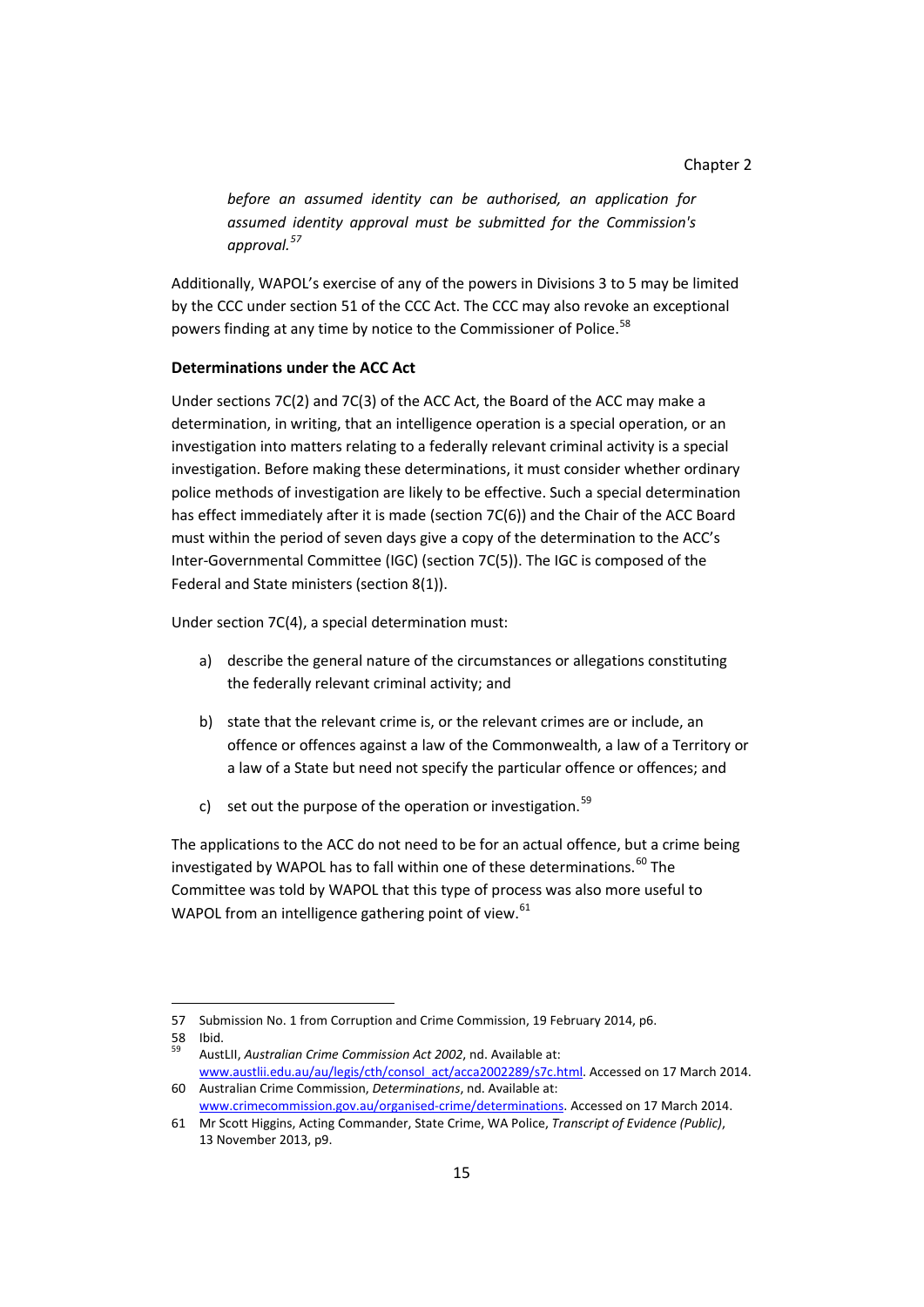#### **Less-complex process using the ACC**

WAPOL told the Committee that the process for approaching the ACC for exceptional powers was less-complex than for applying to the CCC:

*There is no affidavit. The grounds are pretty much the same as those that would be needed for a search warrant, which is why you have to satisfy it to a legal level, but you do not have to look at 30 or 40 pages of affidavit and associated documentation, which is what is required by the CCC.[62](#page-30-4)*

The current process used by the CCC was established in June 2011 by then-Acting Commissioner Herron. It is more formal than the previous process used by the CCC which required the Police Commissioner to provide the CCC with a covering letter and a statutory declaration annexing all relevant exhibits.<sup>[63](#page-31-0)</sup>

While the ACC process was now being used by WAPOL instead of using the CCC Act, the Police Commissioner said that the CCC Act needed to work properly as the ACC determinations do not cover every criminal situation faced by WAPOL.<sup>[64](#page-31-1)</sup>

The CCC Commissioner, Mr Roger Macknay QC, agreed with comments made by the Police Commissioner to the Committee that WAPOL's enthusiasm for use of the ACC process was partly explained by the fact that the ACC provide counsel. Mr Macknay told the Committee that the ACC "do everything, essentially":

> *I think the Western Australia Police officer turns up and provides an indication of what it is they are interested in and the ACC go away, do the analysis, intelligence, brief counsel and run the thing, yes.[65](#page-31-2)*

The Police Commissioner detailed for the Committee the actual process they use in applying to the ACC:

*…the ACC Act provides for the use of examinations which are held in private before an Examiner and during which witnesses can be compelled to answer particular questions (ACC Examinations). For WA Police to make use of the ACC examination process, it is necessary for* 

<sup>62</sup> Ibid, p8.

<span id="page-31-0"></span><sup>63</sup> Joint Standing Committee on the Corruption and Crime Commission, *Revocation of Exceptional Powers*, 29 March 2012, p3. Available at: [www.parliament.wa.gov.au/Parliament/commit.nsf/\(Report+Lookup+by+Com+ID\)/A13A7FBFD8](http://www.parliament.wa.gov.au/Parliament/commit.nsf/(Report+Lookup+by+Com+ID)/A13A7FBFD844FE5A482579D0000B8716/$file/20120321+JSCCCC+38th+Parl+Report+no+26+Revocation+of+exceptional+powers+(3).pdf) [44FE5A482579D0000B8716/\\$file/20120321+JSCCCC+38th+Parl+Report+no+26+Revocation+of+e](http://www.parliament.wa.gov.au/Parliament/commit.nsf/(Report+Lookup+by+Com+ID)/A13A7FBFD844FE5A482579D0000B8716/$file/20120321+JSCCCC+38th+Parl+Report+no+26+Revocation+of+exceptional+powers+(3).pdf) [xceptional+powers+\(3\).pdf.](http://www.parliament.wa.gov.au/Parliament/commit.nsf/(Report+Lookup+by+Com+ID)/A13A7FBFD844FE5A482579D0000B8716/$file/20120321+JSCCCC+38th+Parl+Report+no+26+Revocation+of+exceptional+powers+(3).pdf) Accessed on 31 March 2014.

<span id="page-31-3"></span><span id="page-31-1"></span><sup>64</sup> Dr Karl O'Callaghan, Commissioner, WA Police, *Transcript of Evidence (Public)*, 13 November 2013, p10.

<span id="page-31-2"></span><sup>65</sup> Mr Roger Macknay, QC, Commissioner, Corruption and Crime Commission, *Transcript of Evidence (Closed)*, 19 February 2014, p4.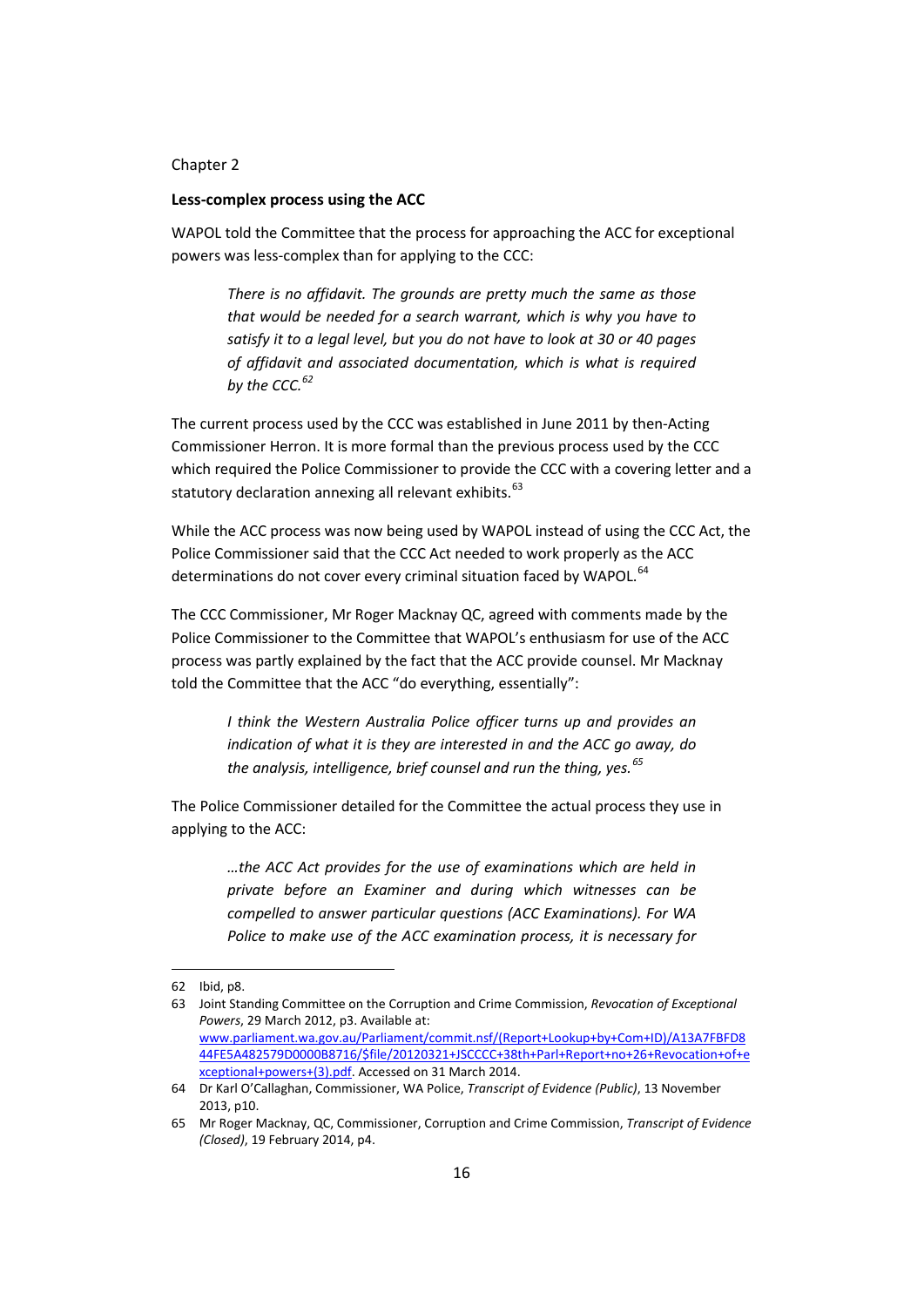*WA Police to refer the matter to the ACC. For the referral to be accepted, the matter for examination must fall within the parameters of an existing Special Investigation or Special Operation Determination. The matter is then given an operational name.*

*Once the referral is accepted, and the operation is established, the ACC will prepare the witness summons on behalf of the WA Police. WA Police is expected to provide sufficient material to ensure that the summons is both lawful and reasonable in the circumstances.*

*Once the Examiner has signed the summons, it is served on the witness.*

*During the ACC Examinations, Counsel Assisting, who is a member of ACC staff, is tasked with assisting the Examiner. During the Examination, Counsel Assisting will ask the majority of questions, however it is still expected that the referring agency staff are present and instruct Counsel Assisting accordingly.[66](#page-31-3)*

#### **Length of time to complete the CCC and ACC processes**

WAPOL's Deputy Commissioner outlined the need for a speedy process to acquire these powers:

> *If a very serious crime has just occurred, you do not want to wait for days and days and days to hear long legal procedural argument. …*

> *You have gathered the evidence and then you set it out in a full prosecution brief. ... In the case of CCC applications, a lot of that work done is prior to the examination so you do not have the luxury of time on your side; … you need to get it done within a tight time frame because evidence might be escaping, persons might be fleeing the State or further offences could be being committed. Time is of the essence in a lot of these operations.[67](#page-32-0)*

The CCC, however, disagreed that affidavits required for applications for Part 4 powers needed to be long and complex. The Commission explained to the Committee the CCC's goal of processing applications within two weeks, "ideally sooner than that", and reported that the formal documentation submitted to the Commission by WAPOL in its last application was an affidavit which ran to 75 pages. This made it difficult for the CCC to process the application within a two-week period as "there was too much material

<span id="page-32-1"></span><sup>66</sup> Dr Karl O'Callaghan, Commissioner, WA Police, Letter, 25 November 2013, pp2-3.

<span id="page-32-0"></span><sup>67</sup> Mr Chris Dawson, Deputy Commissioner, WA Police, *Transcript of Evidence (Closed)*, 13 November 2013, p1.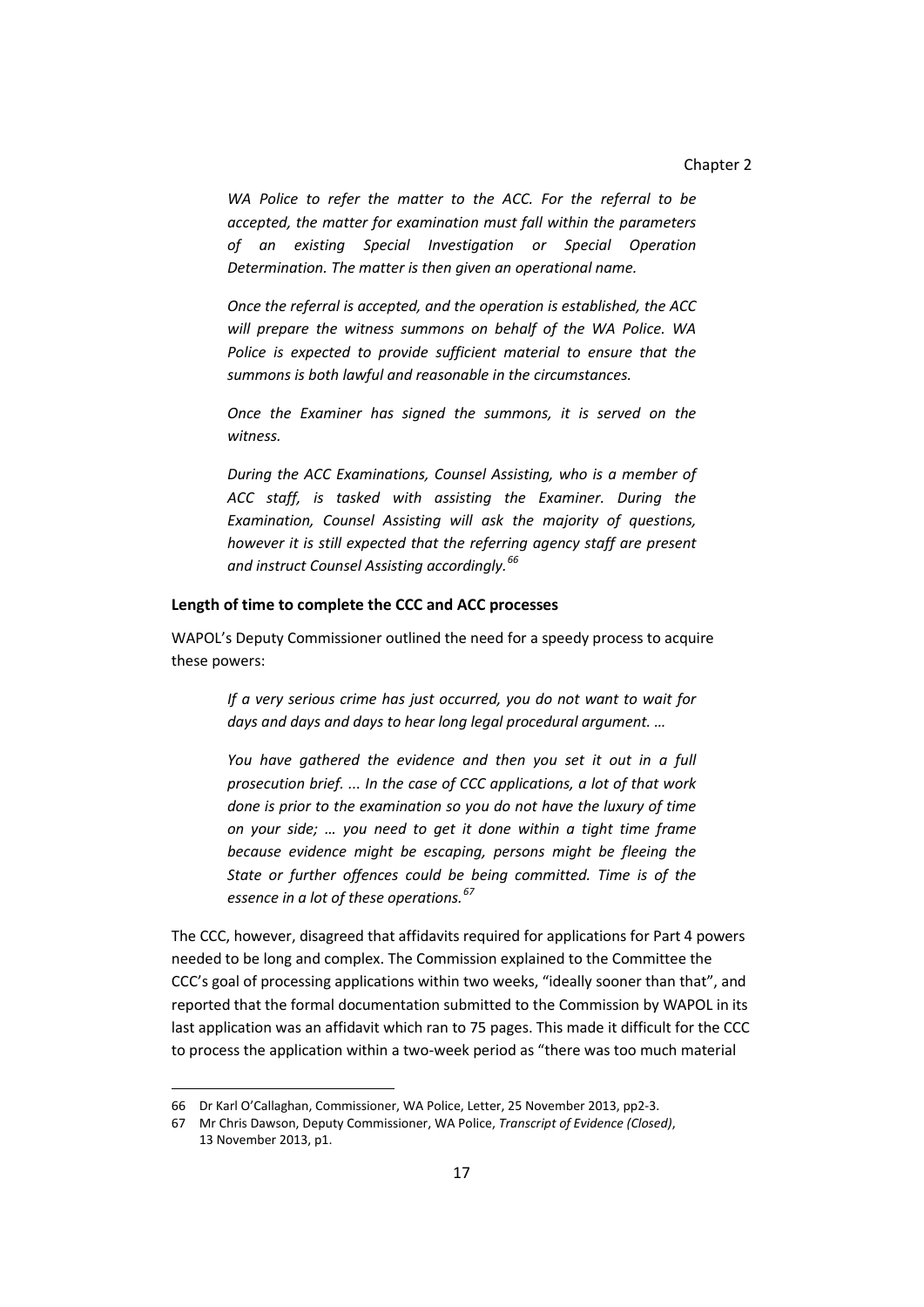$\overline{a}$ 

provided." This delayed the Commission's response longer than their goal of two weeks as they had to analyse the material against the Commission's criteria.<sup>[68](#page-32-1)</sup>

The CCC's Director of Operations was previously employed at WAPOL. He provided evidence that during the height of WAPOL's Jupiter task force activities, an application was made by WAPOL that consisted of "a one-page application to the [CCC] Commissioner and then I gave oral testimony."[69](#page-33-0)

The Police Commissioner took on notice a request to gather WAPOL's experience in how long it took to apply to the CCC for exceptional powers. He responded to the Committee:

> *We have been unable to determine exactly how long each decision took to deliver, due to the 8-year time frame over which these applications were made, and the varying manner in which the investigative actions were recorded.*

> *However, anecdotal evidence from several investigators indicates that on average, a decision was provided within one week. Their recollections were that the major delay was in the preparation of the applications, including negotiations with CCC management and counsel. Once an application was submitted, a response was reasonably prompt.[70](#page-33-1)*

The CCC highlighted to the Committee that the ACC process had the potential for taking longer than the CCC's process:

> *You have to rely on them having an examiner, having a determination and able to work in to their calendar. That does not facilitate good investigation strategies within WA—within our jurisdiction—because you do not have the flexibility to bring forth matters when it suits your investigation concept.[71](#page-33-2)*

The likely problems in WAPOL using the ACC process particularly related to their provision of examiners for coercive hearings. ACC examiners are based in the eastern states and work for the ACC, it is understood, on a sessional basis, and the CCC

<sup>68</sup> Mr Paul O'Connor, Director Legal Services, Corruption and Crime Commission, *Transcript of Evidence (Closed)*, 19 February 2014, pp5-6.

<span id="page-33-3"></span><span id="page-33-0"></span><sup>69</sup> Mr Kim Papalia, Director Operations, Corruption and Crime Commission, *Transcript of Evidence (Closed)*, 19 February 2014, p6.

<span id="page-33-1"></span><sup>70</sup> Dr Karl O'Callaghan, Commissioner, WA Police, Letter, 25 November 2013, p6.

<span id="page-33-2"></span><sup>71</sup> Mr Kim Papalia, Director Operations, Corruption and Crime Commission, *Transcript of Evidence (Closed)*, 19 February 2014, p8.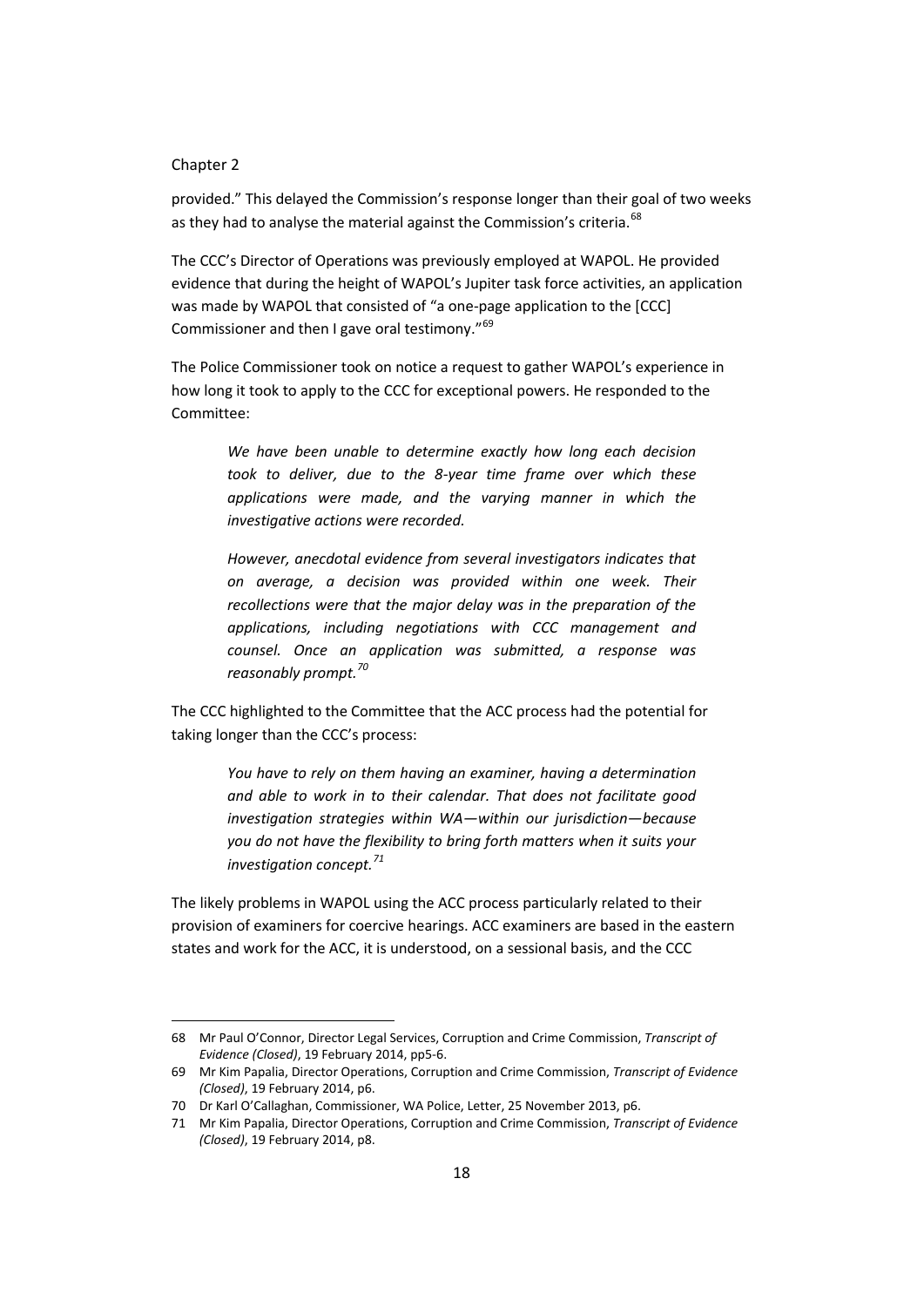Commissioner said that "I suppose it would be a matter of finding somebody who has got some time in his diary, so to speak—or her diary. $72$ 

Another problem with the ACC process, as proposed by the CCC, was that the CCC Act and the ACC Act had different purposes.

The CCC Commissioner said:

*An examination under our Act— the evidence has the same status as it would with a public or private hearing run by us in that if somebody gives evidence before us and then goes into a court and gives different evidence, what was said before us can be used as evidence as a prior inconsistent statement. That is not the situation with the ACC. What is said to an examiner in the ACC cannot be used elsewhere. …*

*Except for proceedings for perjury… It is only in relation to an allegation that evidence was false that that evidence can be produced. To that extent, it is a hearing process of a slightly different nature and I suppose it is perhaps more of an intelligence-gathering process, whereas, as I say, ours does have that dual as well as being an*  intelligence process, it locks people in to a story, if they are ever going *to give evidence in court anyway. [73](#page-34-0)*

The Commission said a specific advantage of using the CCC process was that:

*…within a day, or even sometimes on the same day, we* [WAPOL] *would be provided transcripts because it was perceived as being a WA Police process as opposed to the ACC. With all candour, you may wait six months before receiving a transcript from the ACC, and then you may not receive it at all, if they determine they will not give it to you.[74](#page-34-1)*

In its submission to the Inquiry, the CCC identified an important advantage to WAPOL of using the process under the CCC Act as "the investigation remains a WA Police investigation" while under the ACC Act the investigation is jointly run with the ACC.<sup>[75](#page-34-2)</sup>

The submission, however, also listed the advantages to WAPOL of using the ACC as:

• *the ACC's definition of "serious and organised crime" is simpler to work with and encapsulates a broader range of offences;*

<sup>72</sup> Mr Roger Macknay, QC, Commissioner, Corruption and Crime Commission, *Transcript of Evidence (Closed)*, 19 February 2014, p9.

<span id="page-34-3"></span><span id="page-34-0"></span><sup>73</sup> Ibid, p4.

<span id="page-34-1"></span><sup>74</sup> Mr Kim Papalia, Director Operations, Corruption and Crime Commission, *Transcript of Evidence (Closed)*, 19 February 2014, p8.

<span id="page-34-2"></span><sup>75</sup> Submission No. 1 from Corruption and Crime Commission, 19 February 2014, p13.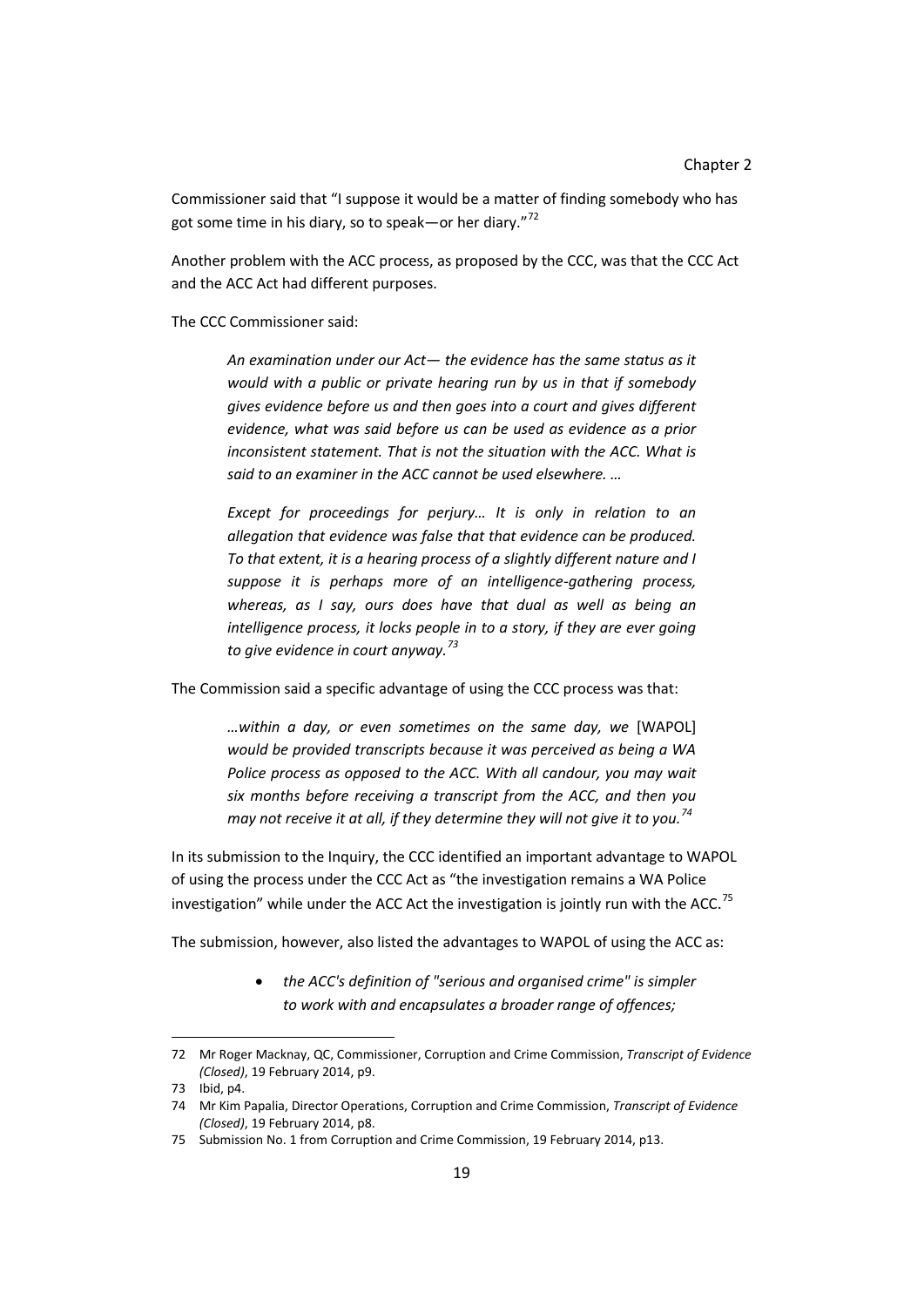- *the ACC's powers can be used to investigate offences which have not yet occurred ("may in future be committed");*
- *the ACC's powers can be used to investigate cross-border offences; [and]*
- *the ACC's powers can be used for intelligence operations. [76](#page-34-3)*

#### <span id="page-35-0"></span>**Finding 8**

WA Police are currently utilising the power to hold coercive examinations from the Australian Crime Commission due to its less-complex and perceived more-timely outcome than the process used by the Corruption and Crime Commission.

#### **The cost of the process**

The Police Commissioner explained to the Committee that one of the main differences between the process that was needed to comply with the CCC Act compared to the ACC Act was the cost to WAPOL of obtaining external legal representation for undertaking the examinations of the witnesses:

*If you apply to the ACC, it pays for counsel. If you get senior counsel in WA to do this for you, it is very, very expensive. That is an issue for us. It also provides analysts for us as well, which the CCC does not do. There is a substantial cost to making an exceptional powers application. It is not the determinant of going to the ACC, but it is a factor we take into account obviously. [77](#page-35-1)*

The Deputy Commissioner explained that internal counsel are used on some occasions, "but they are not always sufficiently senior. We do not have any QCs on our internal staff."<sup>[78](#page-35-2)</sup> The Police Commissioner said there was a need for obtaining counsel from the independent bar to appear for WAPOL during the examinations:

*We also do that on advice from the State Solicitor because they ultimately determine how we go into those sorts of scenarios. We get advice and do what they ask. They are also keen that when we go in we do not lose. We are actually looking for the best possible counsel.* 

<span id="page-35-3"></span><sup>76</sup> Ibid, p14.

<span id="page-35-1"></span><sup>77</sup> Dr Karl O'Callaghan, Commissioner, WA Police, *Transcript of Evidence (Public)*, 13 November 2013, p8.

<span id="page-35-2"></span><sup>78</sup> Mr Chris Dawson, Deputy Commissioner, WA Police, *Transcript of Evidence (Closed)*, 13 November 2013, p3.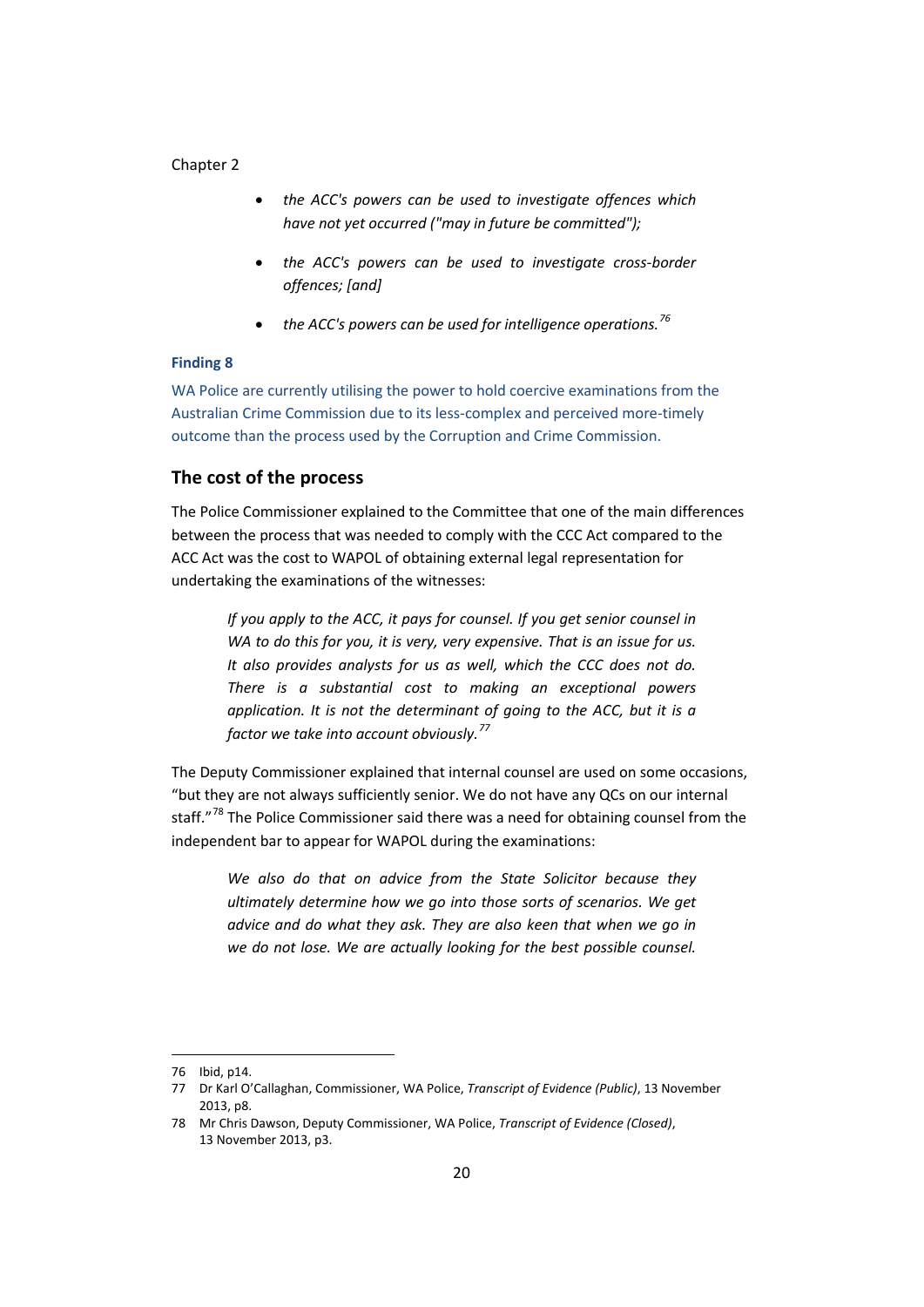*Within the employment scope of the Western Australia Police you can only employ counsel at a certain level.[79](#page-35-3)*

In answer to a question on notice following his hearing, Dr O'Callaghan confirmed that counsel is not used during the application to the CCC for exceptional powers as:

*… the process for an application for CCC exceptional powers is usually dealt with "on the papers" provided by WA Police and heard in chambers by the CCC Commissioner. There is no requirement for a formal appearance by senior counsel at that stage and the legal negotiations are carried out by internal WA Police legal officers.[80](#page-36-0)*

He also provided the following information about the costs of using the CCC process to examine witnesses, during which WAPOL utilise the services of external senior counsel:

*Changes in WA Police financial accounting processes over the past eight years mean that the manner in which payments to external legal counsel were recorded has also changed. Accordingly, it has proved extremely difficult to provide a definitive figure on costs to WA Police for the exceptional powers.*

*By way of indicative figures, WA Police paid \$60,600 to external legal counsel to appear and represent the Commissioner of Police in the hearings held between December 2010 and February 2011 in respect of the investigation into the fracas at the Kwinana Motorplex.*

*A sum of \$5,000 was paid for legal expenses incurred in the coercive hearing held 11 June 2009, although I am unable to confirm whether that is the total cost incurred for legal expenses for that matter. [81](#page-36-1)*

In its submission, the CCC noted that one of the problems with WAPOL engaging external counsel was that they tended to be conducting examinations of this kind for the first time. Given the CCC's quasi-judicial role under the CCC Act, it is precluded from providing assistance to WAPOL, such as training counsel to undertake examinations and represent the Commissioner of Police, to any greater extent than it already does.<sup>[82](#page-36-2)</sup> The CCC said:

*It would be ideal if the police were able to brief the same barristers at the bar each time they applied for the use of these powers. However* 

<sup>79</sup> Dr Karl O'Callaghan, Commissioner, WA Police, *Transcript of Evidence (Closed)*, 13 November 2013, p4.

<sup>80</sup> Dr Karl O'Callaghan, Commissioner, WA Police, Letter, 25 November 2013, p2.

<span id="page-36-0"></span><sup>81</sup> Ibid.

<span id="page-36-2"></span><span id="page-36-1"></span><sup>82</sup> Submission No. 1 from Corruption and Crime Commission, 19 February 2014, p24.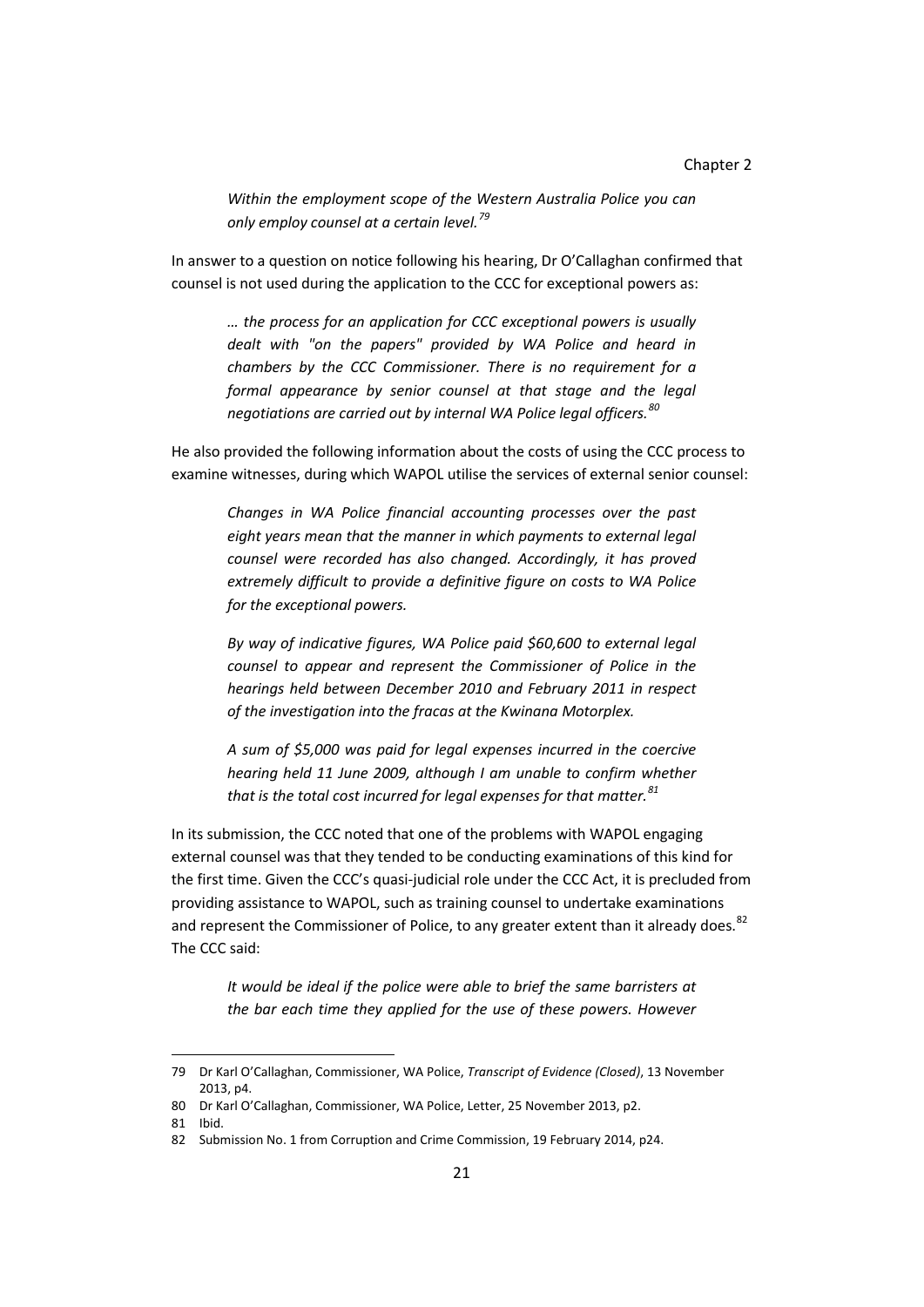*experience has shown that the quality of counsel is dependent on*  whoever is available to conduct the examination at that particular *time. This means that counsel may not always be knowledgeable in how best to utilise the coercive examination power to maximum advantage. [83](#page-36-0)*

The CCC suggested that it was open for WAPOL to "utilise their own legal officers in an organised crime examination and build up the skills and knowledge from within the agency." The CCC had recently, as part of the implementation of a formal application procedure, developed:

*…an information sheet which was intended to provide any police officer new to exceptional powers with a clearer understanding of the CCC Act's requirements and the Commission's expectations when making an application. [84](#page-37-1)*

The CCC proposed that the current process, and subsequent greater use by WAPOL, could be improved if the CCC Act was amended:

*…to enable the Commission to facilitate and support police access to and use of the powers to assist its investigations. This would include providing relevant advice and support to enable the effective preparation for and conduct of examinations to include briefing and the providing of Counsel Assisting. Police would retain overall responsibility for the conduct of the relevant investigations. [85](#page-37-2)*

#### <span id="page-37-0"></span>**Finding 9**

The Corruption and Crime Commission (CCC) has recommended that the *Corruption and Crime Commission Act 2003* be amended to allow the CCC to facilitate and support WA Police's access to and use of the Part 4 exceptional powers to assist its investigations by allowing the CCC to provide relevant advice and support to WA Police to enable it to effectively prepare for and conduct coercive examinations.

The CCC, in performing its functions under the organised crime functions of the CCC Act, operates as the 'gatekeeper' of these exceptional powers. This provides independence and impartiality to ensure that the law is being properly adhered to.

<span id="page-37-3"></span><sup>83</sup> Ibid, p23.

<span id="page-37-1"></span><sup>84</sup> Ibid.

<span id="page-37-2"></span><sup>85</sup> Ibid, 26.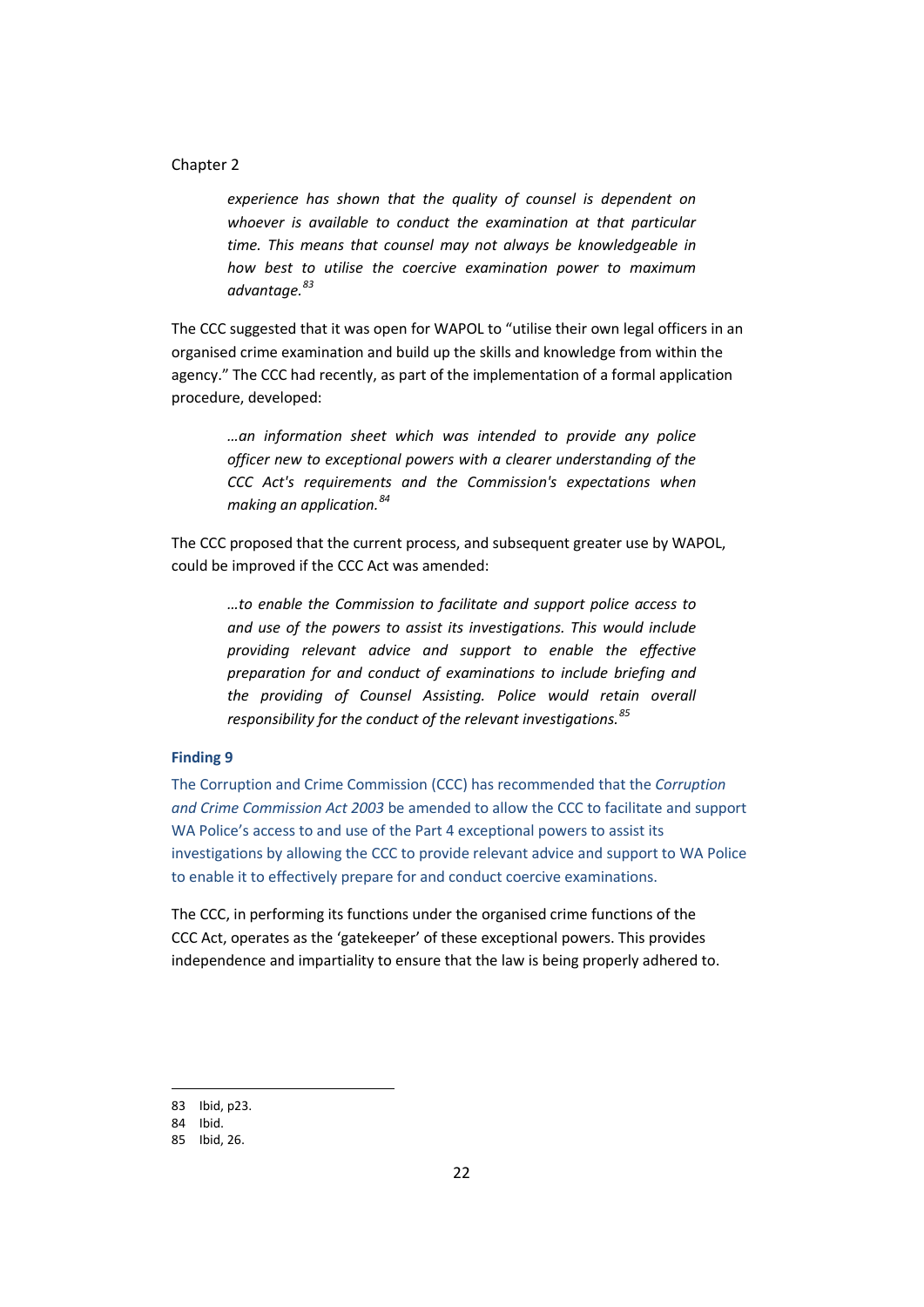This position was affirmed by Commissioner Macknay when he agreed with the Committee Chairman's description of the role of 'gatekeeper', by saying:

> *[t]he Act, as it is presently drawn, creates what has previously been described as a quasi-judicial hearing in which the Commission does, as you rightly point out, act as a gatekeeper, if you like, an impartial umpire, for the purposes of the proceeding. Certainly, the ACC is quite different to that. [86](#page-37-3)*

## **Police culture**

The CCC Commissioner proposed to the Committee that a number of factors contribute to the lack of use of the exceptional powers provisions of the CCC Act by WAPOL:

*In part, we would suggest that it is police culture because of the unusual nature of the required activity. It* [the use of exceptional powers] *is something that is not likely to be at the forefront of the mind of an investigating operational police officer. [87](#page-38-0)*

Another aspect of police culture and the ACC processes was raised by the CCC Commissioner with the Committee:

> *…the Corruption and Crime Commission is an independent body. The ACC is a law-enforcement agency with embedded police officers. So within the ACC model you have Western Australian police officers attached, so there is a personal relationship there to facilitate engagement to ascertain whether a determination will meet the requirements of your investigation on this case. That contributes to decisions about where you go. It is by no means problematic to go to the ACC. You have to rely on them having an examiner, having a determination and able to work in to their calendar.[88](#page-38-1)*

In September 2009 the Police Commissioner confirmed to the JSCCCC in the 38<sup>th</sup> Parliament that there were aspects of police culture at play. He said WAPOL was making substantially more applications to the CCC for access to exceptional powers and this was increasing the cooperation between WAPOL and the CCC. He said:

*Something like 29 coercive hearings have been implemented since we put Operation Jupiter on the ground. Operation Jupiter has been the catalyst for increasing the cooperation between Western Australia* 

<span id="page-38-2"></span><sup>86</sup> Mr Roger Macknay, QC, Commissioner, Corruption and Crime Commission, *Transcript of Evidence (Closed)*, 19 February 2014, p4.

<sup>87</sup> Ibid, p2.

<span id="page-38-1"></span><span id="page-38-0"></span><sup>88</sup> Ibid, p8.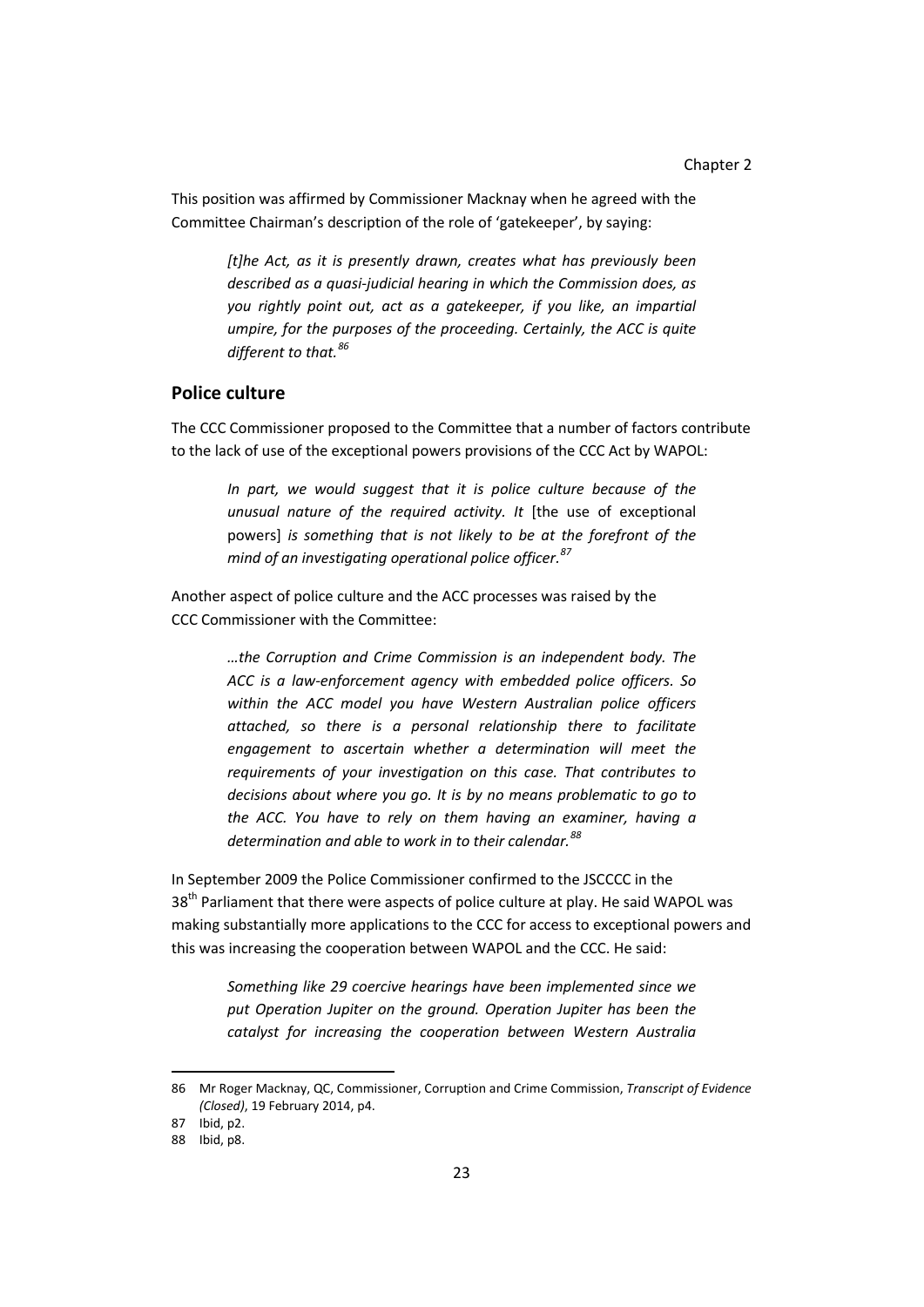*Police and the Corruption and Crime Commission. It is fair to say that in the early days there was a reticence for the two agencies to work together. The police were not accessing the powers. There were issues of trust, issues of perceived competence and, I suppose, issues of culture to stop those things from occurring.* 

*Since Jupiter has been in place, we have sought extraordinary powers under division 2, the examination of witnesses before the commission; division 3, the power of entry, search and related matters; and division 5, the power to undertake controlled operations. …Jupiter has made six applications for a full suite of powers, all of which have been granted.[89](#page-38-2)*

#### <span id="page-39-0"></span>**Finding 10**

Historically, one reason why WA Police have preferred applying to the Australian Crime Commission for the power to hold coercive hearings is police culture and the tensions raised when working with the Corruption and Crime Commission.

## **Powers to remove fortifications**

WAPOL gave evidence to the Committee that the Part 4 Division 6 powers for them to apply to the CCC for a fortification warning notice were "useful" as they were not a power they could apply to the ACC for. They have, however, only been used twice (in 2004 and 2011) because the organisations which had fortified premises were "by their very nature, quite litigious. They exercise all court avenues open to them."<sup>[90](#page-39-1)</sup>

WAPOL has identified one shortcoming in the CCC Act in regard to fortifications and that was the Act does not prevent organisations replacing fortifications once they have been removed by police:

*…there is nothing to prevent a party, once having complied with a fortification* [warning notice]— *if they have complied, it could simply be reconstructed the following day, and* [police] *would then have to make a fresh application again. So that, of itself, is very problematic.[91](#page-39-2)*

<span id="page-39-3"></span><sup>89</sup> Dr Karl O'Callaghan, Commissioner, WA Police, *Transcript of Evidence*, 23 September 2009, p7.

<span id="page-39-1"></span><sup>90</sup> Mr Chris Dawson, Deputy Commissioner, WA Police, *Transcript of Evidence (Public)*,

<sup>13</sup> November 2013, pp3-4.

<span id="page-39-2"></span><sup>91</sup> Ibid, p4.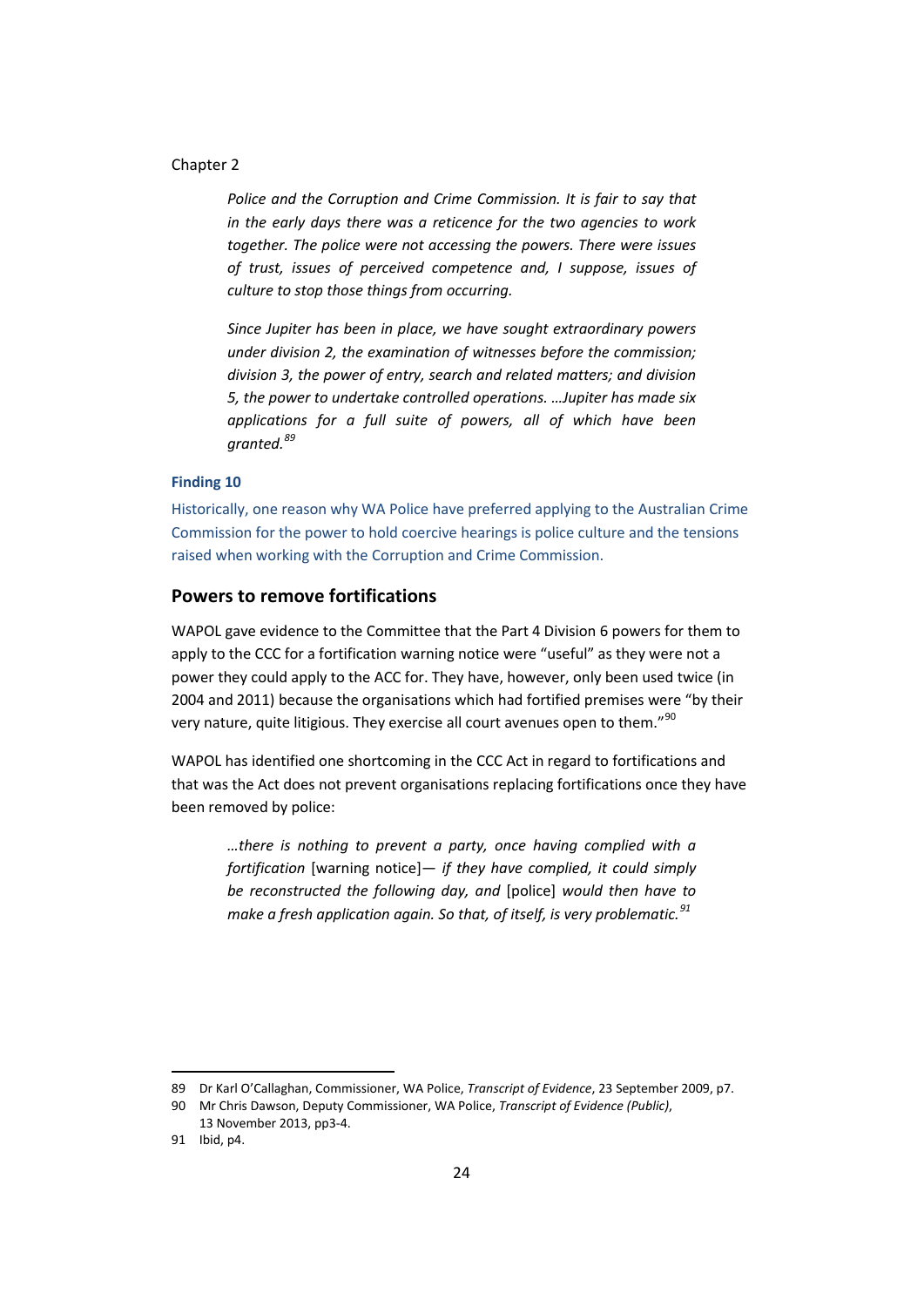The Police Commissioner told the Committee that an amendment to the CCC Act to address the issue of re-fortification of premises, "I would not think it is a major priority for  $\mu$ s<sup>[92](#page-39-3)</sup>

#### <span id="page-40-0"></span>**Finding 11**

Fortification warning notices in Part 4 Division 6 of the *Corruption and Crime Commission Act 2003* are a useful power for WA Police actions against organised crime groups.

#### <span id="page-40-1"></span>**Finding 12**

 $\overline{a}$ 

It is a shortcoming of the *Corruption and Crime Commission Act 2003* that it fails to discourage organised crime groups from re-fortifiying premises previously dismantled by WA Police.

#### <span id="page-40-2"></span>**Recommendation 2**

The Attorney General amend the *Corruption and Crime Commission Act 2003* to prevent the re-fortification of premises previously dismantled by WA Police.

#### **CCC efforts to overcome WAPOL reticence in using Part 4 powers**

The CCC Commissioner told the Committee of various initiatives to educate WAPOL officers about the process to apply for exceptional powers under Part 4 of the CCC Act. This included him meeting the Commissioner of Police following which Dr O'Callaghan invited Ms Michelle Harries, the CCC's general counsel, to address a formal gathering of senior police officers in relation to the issue.  $93$ 

The CCC's Director Legal Services, Mr Paul O'Connor, has also had follow-up meetings of staff from WAPOL's legal services. He has also met with the head of WAPOL's Police Intelligence and Information Division on several occasions to discuss the Part 4 process. [94](#page-40-4) Mr O'Connor also said:

*There have been instances over recent years where* [WAPOL] *gang crime officers have come to us and said that they are thinking about*  [an] *exceptional powers application or they would like some coercive hearings. We took them through the steps in relation to the legislation and offered them general guidance whilst maintaining some separation in terms of us not preparing documents for them but providing quite specific guidance. …*

<sup>92</sup> Dr Karl O'Callaghan, Commissioner, WA Police, *Transcript of Evidence (Public)*, 13 November 2013, p4.

<span id="page-40-5"></span><span id="page-40-3"></span><sup>93</sup> Mr Roger Macknay QC, Commissioner, Corruption and Crime Commission, *Transcript of Evidence (Closed)*, 19 February 2014, p9.

<span id="page-40-4"></span><sup>94</sup> Mr Paul O'Connor, Director Legal Services, Corruption and Crime Commission, *Transcript of Evidence (Closed)*, 19 February 2014, p9.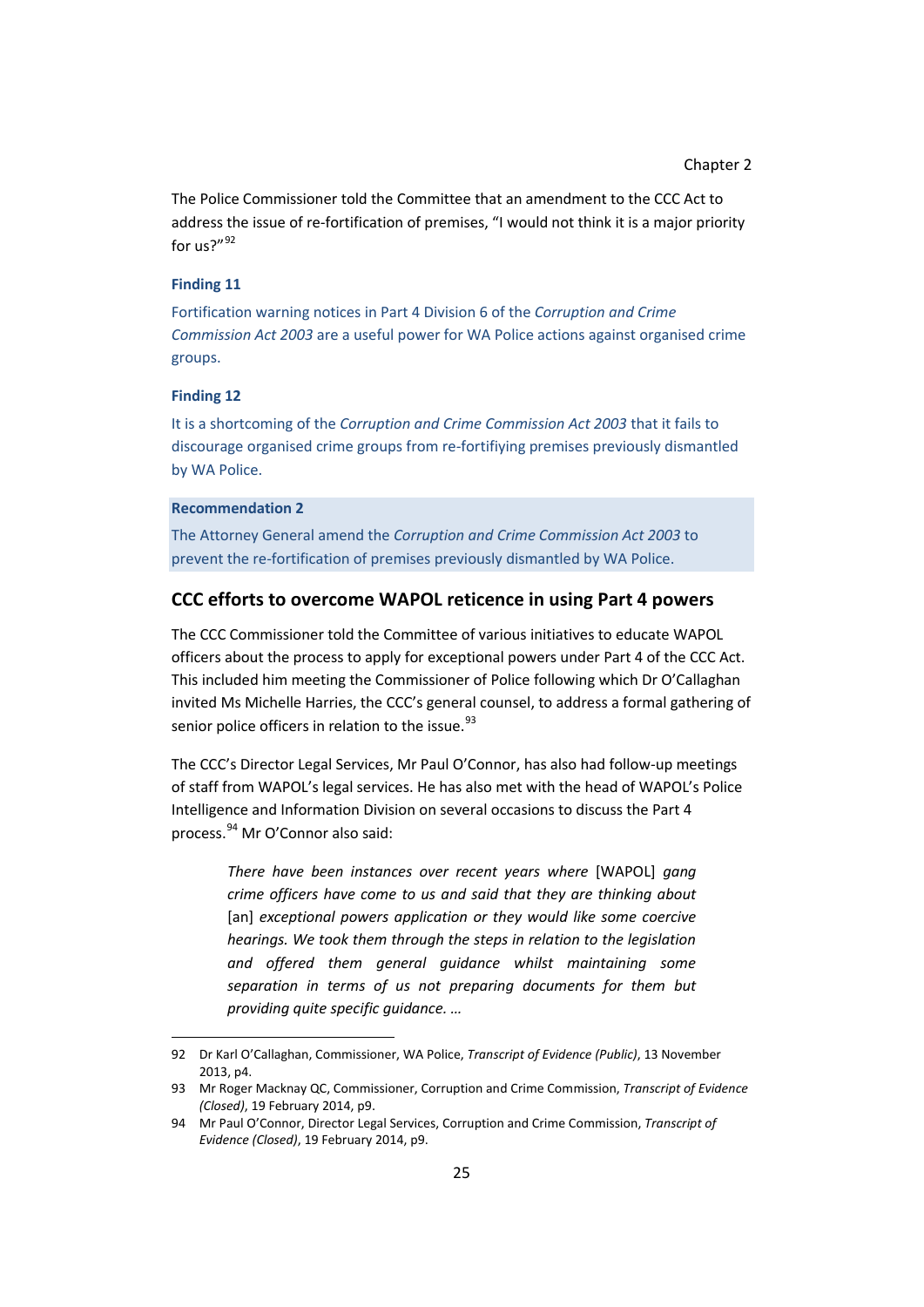*In January this year I was invited to give a presentation to a conference at the Police Academy organised by the organised crime branch. … and tried to address some of the perceptions and demystify some of the processes. I think the lack of recent experience within police is aggravating their view of the process.[95](#page-40-5)*

The CCC said that in 2013 it worked with WAPOL and the ACC to prepare a "compare and contrast chart" setting out the processes of the CCC and the ACC to provide WAPOL with exceptional powers. This chart was prepared "as … there is considerable lore around this and some perceptions persist [in WAPOL]."<sup>[96](#page-41-0)</sup>

The CCC Commissioner later clarified that the chart was "in fact a 12-page document entitled *Coercive-Type Hearings Information Guide: Corruption and Crime Commission Exceptional Powers or Australian Crime Commission Examinations*." [97](#page-41-1) The Committee was provided a copy of this information guide by the Police Commissioner.<sup>[98](#page-41-2)</sup>

<span id="page-41-3"></span><sup>95</sup> Ibid.

<span id="page-41-0"></span><sup>96</sup> Ibid.

<span id="page-41-1"></span><sup>97</sup> Mr Roger Macknay QC, Commissioner, Corruption and Crime Commission, Letter, 17 March 2014, p1.

<span id="page-41-2"></span><sup>98</sup> Dr Karl O'Callaghan, Commissioner, WA Police, Letter, 21 March 2014.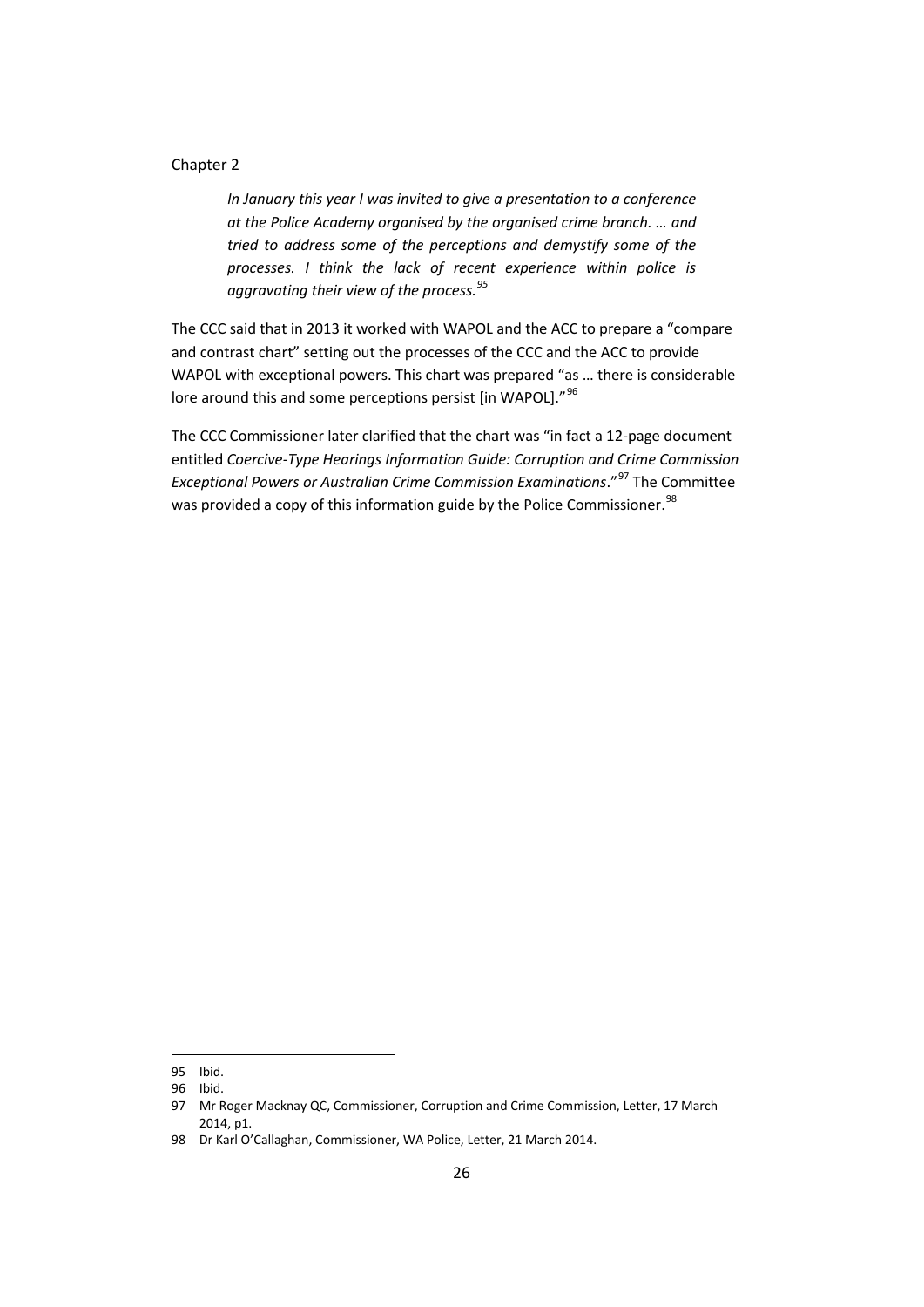# **Use of the** *Criminal Investigation (Covert Powers) Act 2012*

*We have had another look at that and the decision that I have made is that we will go beyond compliance.* **Mr Roger Macknay QC, CCC Commissioner.**

#### **Introduction**

Since the enactment of the *Criminal Investigation (Covert Powers) Act 2012* (the CICP Act) $99$ , many of the exceptional powers contained in Part 4 of the CCC Act are now available to WAPOL directly, leaving only the coercive examination, search and antifortification powers needing to be applied for from either the CCC or ACC.  $^{100}$  $^{100}$  $^{100}$ 

Under the CICP Act, the Commissioner of Police can authorise a controlled operation if a relevant offence has been, is being or is likely to be committed. In its submission, the CCC said that the CICP Act offers three significant advantages over the CCC Act:

- *A controlled operation can be conducted in relation to a broader range of offences. A "relevant offence" in the CICP Act is defined as "an offence against the law of this jurisdiction punishable by imprisonment for 3 years or more" or a prescribed offence (cf the discrete number of offences listed in Schedule 1 of the CCC Act).*
- *A controlled operation can be conducted in relation to an offence that is likely to be committed.*
- *The Commissioner of Police can authorise cross-border controlled operations.[101](#page-42-2)*

### <span id="page-42-0"></span>**Finding 13**

 $\overline{a}$ 

<span id="page-42-3"></span>The enactment of the *Criminal Investigation (Covert Powers) Act 2012* is another factor that has led to a reduction in applications from WA Police to the Corruption and Crime

<sup>99</sup> AustLII, *Criminal Investigation (Covert Powers) Act 2012*, nd. Available at: [www.austlii.edu.au/au/legis/wa/num\\_act/cipa201255o2012456/.](http://www.austlii.edu.au/au/legis/wa/num_act/cipa201255o2012456/) Accessed on 17 March 2014.

<span id="page-42-1"></span><sup>100</sup> Mr Roger Macknay, QC, Commissioner, Corruption and Crime Commission, *Transcript of Evidence (Closed)*, 19 February 2014, p12.

<span id="page-42-2"></span><sup>101</sup> Submission No. 1 from Corruption and Crime Commission, 19 February 2014, pp16-17.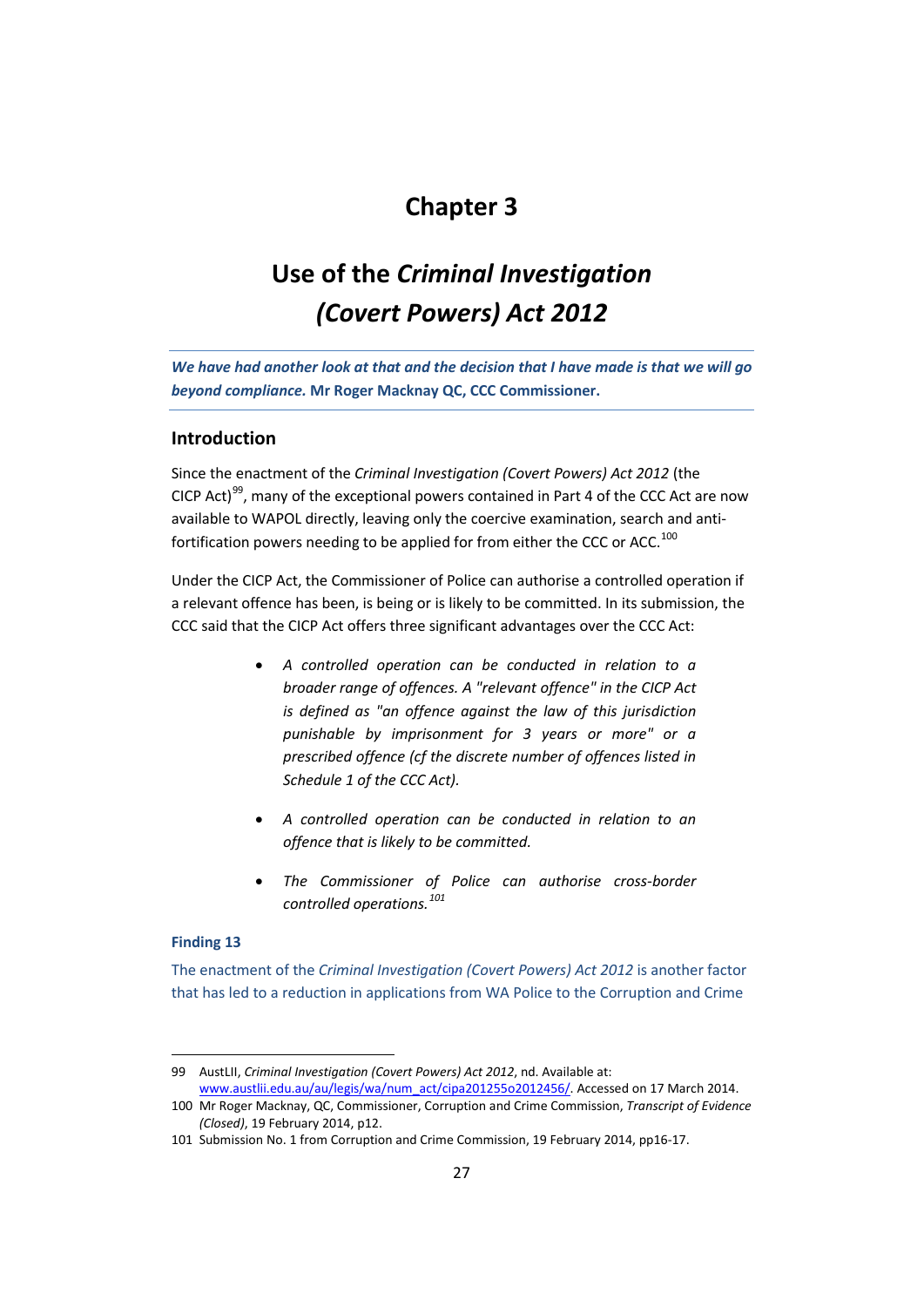<span id="page-43-4"></span> $\overline{a}$ 

Commission for the use of exceptional powers contained in the *Corruption and Crime Commission Act 2003.*

## **Use of Covert Powers Act**

In the year since the CICP Act was given Royal Assent on 3 December 2012, the Police Commissioner has authorised 37 covert operations, which he said is more than the total number of exceptional power applications made to the CCC and the ACC in the nine years since 2005. <sup>[102](#page-42-3)</sup>

This number of approved covert operations under the CICP Act is about 50% higher than the average for the eight years between 2004-11. Prior to the operation of the CICP Act, police were undertaking covert operations under either the *Prostitution Act*  2000<sup>[103](#page-43-0)</sup> or the *Misuse of Drugs Act 1981*.<sup>[104](#page-43-1)</sup> Between 2004-11 there were on average 25 covert operations approved annually under these two Acts.<sup>[105](#page-43-2)</sup> The WAPOL Deputy Commissioner explained the difference in the rate of approval since the CICP Act commenced:

*…the present legislation, effective from 1 March, also broadens it out to a more broad Criminal Code–type of operations. The types of operations which we have traditionally exercised powers, such as possession of drugs, to procure drugs and things like that, we would be able to do that under our previous operations which, as the commander has already said, were not required to be recorded as such.* 

*But there were also different exercises of powers where we get assumed identities. That is a power which we previously did not have and so the legislation brings that into focus as well. So there are other operations that have been authorised since 1 March that go beyond the* Misuse of Drugs Act *and the* Prostitution Act*, so they would be more broader powers.[106](#page-43-3)*

<sup>102</sup> Dr Karl O'Callaghan, Commissioner, WA Police, *Transcript of Evidence (Public)*, 13 November 2013, p5.

<span id="page-43-0"></span><sup>103</sup> AustLII, *Prostitution Act 2000*, nd. Available at: [http://www.austlii.edu.au/au/legis/wa/consol\\_act/pa2000205/.](http://www.austlii.edu.au/au/legis/wa/consol_act/pa2000205/) Accessed on 17 March 2014.

<span id="page-43-1"></span><sup>104</sup> AustLII, *Misuse of Drugs Act 1981*, nd. Available at: [www.austlii.edu.au/au/legis/wa/consol\\_act/moda1981184/.](http://www.austlii.edu.au/au/legis/wa/consol_act/moda1981184/) Accessed on 17 March 2014. 105 Mr Roger Macknay, QC, Commissioner, Corruption and Crime Commission, Letter, 4 April 2014.

<span id="page-43-3"></span><span id="page-43-2"></span><sup>106</sup> Mr Chris Dawson, Deputy Commissioner, WA Police, *Transcript of Evidence (Public)*, 13 November 2013, p6.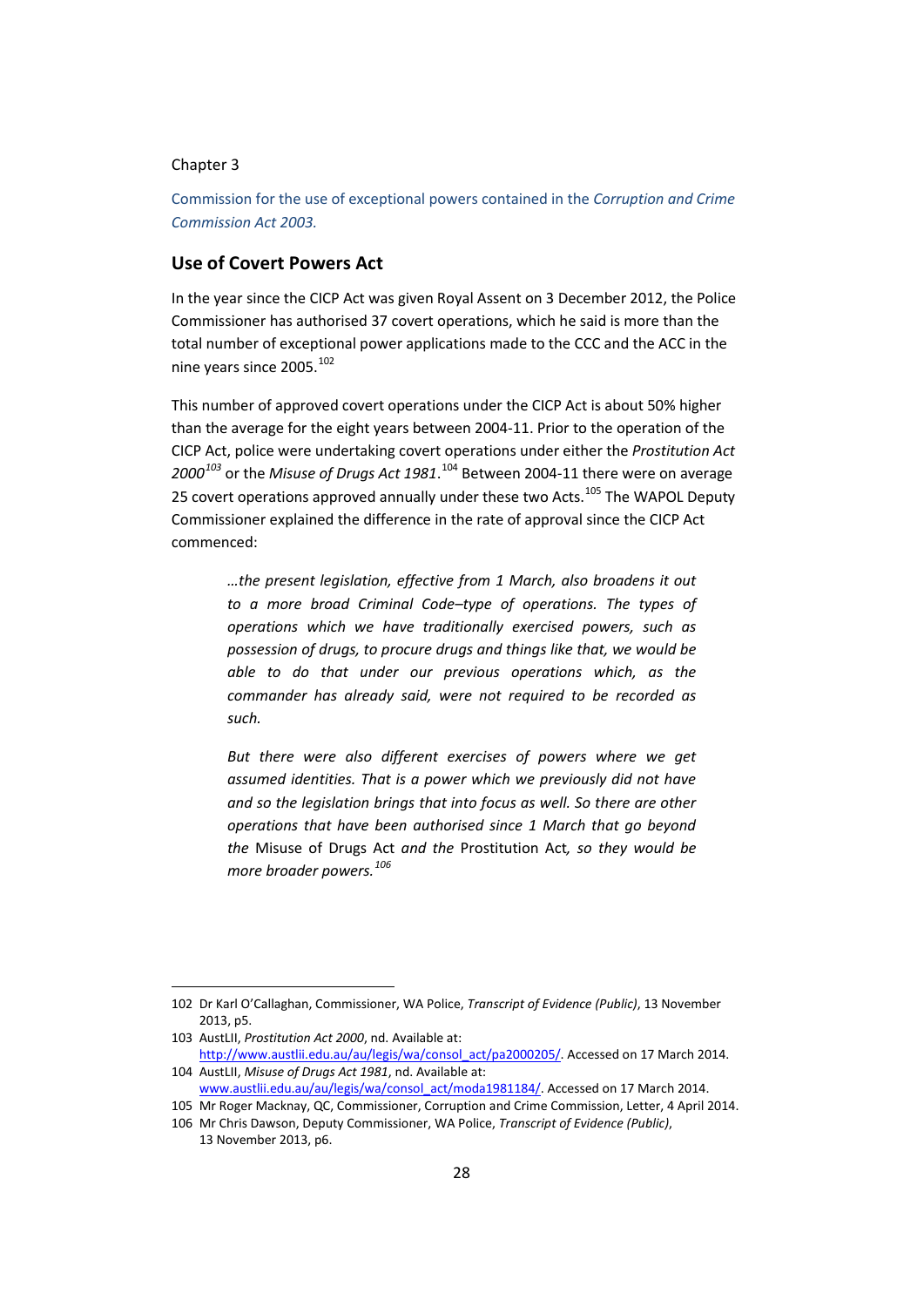The current procedure requires WAPOL investigators and:

*…the State Intelligence Division to put in place the applications for controlled operations, so they are complying with the legislation up to that stage. I could not tell you exactly how many operations were run prior and after, but the legislation requires those applications to be submitted to the Deputy Commissioner* [for approval]. [107](#page-43-4)

#### **CCC auditing of the use of the Covert Powers Act**

The CICP Act requires the CCC to inspect WAPOL's records in order to determine the extent of its compliance with the CICP Act. The CCC Commissioner described the process used by the CCC to ensure WAPOL has complied with the CICP Act:

*We are obliged as soon as practicable after 30 June, once we get the*  [Police Commissioner's] *report, to do a report ourselves. We have done one of those and we also conduct on-site inspections on a quarterly basis. We provide an annual report, and then we carried out inspections in December last year and January this year of controlled operations documentation at WAPOL internal affairs and also WAPOL… special operations. That is the extent of our activities thus far.[108](#page-44-0)*

The Commissioner said that the CCC had completed an annual report on this oversight function for WAPOL for the period to 30 June 2013, as well as for the ACC and the Department of Fisheries. The compliance reports for the ACC and the Department of Fisheries were tabled in Parliament on 26 November 2013 and 18 February 2014 respectively.<sup>[109](#page-44-1)</sup> Neither of these agencies made use of the covert powers contained in the CICP Act during that period.

The WAPOL compliance report was tabled in Parliament on 1 April 2014. It shows that WAPOL approved 20 covert operations between 1 March -30 June 2013, five of which had concluded in that time. $110$ 

 $\ddot{\phantom{a}}$ 

<sup>107</sup> Mr Scott Higgins, Acting Commander, State Crime, WA Police, *Transcript of Evidence (Public)*, 13 November 2013, p5.

<span id="page-44-0"></span><sup>108</sup> Mr Roger Macknay, QC, Commissioner, Corruption and Crime Commission, *Transcript of Evidence (Closed)*, 19 February 2014, p12.

<span id="page-44-3"></span><span id="page-44-1"></span><sup>109</sup> Corruption and Crime Commission, November 2013. Available at: [www.parliament.wa.gov.au/Test/Tables.nsf/screenLATabledPapersByDate?openform,](http://www.parliament.wa.gov.au/Test/Tables.nsf/screenLATabledPapersByDate?openform) Tabled Papers 1209 and 1280. Accessed on 21 March 2014.

<span id="page-44-2"></span><sup>110</sup> Corruption and Crime Commission, *Annual Compliance Report into the* Criminal Investigation (Covert Powers) Act 2012 *– Report for the Minister for Police*, November 2013. Available at: [www.parliament.wa.gov.au/Test/Tables.nsf/screenLATabledPapersByDate?openform,](http://www.parliament.wa.gov.au/Test/Tables.nsf/screenLATabledPapersByDate?openform) Tabled Paper 1488. Accessed on 2 April 2014.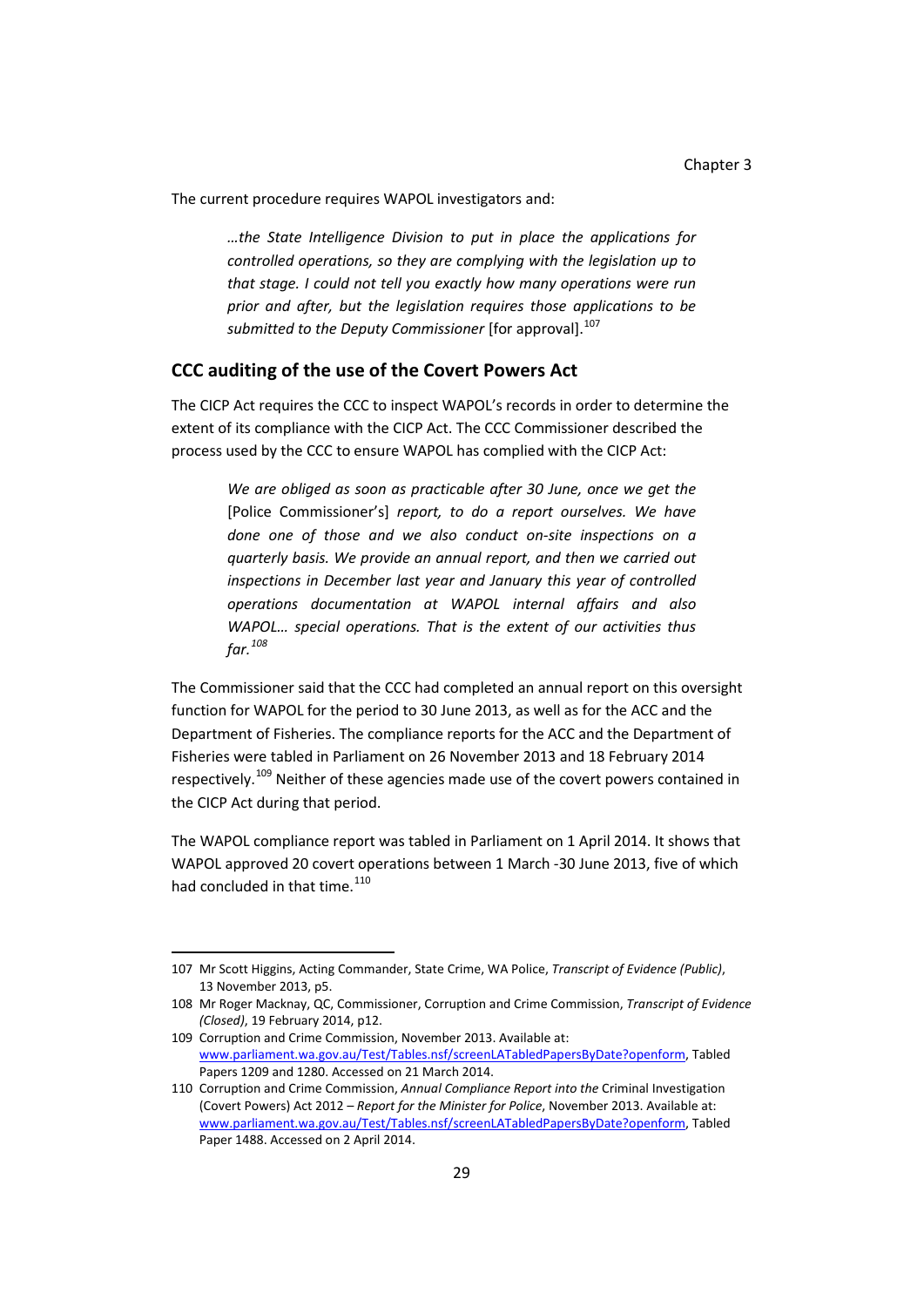The Committee notes that section 38(4) of the CICP Act requires such reports to be tabled by the relevant Minister within 15 sitting days from the day on which the report is received by the Minister.<sup>[111](#page-44-3)</sup> The Committee notes that the above mentioned reports do not identify the date that they were received by the relevant Minister, rather the reports are simply dated November 2013.

#### <span id="page-45-0"></span>**Recommendation 3**

The Corruption and Crime Commission ensure that their annual compliance reports on the use of the *Criminal Investigation (Covert Powers) Act 2012* identify the date it has been provided to the relevant Minister.

The CCC did not envisage that its role in oversighting the use of powers within the CICP Act by WAPOL would impact on the use of these exceptional powers by WAPOL<sup>112</sup>, but the Commissioner told the Committee that:

> *…there was a discussion about what policy we had adopted in relation to looking at these things, whether it would be compliance-based or whether it would be more than that. We have had another look at that and the decision that I have made is that we will go beyond compliance. I noted the concerns expressed by the Committee on the previous occasion and there will be a greater level of supervision, if you like, within the Commission than was previously intended in relation to these matters and a greater degree of oversight. In other words, the process that will be put in place will be for the Commissioner and others to be kept aware of matters where there is any degree of concern about them.[113](#page-45-3)*

#### <span id="page-45-1"></span>**Finding 14**

 $\overline{a}$ 

Corruption and Crime Commissioner Macknay has appropriately determined that the Commission's ongoing auditing of WA Police's self-authorised covert activities under the *Criminal Investigation (Covert Powers) Act 2012* will be rigorous and more than just compliance-based.

In light of this decision, the Committee will be maintaining a watching brief on the CCC's implementation of Commissioner Macknay's direction on their auditing process.

<sup>111</sup> AustLII, *Criminal Investigation (Covert Powers) Act 2012*- Sect 38. Available at: [www.austlii.edu.au/au/legis/wa/num\\_act/cipa201255o2012456/s38.html.](http://www.austlii.edu.au/au/legis/wa/num_act/cipa201255o2012456/s38.html) Accessed on 2 April 2014.

<span id="page-45-2"></span><sup>112</sup> Submission No. 1 from Corruption and Crime Commission, 19 February 2014, p18.

<span id="page-45-4"></span><span id="page-45-3"></span><sup>113</sup> Mr Roger Macknay, QC, Commissioner, Corruption and Crime Commission, *Transcript of Evidence (Closed)*, 19 February 2014, p13.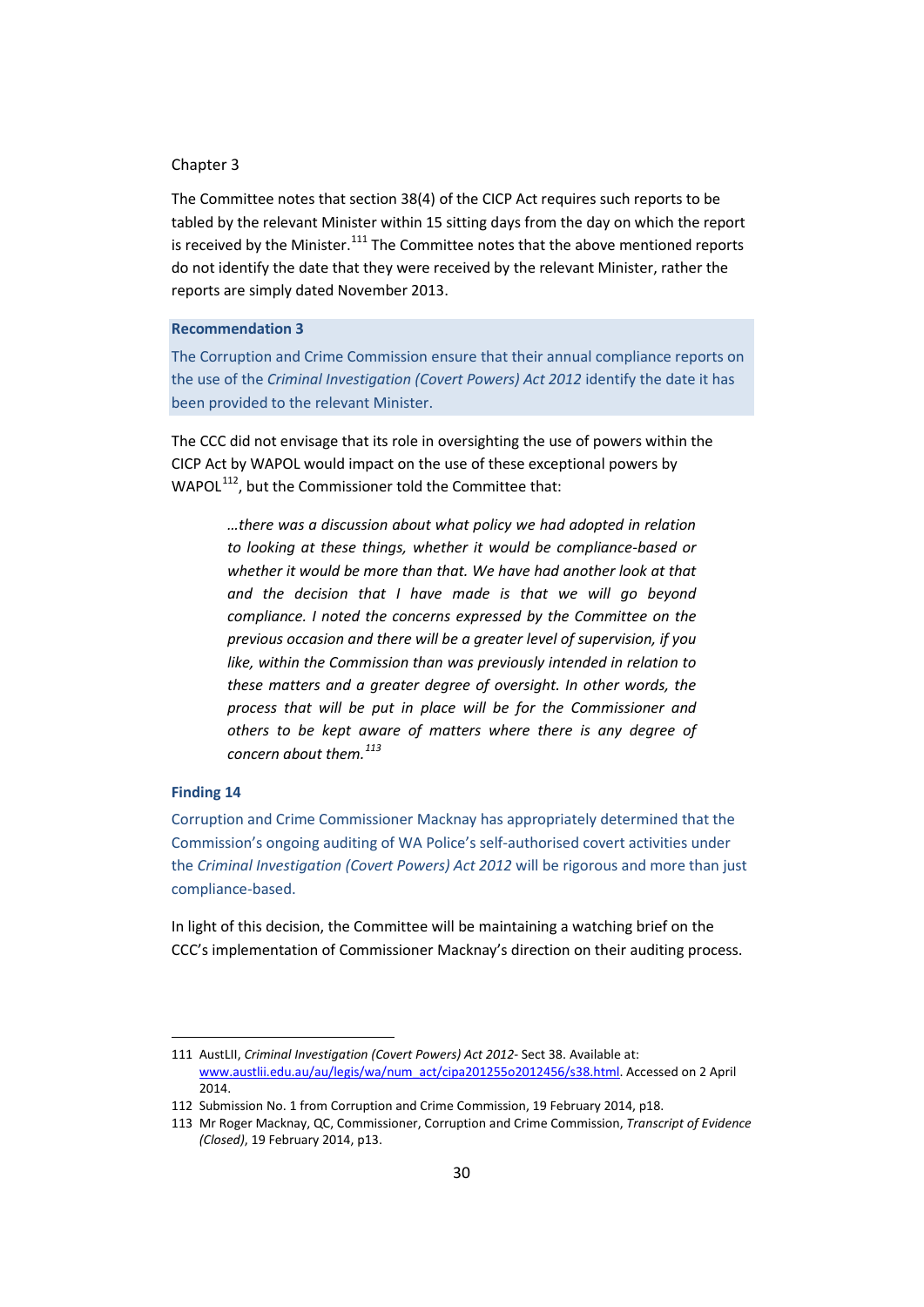# **Appendix One**

# WAPOL applications to CCC for exceptional powers, 2005-13

#### THE EXTENT OF THE USE OF PART 4 POWERS UNDER THE CORRUPTION AND CRIME COMMISSION ACT 2003

Between 2003 and 13 November 2013, WA Police has applied for exceptional powers findings on 13 occasions. Of these applications, 11 were granted and 2 were refused. There have been 2 successful applications under the anti fortification provisions.

|                | <b>DATE OF</b><br><b>DETERMINATION</b> |             | <b>PART 4 POWER</b>                                                     | <b>COMMENT</b>               |  |
|----------------|----------------------------------------|-------------|-------------------------------------------------------------------------|------------------------------|--|
| $\mathbf{1}$   | 25/02/2005                             | granted     | <b>Coercive Hearings</b>                                                | <b>Operation Gift</b>        |  |
| $\overline{2}$ | 30/07/2008                             | granted     | <b>Controlled Operation</b><br>Search Powers                            | <b>Operation Surgeon</b>     |  |
| 2a             | 18/12/2008                             | extension   | Controlled Operation<br>Search Powers                                   | <b>Operation Surgeon</b>     |  |
| 3              | 27/10/2008                             | granted     | <b>Coercive Hearing</b><br>Search Powers<br><b>Controlled Operation</b> | <b>Operation Vulture</b>     |  |
| 4              | 27/10/2008                             | granted     | <b>Coercive Hearing</b><br>Search Powers<br><b>Controlled Operation</b> | <b>Operation Seahawk</b>     |  |
| 5              | 27/03/2009                             | granted     | <b>Coercive Hearings</b><br>Search Powers<br>Controlled operations      | <b>Operation Seahawk 6</b>   |  |
| 6              | 11/06/2009                             | granted     | <b>Coercive Hearings</b>                                                | <b>Operation Gumboot</b>     |  |
| $\overline{7}$ | 04/09/2009                             | granted     | <b>Coercive Hearings</b>                                                | <b>Operation Condor 13</b>   |  |
| 8              | 16/09/2009                             | granted     | <b>Coercive Hearings</b>                                                | <b>Operation Condor</b>      |  |
| 9              | 26/03/2010                             | granted     | Coercive hearings                                                       | <b>Operation Maplesville</b> |  |
| 10             | 02/05/2010                             | not granted | Coercive hearings                                                       | <b>Operation Hecate</b>      |  |
| 11             | 24/01/2011                             | granted     | <b>Coercive Hearings</b>                                                | <b>Operation Vulture 33</b>  |  |
| 12             | 13/05/2011                             | granted     | Search Powers                                                           | <b>Operation Eagle</b>       |  |
| 13             | 12/04/2012                             | not granted | <b>Coercive Hearings</b>                                                | <b>Operation Eagle 2</b>     |  |

#### **APPLICATIONS FOR EXCEPTIONAL POWERS**

#### **APPLICATIONS TO ISSUE FORTIFICATION WARNING NOTICES**

| 31/03/2004 | granted |                             |
|------------|---------|-----------------------------|
| 24/01/2011 | granted | <b>Operation Vulture 14</b> |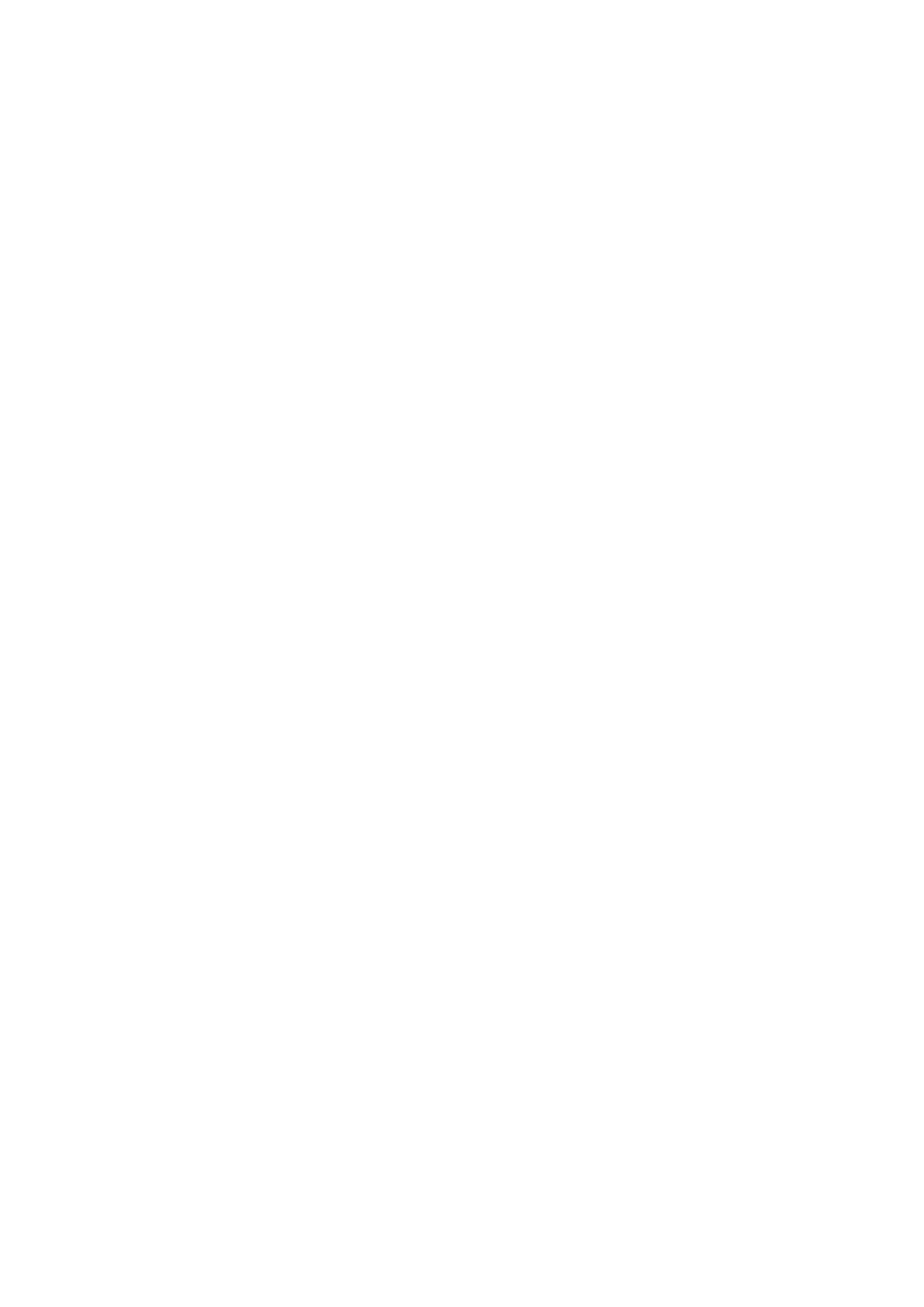# **Appendix Two**

# WAPOL applications to the ACC for examinations, 2002-13

The Police Commissioner provided the following list of WAPOL applications to the ACC for examinations. $^{114}$  $^{114}$  $^{114}$ 

|                | Year         | <b>Topic</b>              |
|----------------|--------------|---------------------------|
| 1              | 2002 to 2006 | Drugs                     |
| $\overline{2}$ | 2003         | Firearms                  |
| 3<br>2005      |              | Firearms                  |
| 4              | 2006         | <b>Money Remitters</b>    |
| 5              | 2007         | OMCG                      |
| 6              | 2007         | Gang related shooting     |
| 7              | 2008         | Drugs                     |
| 8              | 2010         | Drugs                     |
| 9              | 2010         | Card skimming             |
| 10             | 2010         | Drugs                     |
| 11             | 2010         | <b>Target Development</b> |
| 12             | 2012         | Money Laundering          |
| 13             | 2013         | Firearms                  |

## **USE OF THE EXAMINATION POWERS**

<span id="page-48-0"></span><sup>114</sup> Dr Karl O'Callaghan, Commissioner, WA Police, Letter, 25 November 2013, p3.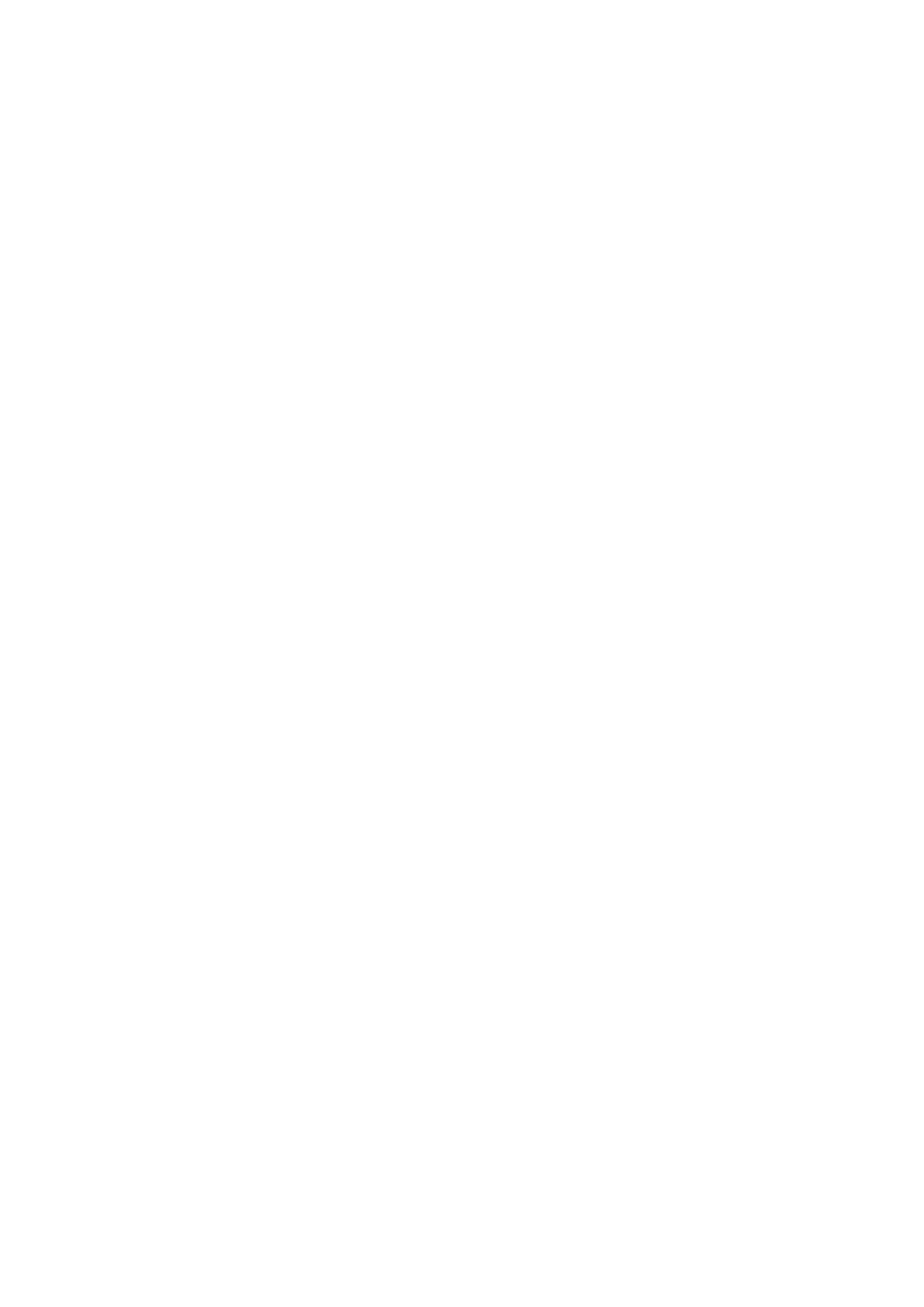# **Appendix Three**

## Definition of organised crime proposed by WAPOL and the CCC in 2007

The definition of organised crime proposed by WAPOL and the CCC to the JSCCCC  $37<sup>th</sup>$ Parliament was: [115](#page-48-0)

**serious and organised crime means an offence:**

- a) that involves 2 or more offenders and substantial planning and organisation; and
- b) that involves, or is of a kind that ordinarily involves, the use of sophisticated methods and techniques; and
- c) that is committed, or is of a kind that is ordinarily committed, in conjunction with other offences of a like kind; and
- d) that is a confiscation offence within the meaning of the *Criminal Property Confiscation Act 2000*, an offence of a kind prescribed by the regulations or an offence that involves any of the following:

(i) theft;

- (ii) fraud;
- (iii) (state) tax evasion;
- (iv) property laundering;
- (v) illegal drug dealings;
- (vi) illegal gambling;
- (vii) obtaining financial benefit by vice engaged in by others;
- (viii) extortion;

<sup>115</sup> Joint Standing Committee on the Corruption and Crime Commission, *Inquiry into Legislative Amendments to the Corruption and Crime Commission Act 2003 - The Role of the Corruption and Crime Commission in Investigating Serious and Organised Crime in Western Australia*, 15 November 2007, pp63-65. Available at: [www.parliament.wa.gov.au/LACO%20pdfs/report31/JSCCCC%20Report%2031.pdf.](http://www.parliament.wa.gov.au/LACO%20pdfs/report31/JSCCCC%20Report%2031.pdf) Accessed on

<sup>11</sup> March 2014.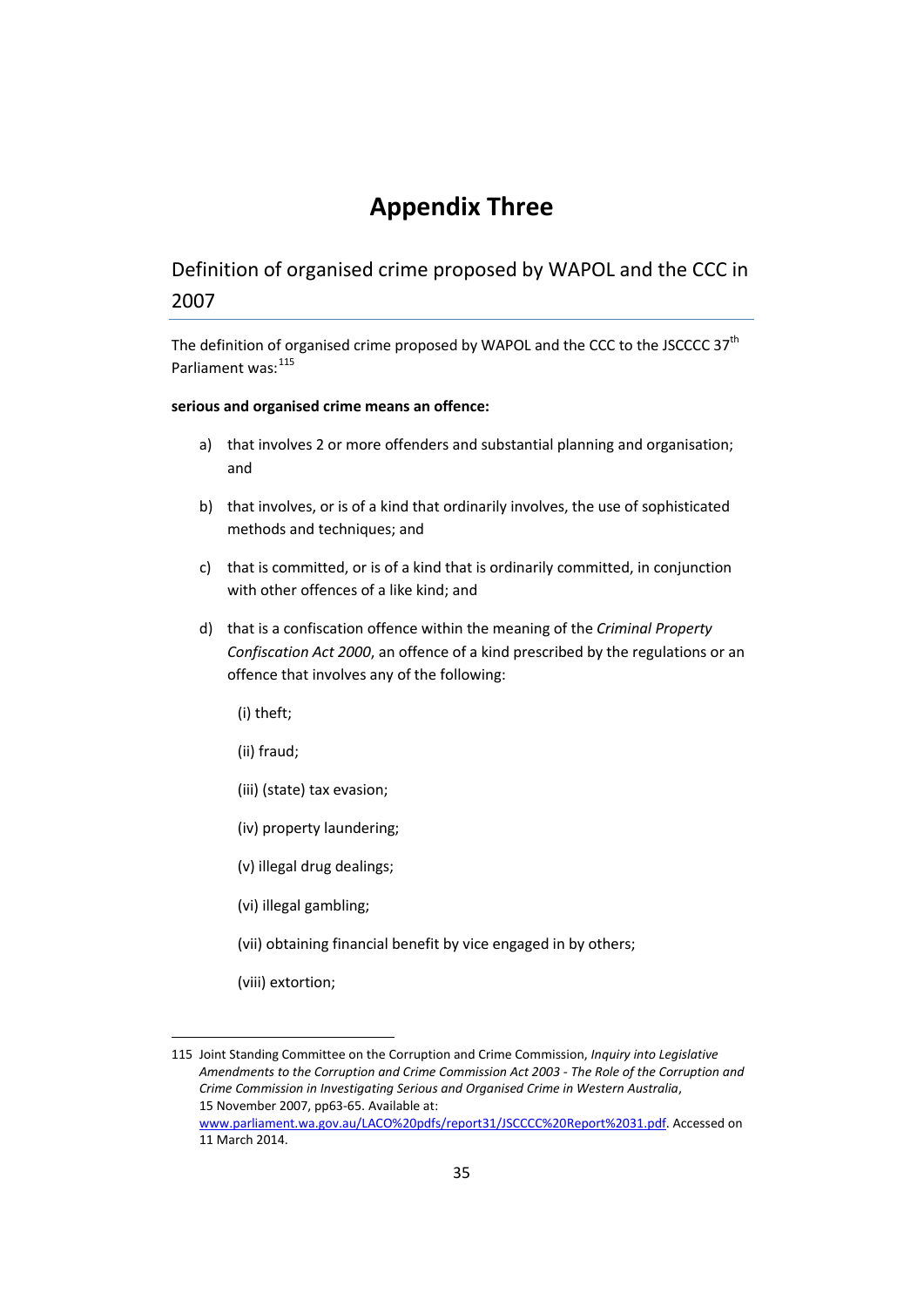(ix) violence;

- (x) bribery or corruption of, or by, an officer of the State;
- (xi) perverting the course of justice;
- (xii) harbouring of criminals;
- (xiii) firearms;
- (xiv) armament dealings;
- (xv) fauna trafficking;
- (xvi) cybercrime;
- (xvii) paedophilia;
- (xviii) terrorism
- (xix) matters of the same general nature as one or more of the matters listed above; and
- (da) that is:
	- (i) punishable by imprisonment for a period of 3 years or more; or
	- (ii) a confiscation offence within the meaning of the Criminal Property Confiscation Act 2000; but:
- (e) does not include an offence committed in the course of a genuine dispute as to matters pertaining to the relations of employees and employers by a party to the dispute, unless the offence is committed in connection with, or as part of, a course of activity involving the commission of a serious and organised crime other than an offence so committed; and
- (f) does not include an offence the time for the commencement of a prosecution for which has expired.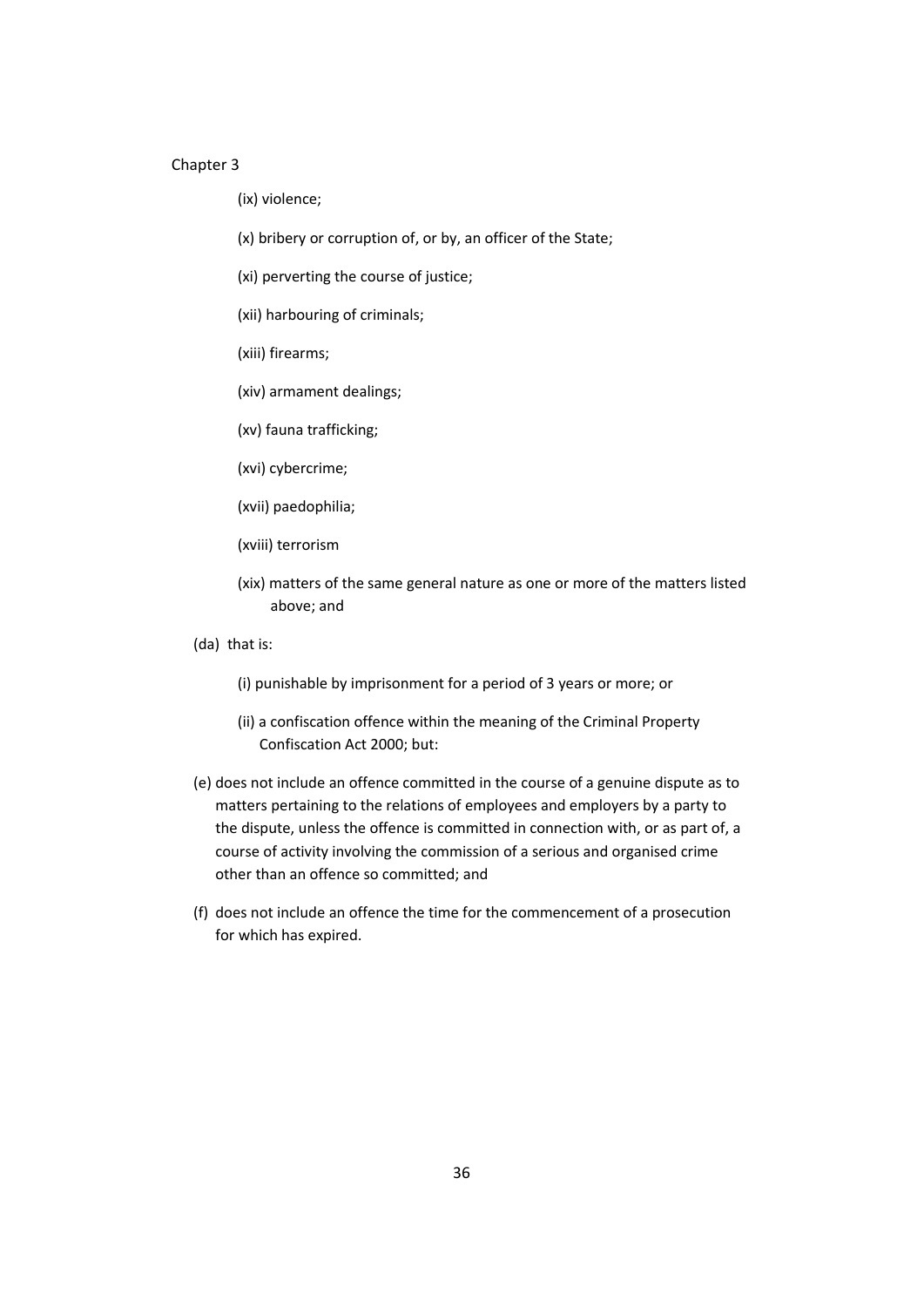# **Appendix Four**

# Hearings

| Date             | <b>Name</b>                | Position                  | Organisation     |  |
|------------------|----------------------------|---------------------------|------------------|--|
| 13 November 2013 | Dr Karl O'Callaghan        | Commissioner              | <b>WA Police</b> |  |
|                  | Mr Christopher             | Deputy                    |                  |  |
|                  | Dawson                     | Commissioner              |                  |  |
|                  | Mr Scott Higgins           | Acting Commander,         |                  |  |
|                  |                            | <b>State Crime</b>        |                  |  |
| 19 February 2014 | Mr Roger Macknay,          | Commissioner              | Corruption and   |  |
|                  | QC                         |                           | Crime            |  |
|                  | Mr Mike Silverstone        | <b>Executive Director</b> | Commission       |  |
|                  | Mr Paul O'Connor           | Director Legal            |                  |  |
|                  |                            | Services                  |                  |  |
|                  | <b>Ms Michelle Harries</b> | <b>General Counsel</b>    |                  |  |
|                  | Mr Kim Papalia             | Director of               |                  |  |
|                  |                            | Operations                |                  |  |